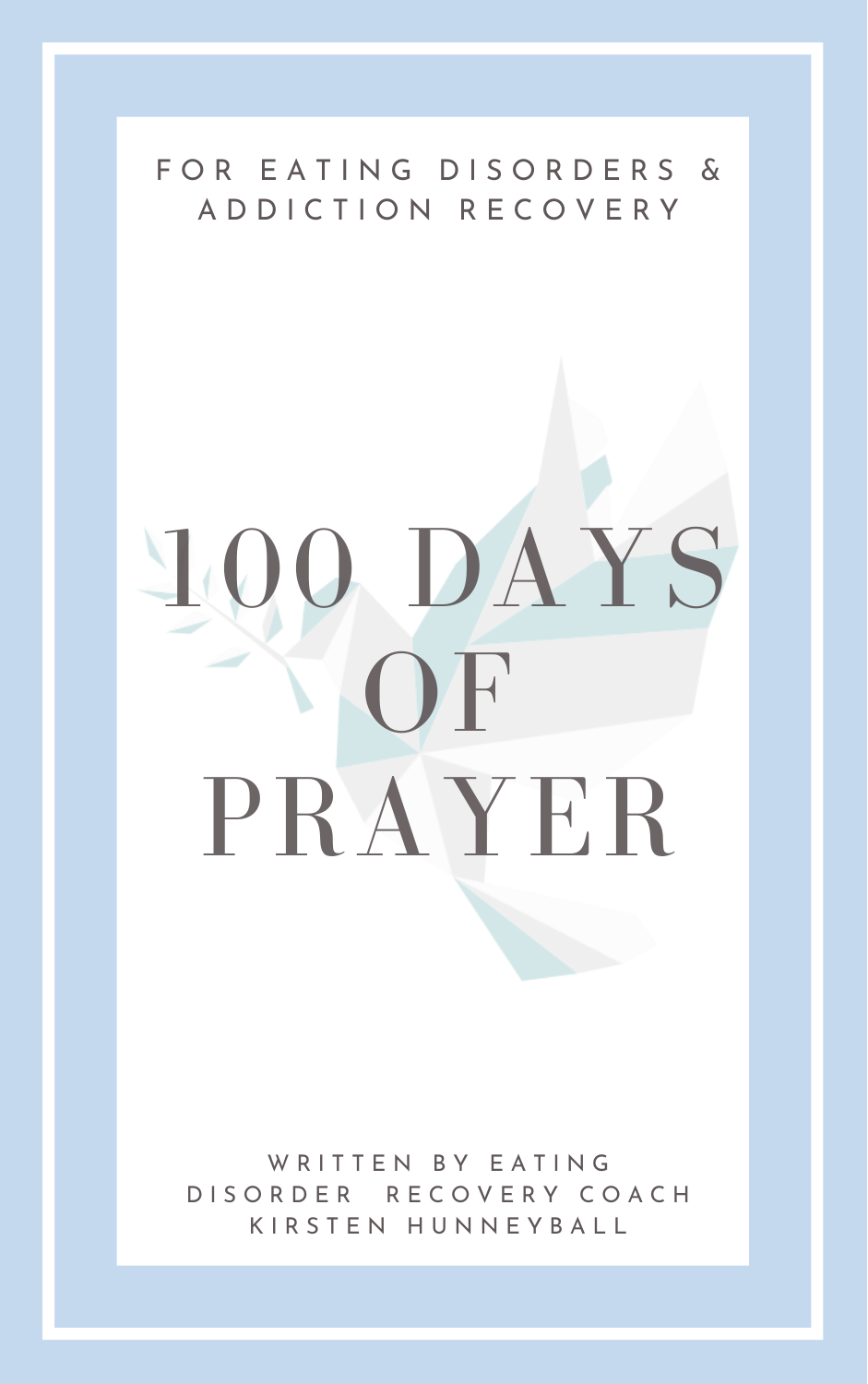The process of recovering from addiction and an eating disorder has been rooted in spirituality for me. I' m not exactly sure how it happened, but one day I found myself calling out to God for help, even though I had absolutely no idea what that meant for me.

All I was certain of, was that when I communicated with "it" , restorative things would happen. My internal and external worlds would somehow transform for the better. In this journey, I have reached my own understanding of God. My healing has come from the Holy Spirit however, this prayer book is not meant to enforce my opinions or beliefs onto you. So, please use the word "God" in the way that best resonates with you. Sometimes my mom calls God the "Godiverse " , meaning "God that is all and everything ". I like to think of God as a Universal Christ Consciousness. (After all my name, "Kirsten Emma " , is loosely translated into "follower of a Universal Christ!).

This book is purely meant to inspire others and speaks only of my personal reflections. Please take what resonates with you, and leave the rest.

Every time I find myself thinking that my spiritual connection isn 't a necessity to my sanity, I consequently slip into relying on old thinking patterns and behaviours that used to break me. My personal development, tangible or not, is purely a result of my connection with God. God invites me to find stillness, contemplate the nature of my essence, and move with confidence and unwavering faith that everything is, and will be, completely okay.

### I N T R O D U C T I O N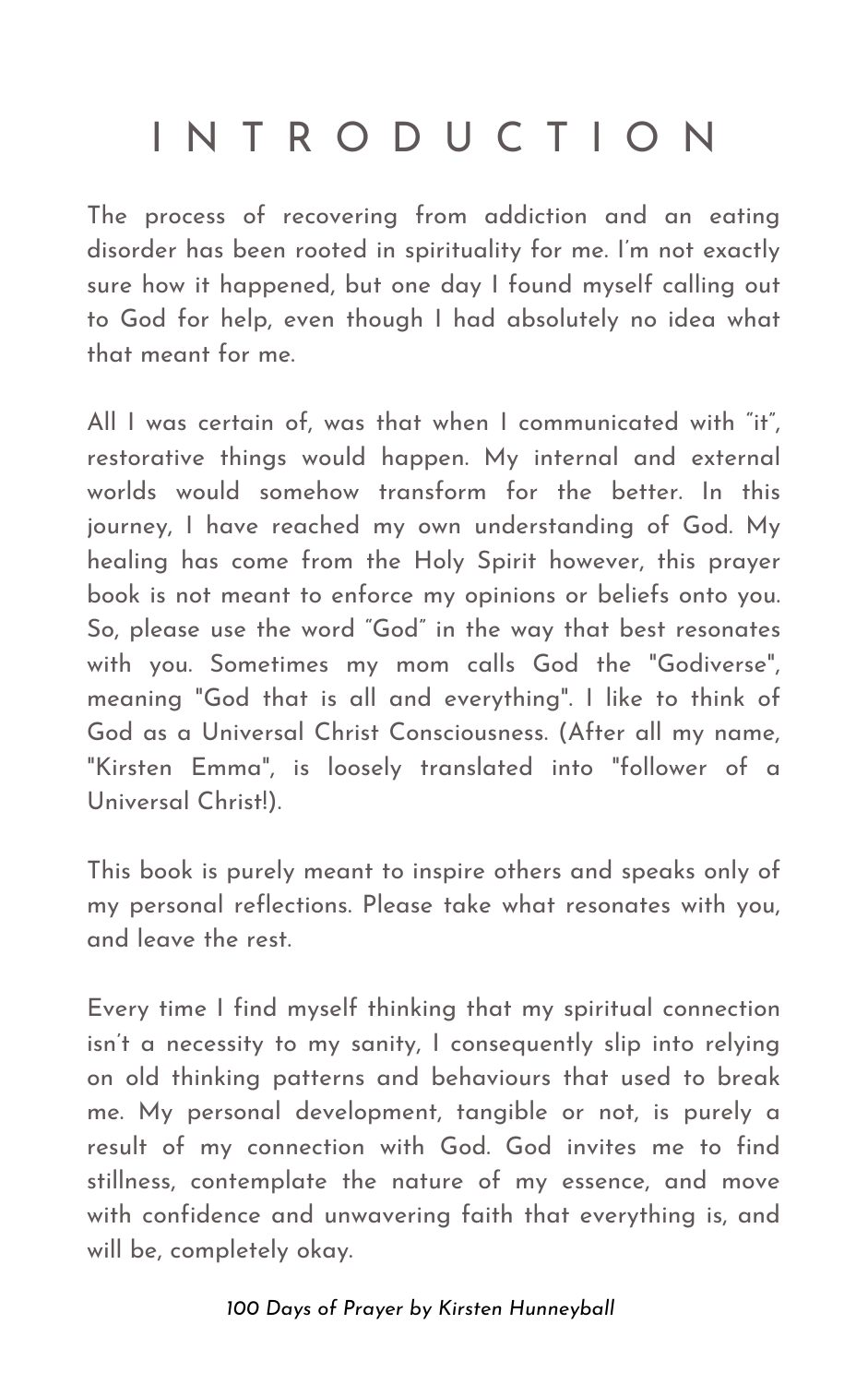This short book is a collection of prayers I wrote in the beginning days of my recovery journey. Each prayer simply reflected what was going on for me at the time.

Each time I take my concerns, questions, desires, thoughts, or anything else to God, I find a sense of moving breath. This air lifts me up from the inside. I know this feeling of air is the wind of the Holy Spirit, and I hope to breathe that air into you, through these prayers, so that you may find healing.

God has helped me realize the answer to the question of "Who Am I?". In His beautiful, paradoxical grace He reminds me of the answer daily:

"I am a person who chooses to act from a place of joy and love in all circumstances as best I can, and who hopes to inspire others to do the same."

So, with these prayers, over the next 100 days, I hope to inspire joy and love into your life, your relationship with God, and your recovery from an eating disorder, or any other addiction.

### I N T R O D U C T I O N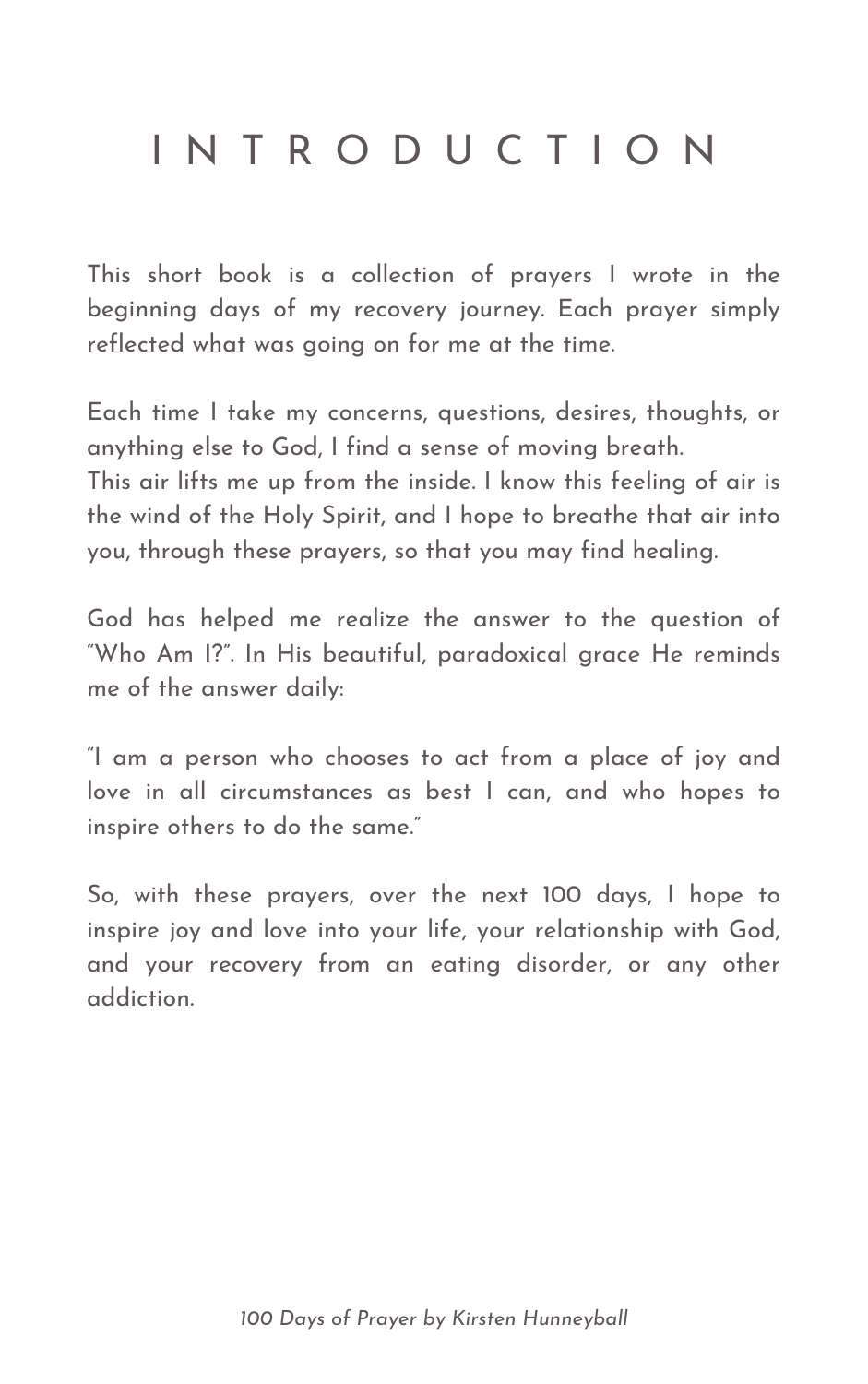my deepest d God, please see into my heart and know my truth. Know that my deepest desire is for my life to grow according to Your will. I may be faced with challenges throughout my day and my ego may try to drive my decision-making processes. I may not know how to step out of fear and into courage. I am human and I am bound to get it " wrong " from time to time.

But when You look deep into my core, You see the desire for goodness, the desire for love, and the desire for peacefulness. My self-sabotage button may look tempting to trigger, but please help me not press that button. Let me be in this present moment- for it is all I have.

I pray that my actions align with Your will for me – the will to live in grace and not perfection. I know that even if Your will takes me along a path that I did not expect and if I can 't see

the reason for my current situation - I know that in time I will come to a greater level of serenity through the lessons these present moments are teaching me.

For today, let me honour my truth. When I feel unsure, let me take a moment to sit and talk to You, sharing my fears, my resentments, my dishonesty, my selfishness. Let me also practice gratitude for where I' m at. A day free from my additions is a miracle and a chance to grow, so today I pray that you rid me of compulsions and urges that would harm me so that I can grow in your love and into the person you know I can be.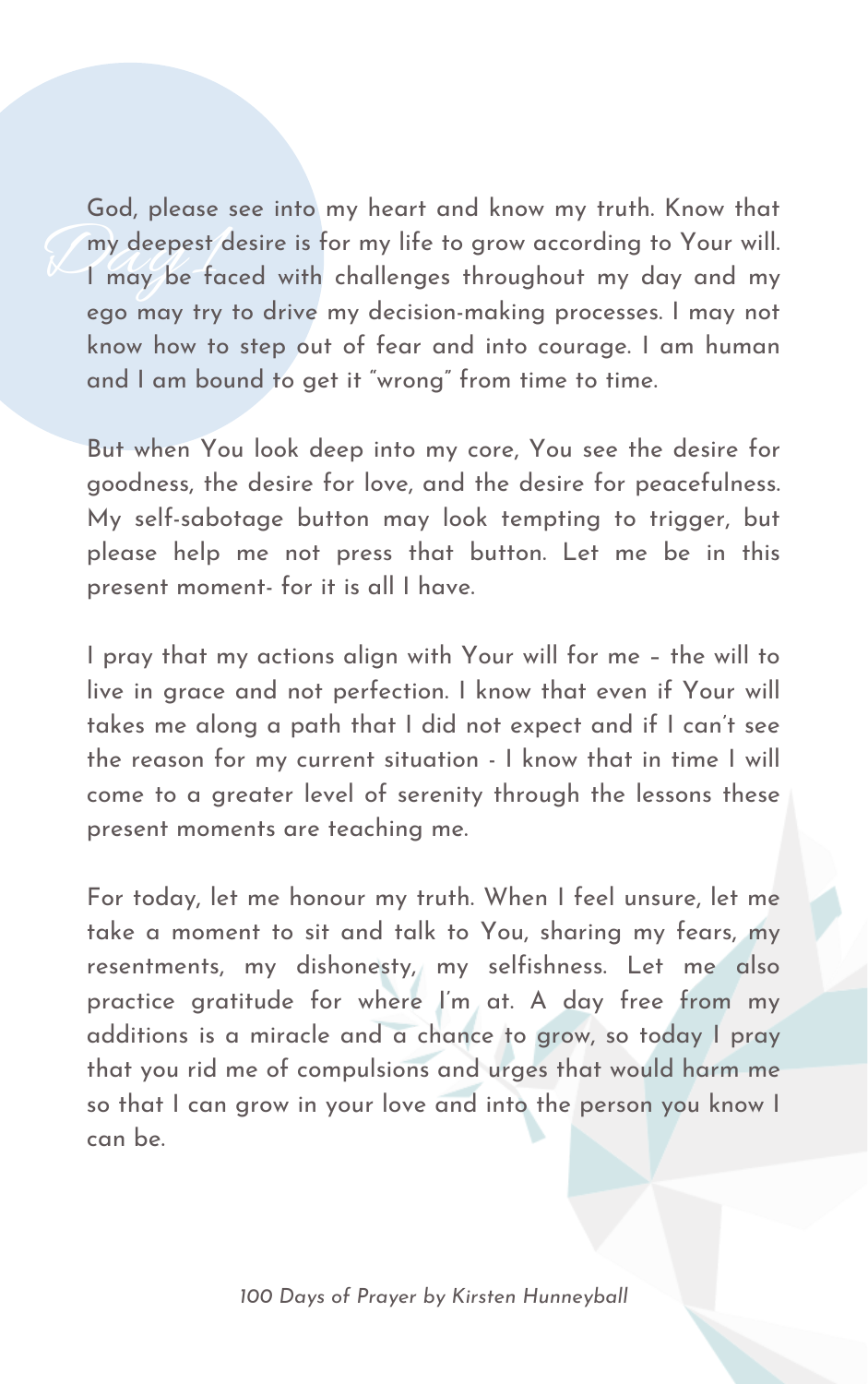Rod, When something in my life is feeling uncomfortable something I' ve done or am doing, something someone said to me, a decision I need to make, or anything else that' s potentially nagging at me, I know that I may try to ignore it or create solutions on my own.

But in recovery, I don 't have to do things alone. I have You, whom I can share with, and You will always help me find the sanity in my situation. Let me not forget the simple yet miraculous value of connecting to you and other people who support my journey.

Today, let me be honest and vulnerable enough to share with or seek consultation from someone wiser than me whom I can trust to guide me. I know that they will either help me see how insane my thinking or behaviour has been (In which case I have the choice to make necessary changes), or they will reassure me that I am on the right path. Trying to do things alone is the way my prideful ego acts. Help me set this pride aside and humble myself to seek support from You and others.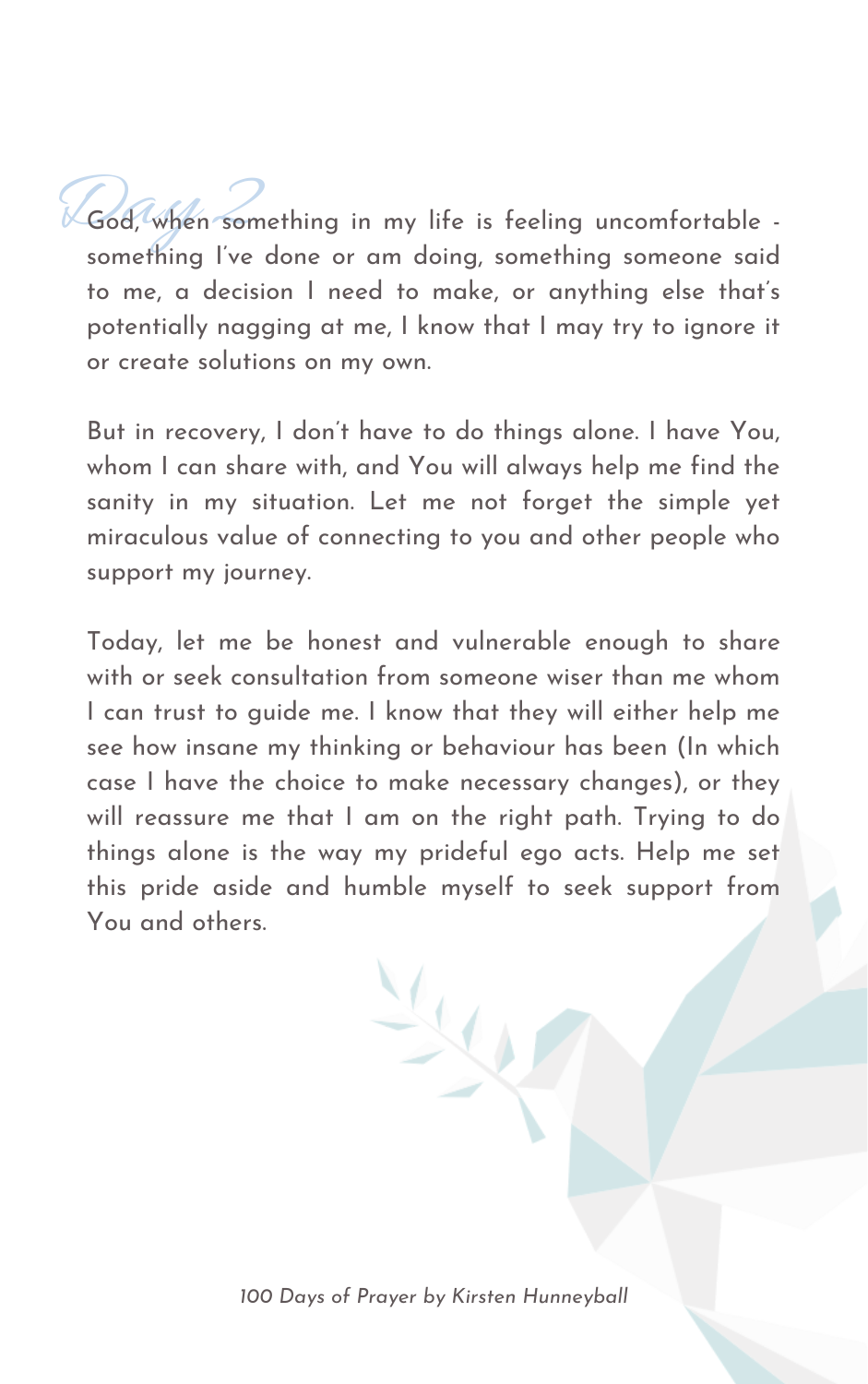Ceither be ground beneath our feet or that we will be able to<br>Cfly.<sup>"</sup> God, "Taking a leap of faith asks us to trust that there will fly."

Often, I avoid change, even if it's something good because I fear that I will get carried away with myself. A good relationship is scary – what if I lose my sense of control? A good hearty meal is scary – What if I can 't stop eating? A good job is scary – What if I can 't do it? What if I let go of all the perfect things I have set in place to keep me " perfectly recovered" , and I relapse? Relapse is possibly my greatest fear of all. It' s the one thing I truly would never wish for myself or any other human being.

But then I am reminded - today I can trust. If I keep things as simple as possible and carry serenity into my daily living, there is no need for fear in my life. I can risk without fearing failure. I can be challenged without losing focus on my recovery.

Today I am allowed goodness in my life. I am deserving of positive change. I am worthy of recovery ' s gifts. I can go out and live my dreams, knowing that sometimes I may have nightmares, but it is still guaranteed that when I wake in the morning, I can shake it off and press on through my day. I know all of this because You are my bedrock. You are where my heart, body, mind, and soul are grounded.

With You, I can experience the full spectrum of colour that is life. Today let me trust enough to take a leap of faith.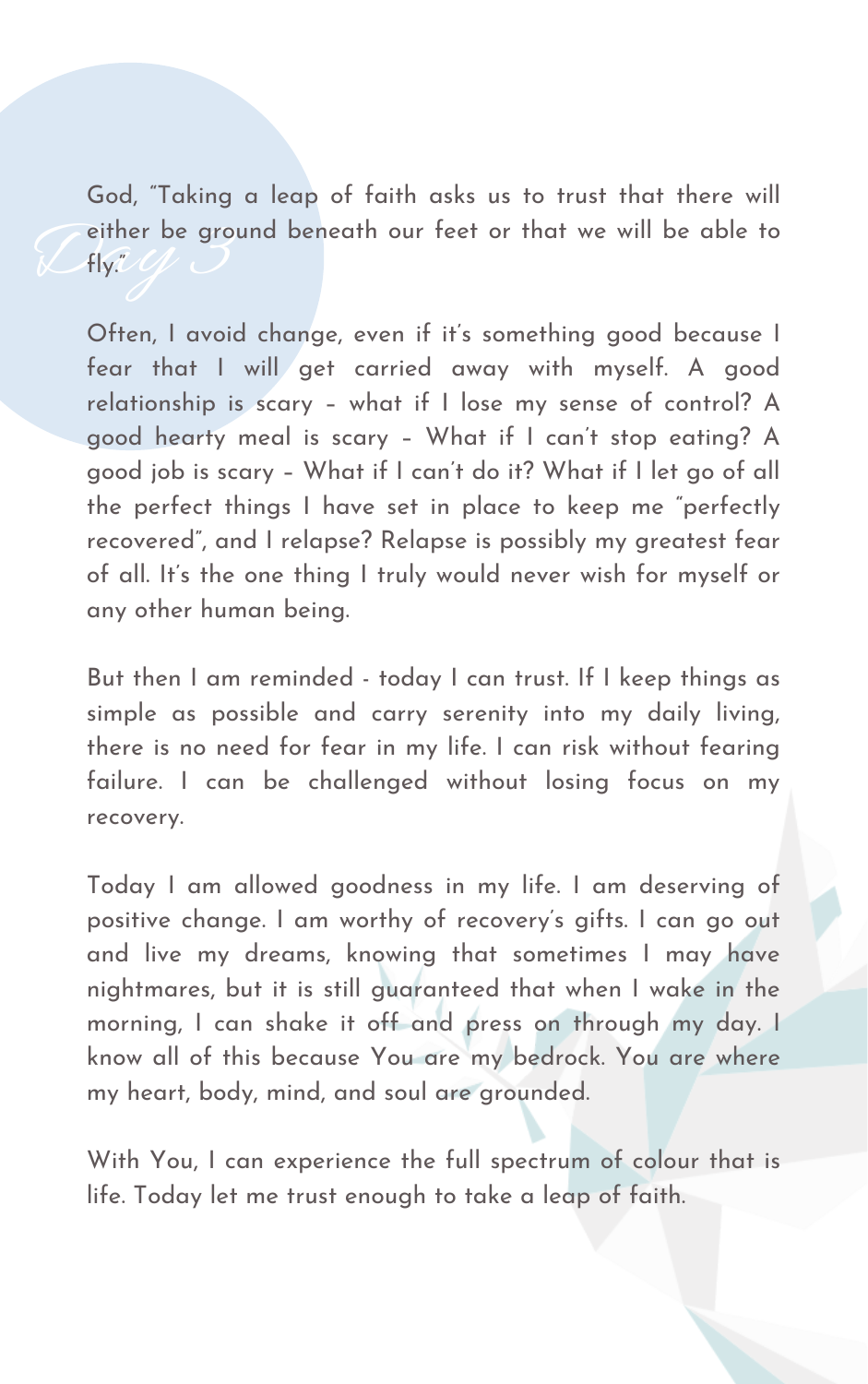Deautiful life in recovery is to trust that that life is available<br>
C to me. God, each day is a new experience. Just as the sun rises, I can rise too, and bring light into my life and the lives of others. One of the most important things I need to maintain a to me.

If I do not trust in good things, I will only ever sit in fear. Grant me a sense of peacefulness in the light of this day, remembering that there is as much light in this day that I allow into it.

God, when I see recovery working in someone else's life, it brings me hope and reaffirms my commitment to this path. I am reminded that there is no way I can keep this feeling of magic in my heart, without sharing it with someone else. I can

Day 5

Let me open my curtains. Let me let the light in.

hardly experience this in isolation. Isolation is where my demons breed.

The business of life may have me feeling accomplished or successful. It may make me feel as if I' ve finally got all the things I thought would make me happy. The truth is, that without continuing to connect with others and with You, God, I quickly find myself on a plateau. I find myself feeling bare, numb, and possibly even bored.

Whilst it is important for me to take down time and be in solitude, it is also important for me to connect with people who understand and support my journey of spiritual awakening and recovery. Today, give me the courage to get out of my head, out of isolation, and into connection with someone who supports my recovery.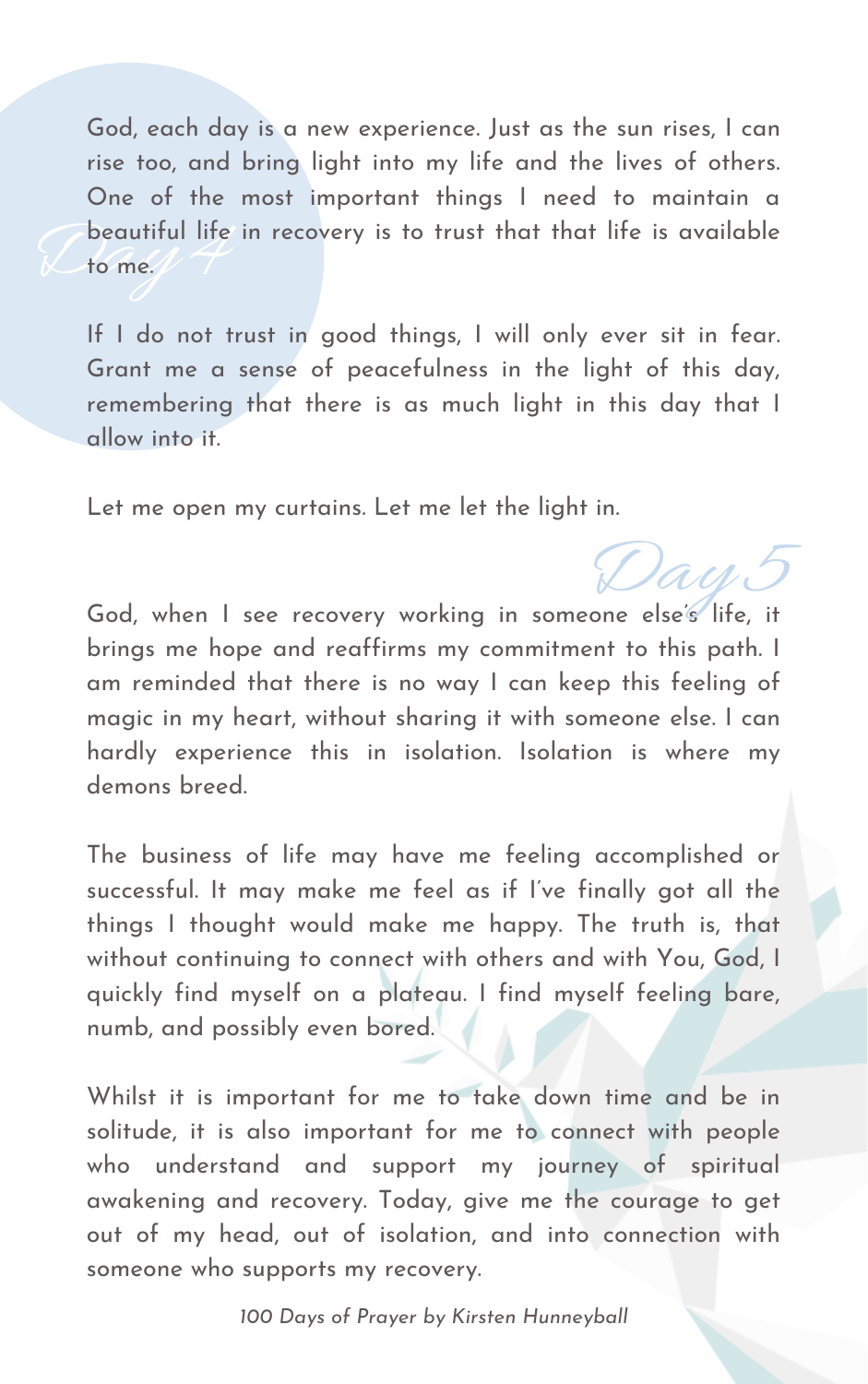Day 6

God, the light of the spirit is the most beautiful thing we have to offer. Let me tend to this light by nurturing the passion within me and chipping away at all the baggage that hides me away from myself. There is no running from my defects, but my shadows grow in the dark. Ironic that my shadows are illuminated and show the most in the brightest of sun.

To become the lightest version of myself, I need to embrace the darkest part of me.

I do this through continued self-examination, reflection, and action. This way I gain better knowledge of myself and the others around me and I realize that we are all human, everyone has darkness. Let me be free of judgement of others and myself in this area.

Today, let me shine light onto some area of my darkness, let me expose a difficult part of myself to someone I trust, even if it' s only to you, God.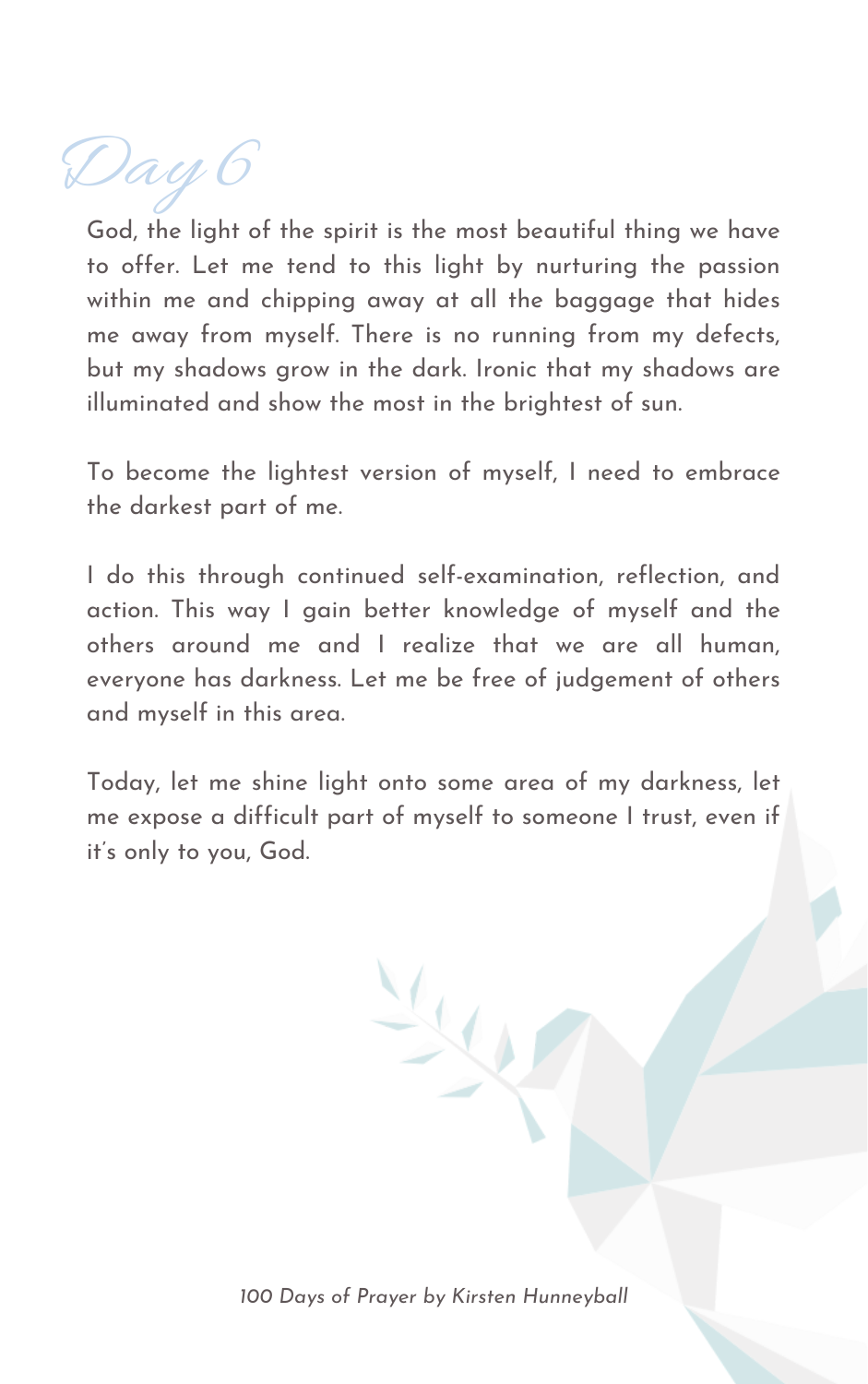God, rnis mort<br>me during the<br>guidance, I ne God, this morning I pray for knowledge of your will to come to me during the quiet of my day. But for me to hear your guidance, I need to take some time to be still. I can get by on life coasting along, doing what needs to be done, and I can stay on track, for now... but emptiness will ache harder and deeper if I do not fill my void with a healthy dose of your love each day.

Today let me remember that living a life free from addictive behaviour doesn 't just involve not acting out. It involves learning how to live spiritually and connecting with you and those around me. It involves me listening for your will for me, and then carrying that out.

If I do not stop to listen, I will never hear. Soon enough I will be acting purely on self-will and questioning why I feel so spiritually bankrupt even though I haven 't done a thing. And when this happens, I am more likely to reach out to old behaviour to try and replenish this emptiness I feel or to cope with daily life.

Please let me not forget how important it is to make time for stillness so that I can know you, and know myself.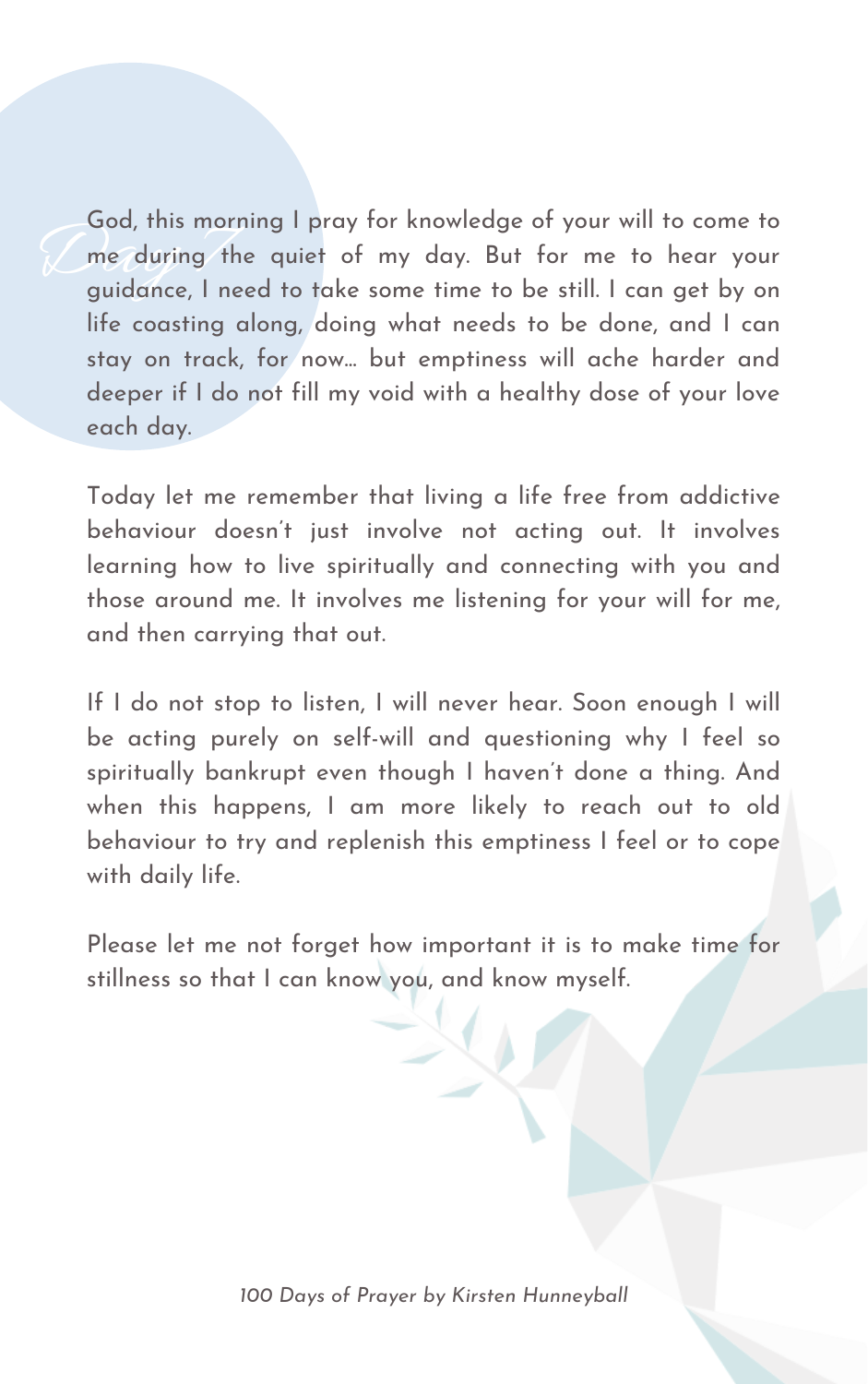God, the wisden<br>therefore, to r<br>spirit. Every ti God, the wisdom I gain in this life is spiritual in nature. And therefore, to receive the greatest wisdom, I must nurture the spirit. Every time I come to a crossroads in my life, or I need to seek guidance in a particular area, I cannot expect to come to any conclusions or reach any level of freedom if I am not nurturing my spirit.

Often, I come to you with questions about my next step, or how to deal with a situation. These answers don 't come to me through continuous asking. They come when I let go of the outcomes and refocus my attention on what I can do in this day, to feed my spirit.

Life is quite simple once I realize that the answers don 't lie somewhere in the future, they are being manifested and presented to me at this moment. And so, this moment, and my decisions in it, are what really count. Let me use this moment to move toward a better future for myself. Let me use this moment to nurture my spirit.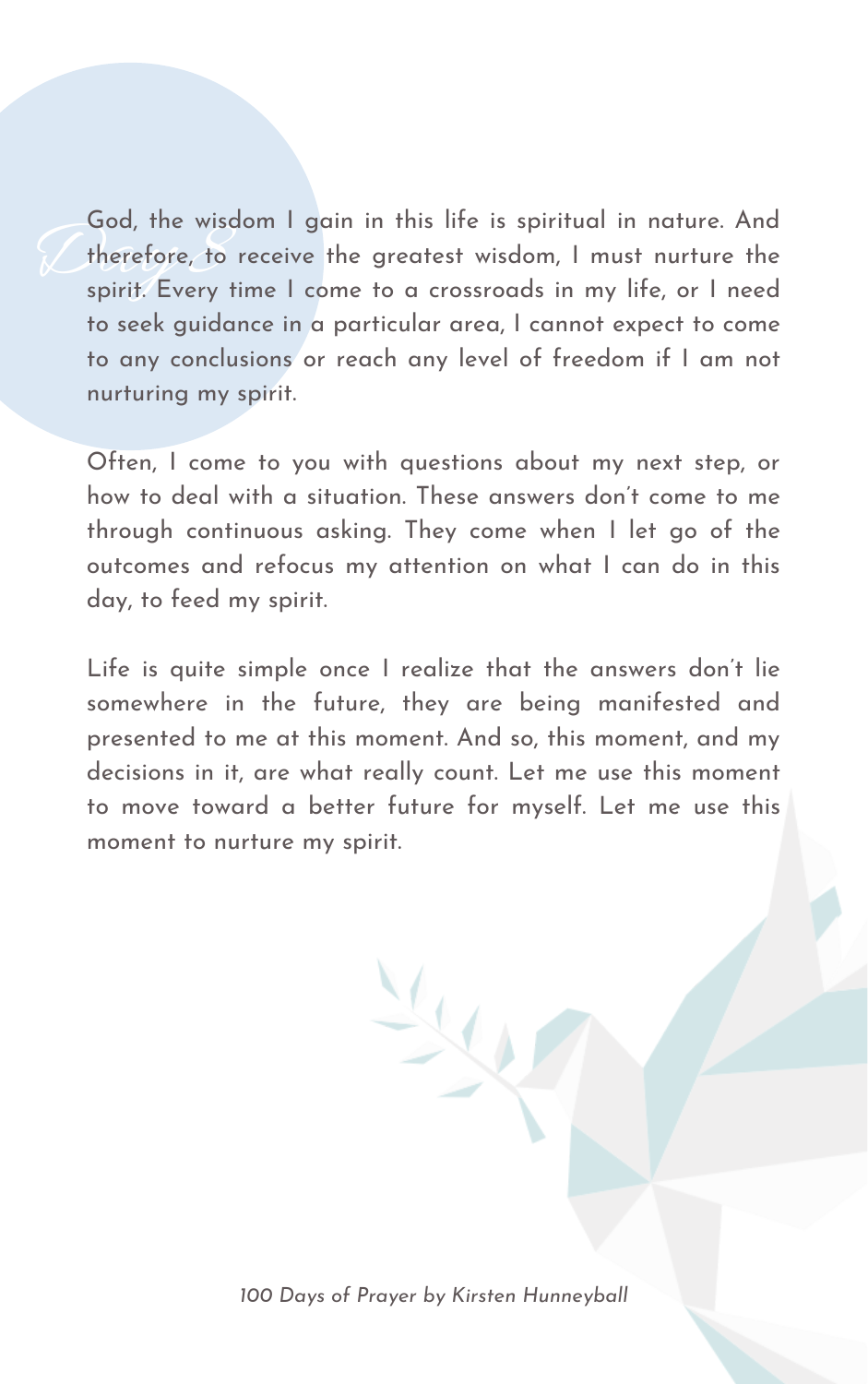Vou!" Strange<br>Veeling. God, this morning I woke up an hour earlier than usual. The first thought that popped into my mind was one of child-like excitement! "Yay!!! An extra hour I can fit in some time with you!" Strange how waking up earlier is now quite a pleasant feeling.

As I thought about what to say as a prayer this morning I thought I'd talk about how exciting recovery makes me feel. But I felt silly, so instead, I opened a book for some inspiration. To my amazement, the first page I flipped to said this at the top:

"Now I am excited to work on my recovery because I know the steps are the road to freedom " - pg 15 NA Living Clean.

My heart is flowing with joy. For it is the tiny moments like this that confirm your presence in this life. These "God moments " have happened many times in recovery and I cannot explain

them. So today, let me share as much joy as I can with others.

Let me be grateful that fear has turned into excitement. Let me not see recovery as hard work or punishment, but rather my path to freedom. Let me not doubt myself. But most of all let me look for where you are working in my life.

What have been some of my "God moments "? Allow these to remind me of your presence, and the fact that you are working behind the scenes for the greater good, always. And man, that' s exciting!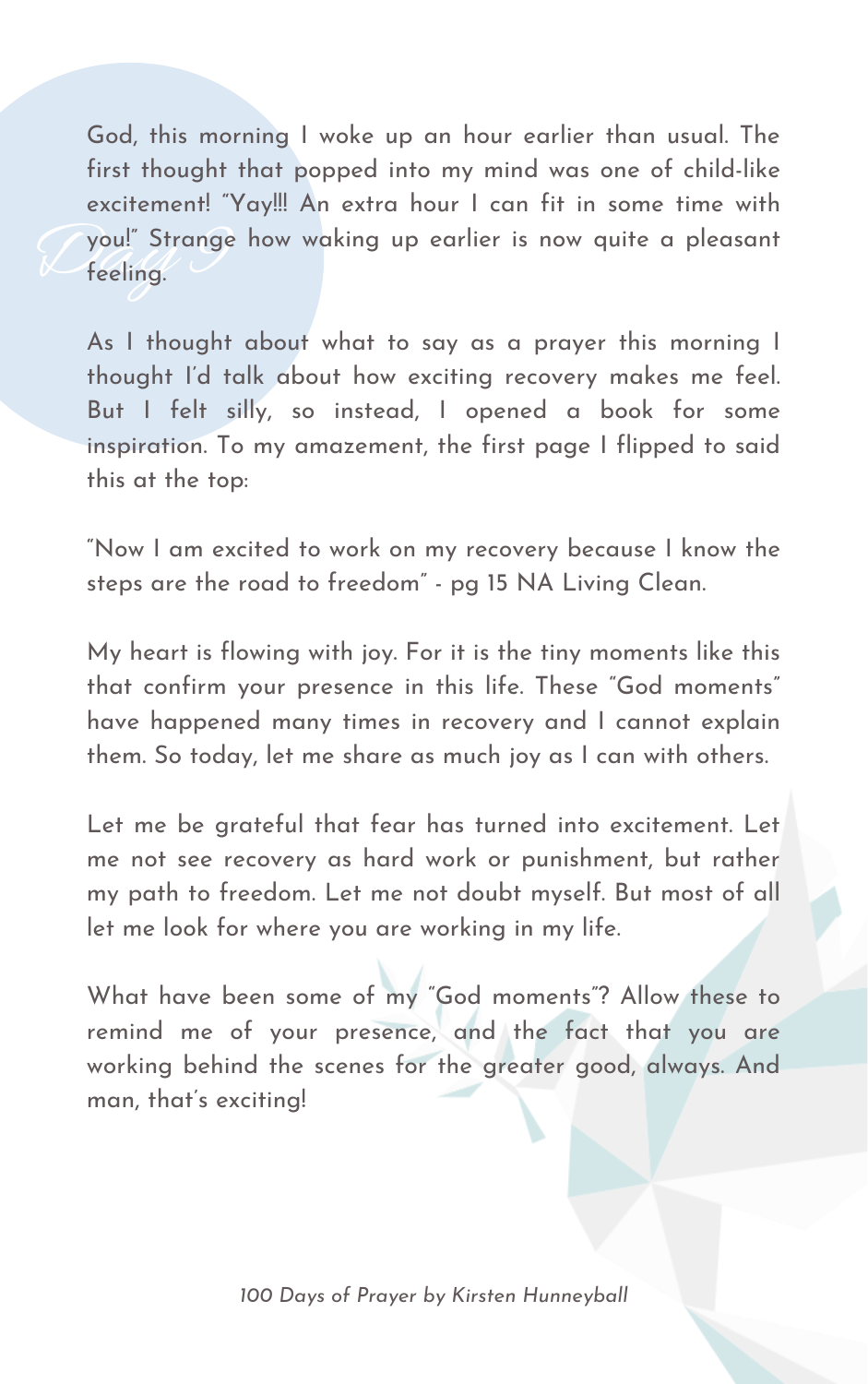God, there is no such thing as spiritual perfection, as a human being- it is unattainable.

Valle de la provincia de la provincia de la provincia de la provincia de la provincia de la provincia de la pr<br>De la provincia de la provincia de la provincia de la provincia de la provincia de la provincia de la provinci<br> Let me not be angered by my flaws, but rather accept them lovingly as who I am. I can make choices each day that assist me in moving away from acting out on these flaws as frequently or severely, but it takes practice and continuously seeking your strength.

I cannot spend my life on a cloud thinking that recovery will make me immune to being human - having fears, resentment, self-pity, dishonesty, etc. but at the end of each day I can reflect on these parts of myself and I can think about what I could do differently next time.

Then, sanity comes when I start doing those things differently. I do not have to be perfect. I do not have to always get it right, but I can try my best to live spiritually, knowing that if I stick to this path, you will restore my sanity in different areas

of my life, in your timing.

God, help me gracefully accept that which I cannot change. I must distinguish between real and imagined barriers. If I am frustrated in a certain area of my life, it may be because my persistence to change the situation, has turned into obsession and anger. It may be because I am impatient and unwilling to recognize any of the areas in which you are asking me to grow.

Today, let me try to make peace with an unwanted event, situation, or emotion and ask for your guidance in how to deal with it with dignity and grace.

Day 11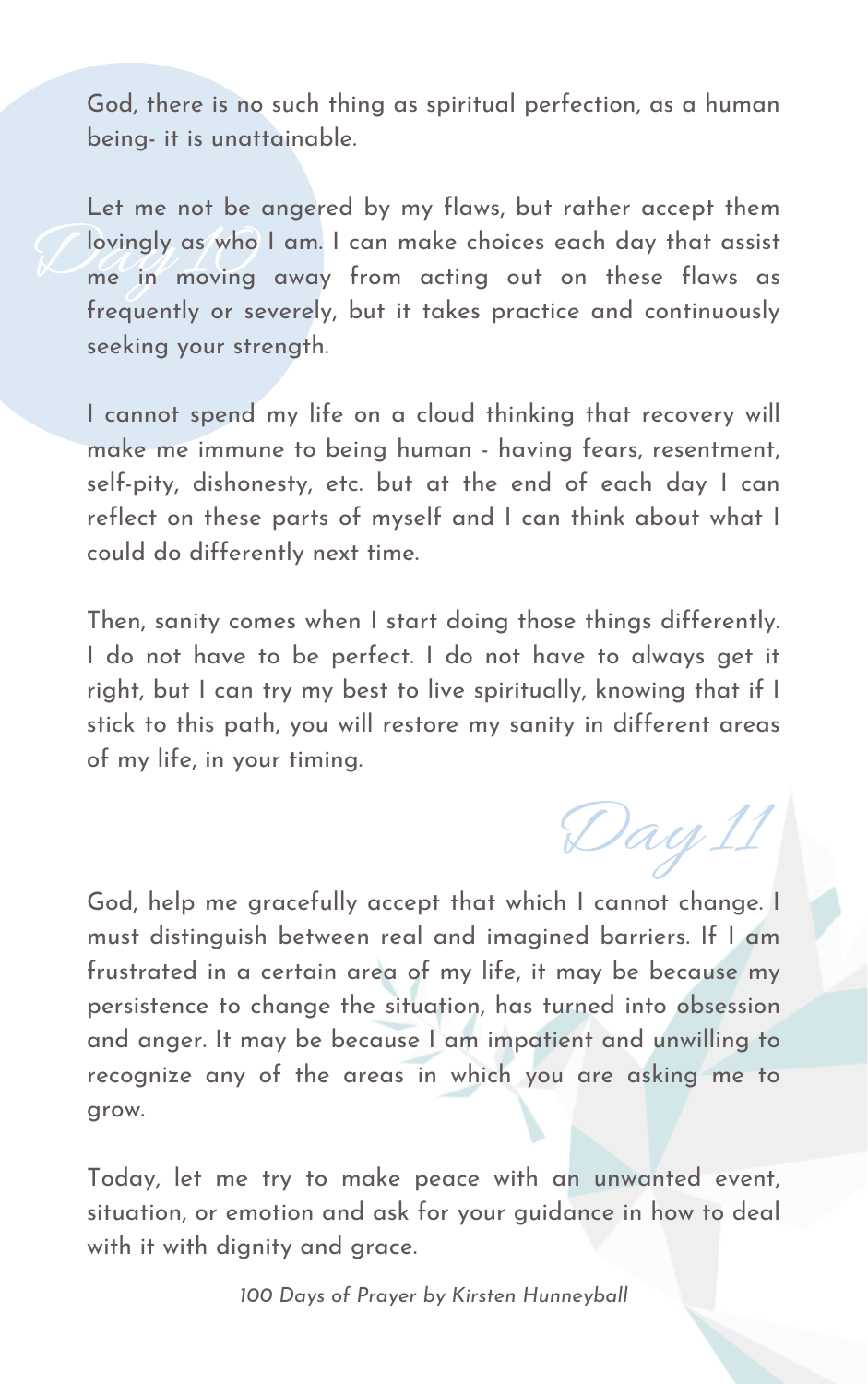Goa, sometimes I wish I could coat every person I love with a<br>protective suit of armour so that they never experience any<br>pain. I sometimes think "I'd take all their pain on myself if it God, sometimes I wish I could coat every person I love with a protective suit of armour so that they never experience any meant that they 'd be ok!" And while my heart may be in a good place, I must recognize the error in this thinking.

Firstly, I am not greater than you, so I don 't have the power to control or remove other people's suffering. Secondly, I am not responsible for their pain and cannot fill myself with guilt... because no amount of me feeling/being/doing WORSE for myself, will make them better. I realize that this was often my attitude in life - I would feel so powerless to help those I loved, that I would harm myself, thinking this could bring resolve. But it only brought more pain to myself and those around me.

For today, allow me to feel pain, sorrow, grief, and sadness but help me not let any of these things become my master. Keep me on this path of recovery no matter what is going on around me. And remind me that just because I have been selfish in the past, this act of keeping my eye on recovery is not a selfish act. If anything, it will only bring greater joy and inner healing to those we love, for them to witness the miracle that is recovery within us.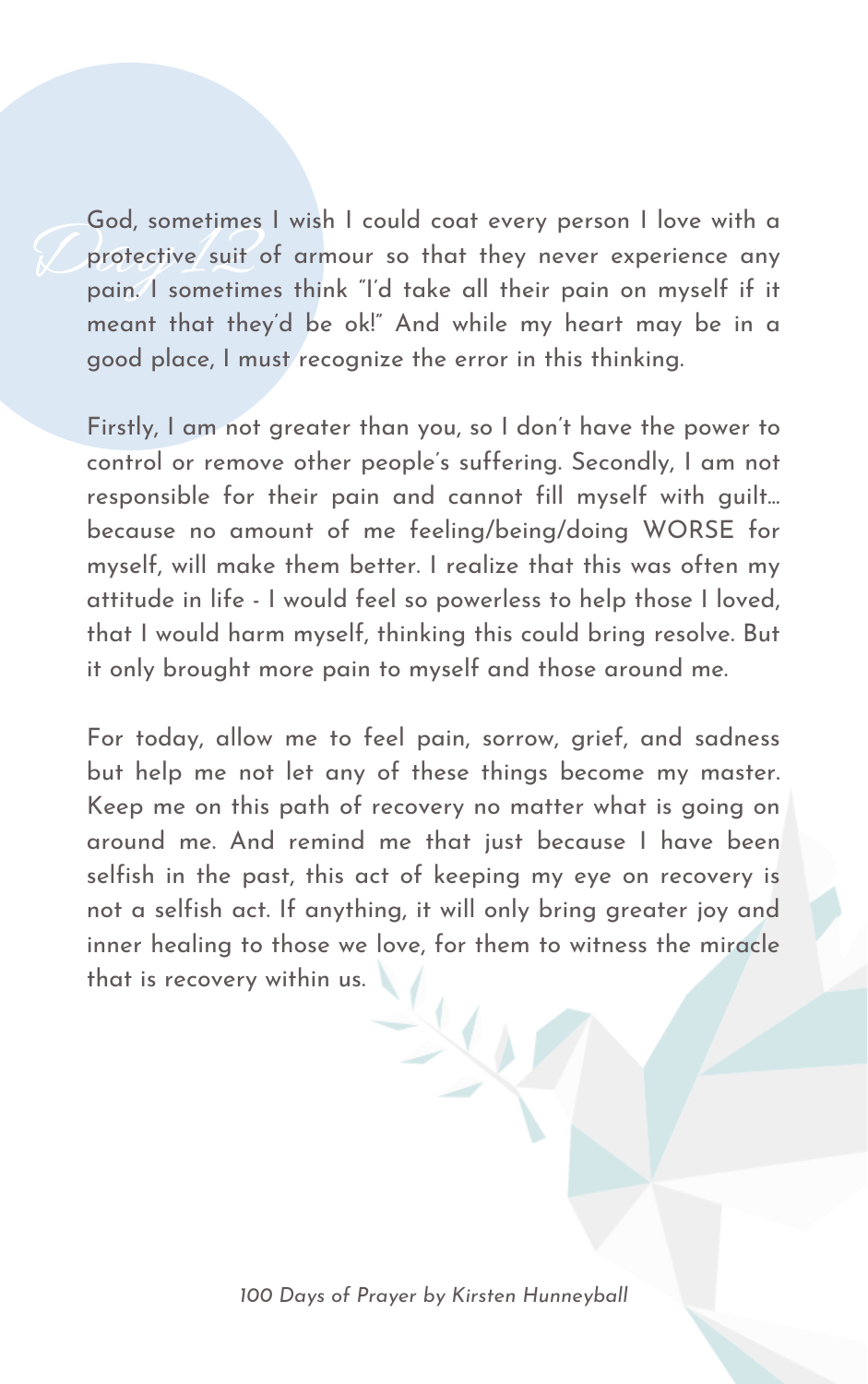Cachieve your will<br>being too hard o God, I know that the main objective of my recovery is to get out of my selfish ego-driven obsessions and to strive to achieve your will for me. But, one of the dangers I face is being too hard on myself.

At times I can quite literally remove myself from a situation and watch as I act out on a shortcoming. As if I' m watching a movie play out with no ability to press pause. And I go home and think "Why couldn 't I stop myself!?" "What' s wrong with me?" "Why am I still acting this way!?" And sometimes the feeling of not having been able to be spiritual in the situation, makes me feel like I' m not progressing.

The thing is that I cannot stop myself from having shortcomings. That is why I must HUMBLY ask YOU to remove them. And this will be done in your time! The part I can play, however, is to take action. You have given me the gift of awareness of these shortcomings, so when I see them popping up, instead of beating myself up, I must ACT- by exposing it (getting honest with you and someone I trust), and then thinking how I might like to act differently next time.

I PRAY, and then I practice patience. I have blind faithtrusting that if I am sincere in my asking, you will relieve me of my shortcomings.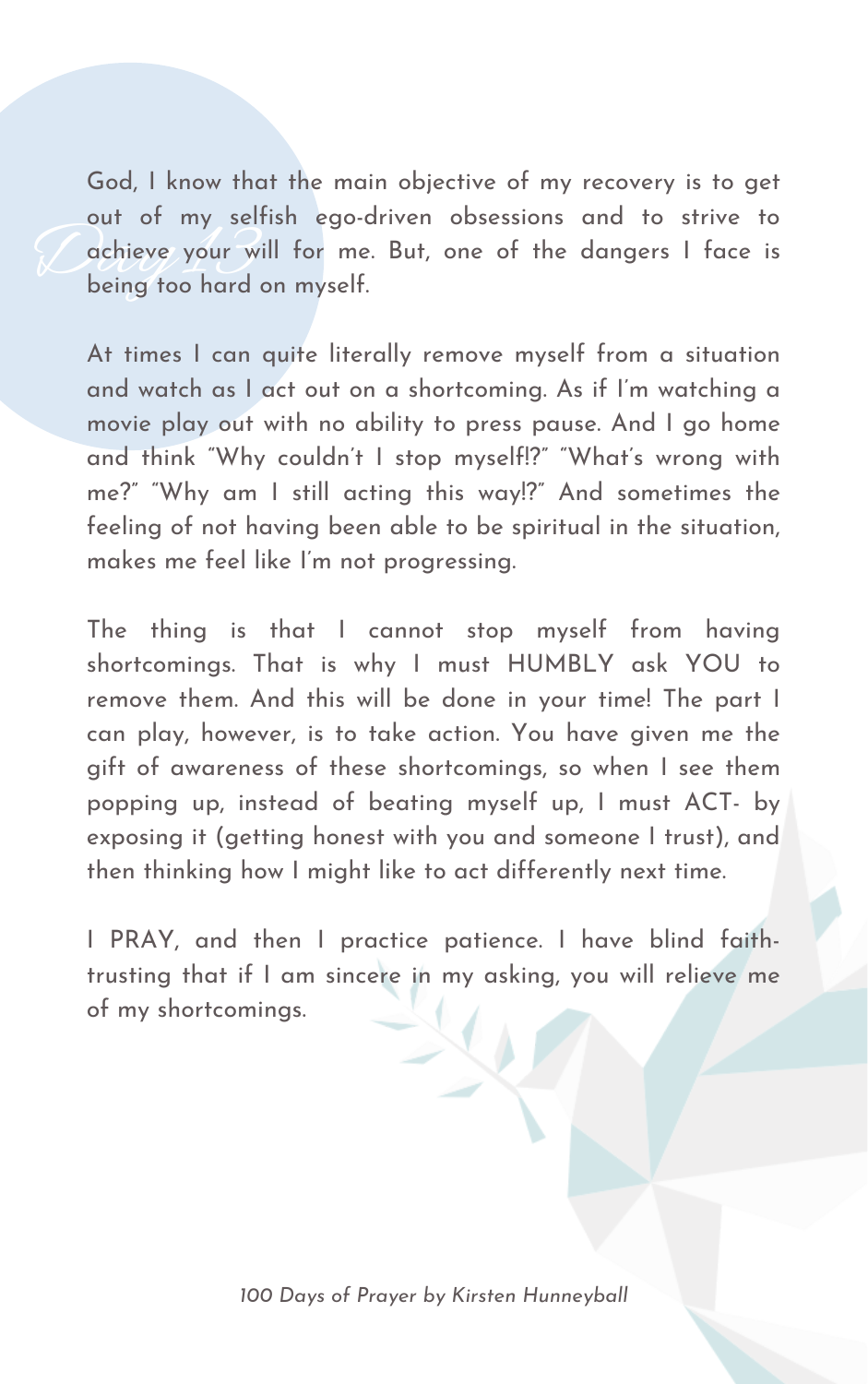God, you are goodness. You are hope. You are courage. You are peace. You are patience. You are graciousness. You are kindness. You are clarity. You are all that is love.

All I need to do<br>am capable of All I need to do is bring my focus to you, and I will find that I am capable of these things as well, as I am made in your image.

It is only when I turn myself away from you, that I find myself in fear, hopelessness, restlessness, impatience, resentment, clouded judgement, and all that is not loving.

Today let me strive for spiritual progress, not perfection. Let me do this by practising how to pause - and ask myself "is it kind, is it true, is it necessary?" Before I act. Reminded that this doesn 't only refer to how I treat others or the external decisions I make, but it also refers to how I treat myself.

God, I may be walking a path that is still unclear to me.

*100 Days of Prayer by Kirsten Hunneyball*

Perhaps I have been hurt by religious groups and shy away from them, yet I still feel your power in my life, and it gets confusing.

Let me trust this process and see that just for this day, all that I need to do is continue coming to you, even when it feels strange. Let me not be fearful when it comes to my relationship with you, just because I haven 't quite figured it out yet. Let me trust this simple fact- today I am clean, which is something I never imagined possible. That was not my own doing (trust me I tried stopping out of sheer willpower and it didn 't work).

The miracle of being clean today is something filled with love, care, and is far greater than me. Perhaps just for today, I can see the miracle of recovered people, as proof that You exist.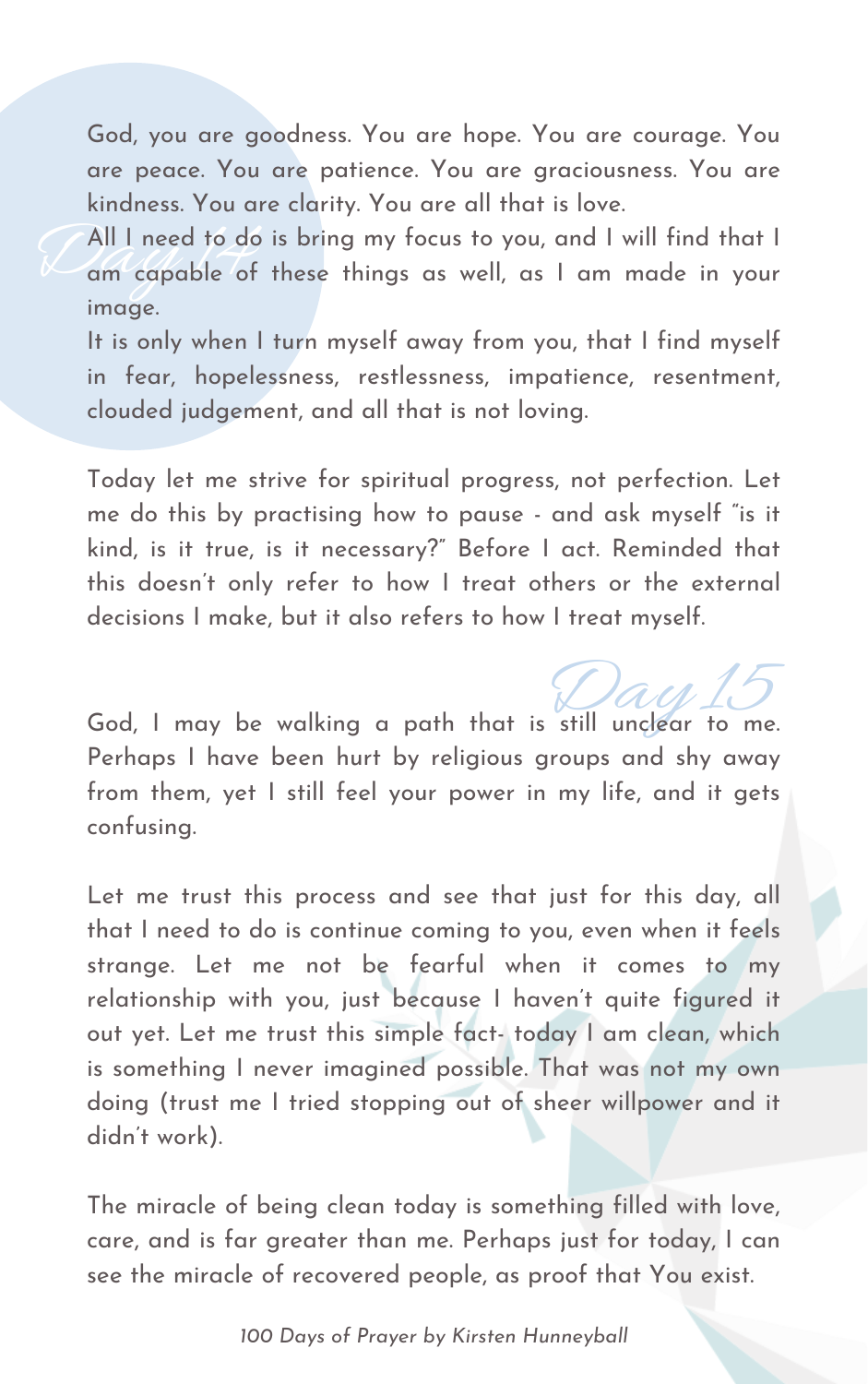These actions often required me to sacrifice things that made<br>me feel comfortable or safe as well. In desperation, I spent God, stopping to act out on my eating disorder required me to put in a lot of action that I wasn 't quite used to doing. These actions often required me to sacrifice things that made every waking moment going against my head and doing all that I could just so that I wouldn 't act out. It was almost like a new "high" , and it felt good. It felt really good. I had something to hyper-focus on.

Now after some time of getting into the swing of life, things start to stabilize, and I find I' m not always as enthusiastically driven to do those things I used to do that got me clean. Complacency if you will. This is a time when I need to reflect on where I' m at.

Have I lost touch with what I' m thinking or feeling? Am I falling back into old habits of procrastination or self-pity? How long can I stay in this place without eventually toying with the idea of acting out?

Yes, I am clean just for today, but what action am I putting in to stay that way? Commitment is key.

Today- let me assess my recovery and see where I am lacking – spiritual, emotional, physical, or mental health, and let me recommit. Let me find something today that excites me and reminds me that recovery is the most beautiful experience I have ever had.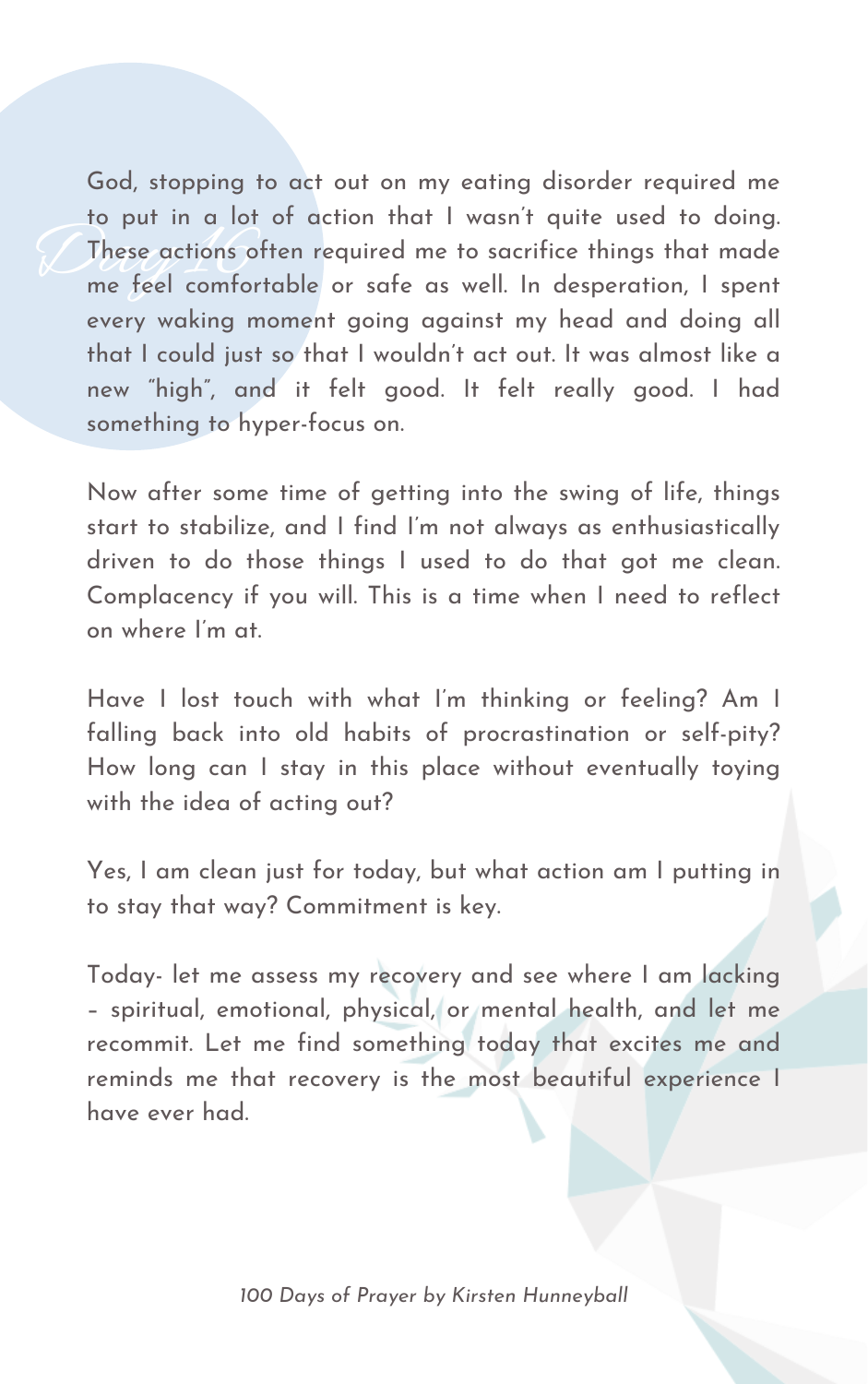Should neither b God, I am fearfully and wonderfully made! Accepted and loved unconditionally by You. What other people think of me should neither break me down nor build me up too much.

I needn 't change myself to fit someone else ' s mould. I don 't have to look a certain way or compromise any part of myself to please others. I am not living spiritually if I am doing things so that I can get a pat on the back. Let my motives be backed by love so that I can feel peace within my heart and alignment with your will for me.

Today I am reminded that no opinion can harm me, for I am validated through your love.

God, there is absolutely no way that I can predict or control the future. There is no way that I can place my complete trust or sense of security in any worldly thing. I can have hopes, dreams, and desires, but nothing at all is set in stone in this material plane of existence.

The ONLY thing I can place 100% of my trust and certainty in, is in you. In the power of spirituality. I can be certain that no matter what, no matter how good or bad life gets, you will be there, carrying me through. Today, let me let go of all expectations of others and myself.

Let me rather embrace uncertainty with courage and a realistic perspective. Let me focus on balance in these next 24 hours. Because today is all I have, and if I put one foot in front of the next, with stable footing in your magnificence, I can wholly and completely trust that I will be ok.

Day 18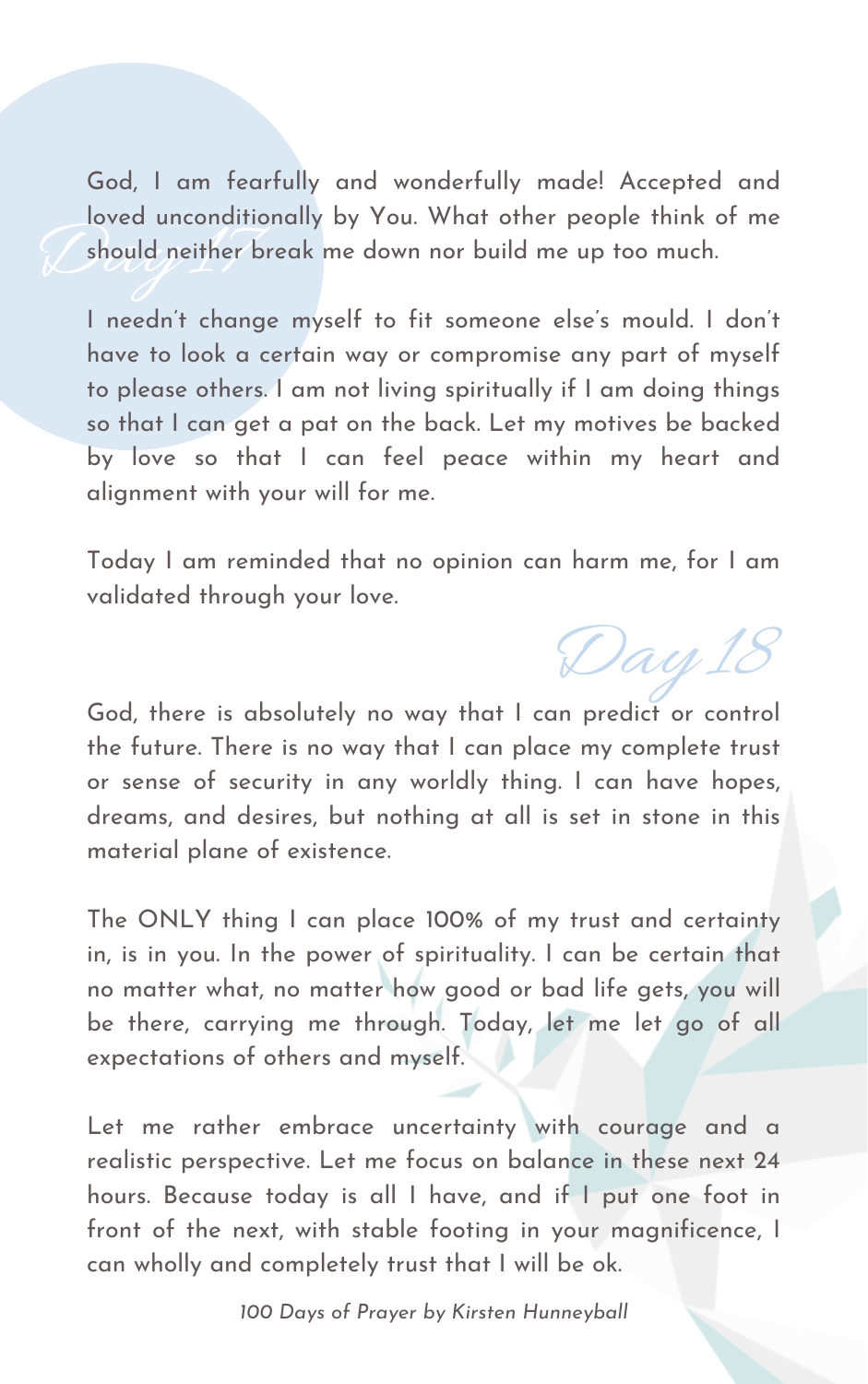decision?", "Will<br>enough?", "Will I God, doubt is constantly nagging me, at the tip of every thought. It brings questions such as "did I make the right decision?" , "Will I be able to get through this?" , "Am I good enough?" , "Will I fail just like the 1000 times I did before?" , "Is there really a purpose for my life?"...

The list could go on forever. I am always searching for the perfect answer and fearing imperfect outcomes. Fear is what drives this doubt. Fear that through my humanity, I may fall short in some area of my life, and as a result, I may become unhappy. The truth is that I WILL fall short. And I WILL experience moments of unhappiness.

Let me strive to be the best I can for this day, living spiritually and asking that my fear of not getting everything 100% " right" , be removed. Allow me to laugh at my silly mistakes, reflect on my larger ones and use my humanity as a chance to learn more about this life.

Once I realize and accept this as a fact of life, I can embrace "failure " , and use it to grow. I can fall short and find ways to improve who I am. Knowing that the only time I will ever not be imperfectly human, is the day I pass away.

Today, help me share honestly with You and at least one other person, those things that keep me stuck in fear.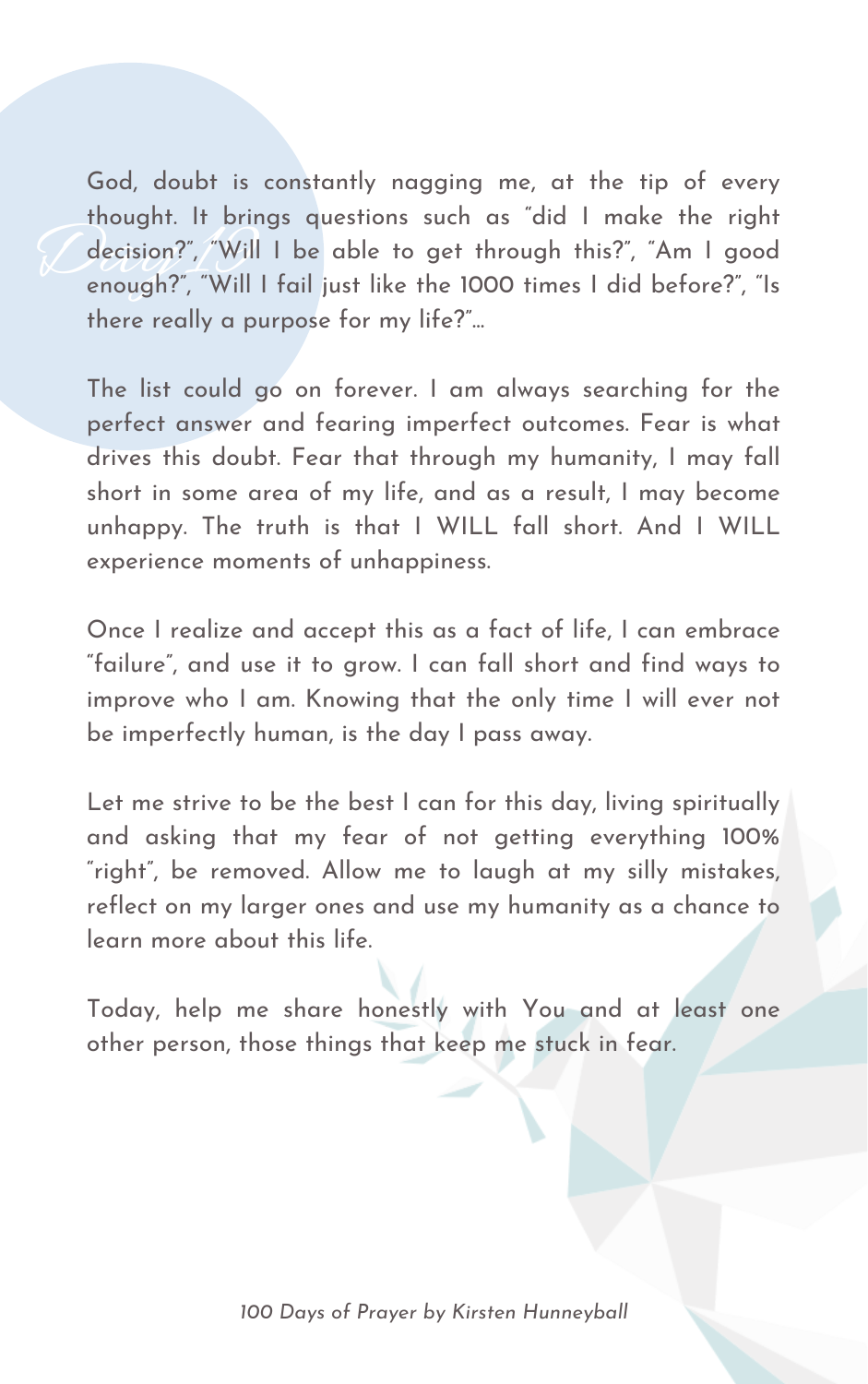bigger than me. L<br>yourself in various God, the only requirement when formulating my concept of you, of my Higher Power, is that you be loving, caring, and bigger than me. Let me keep it that simple. You will present yourself in various ways through my life.

Whether it be in a gut feeling or a sunrise, a beautiful coincidence or a kind word spoken, whether I see you in " normal" people or myself... let me not judge others if their concept differs from mine. Let me not fear that I' m lost if I haven 't quite yet figured out what or who you are.

Remind me that my God does not need to be compared with another ' s. Let me spend some time today contemplating what and who you are in my life, without sinking into obsession. I am allowed to be cheerfully curious in this journey of getting to know you.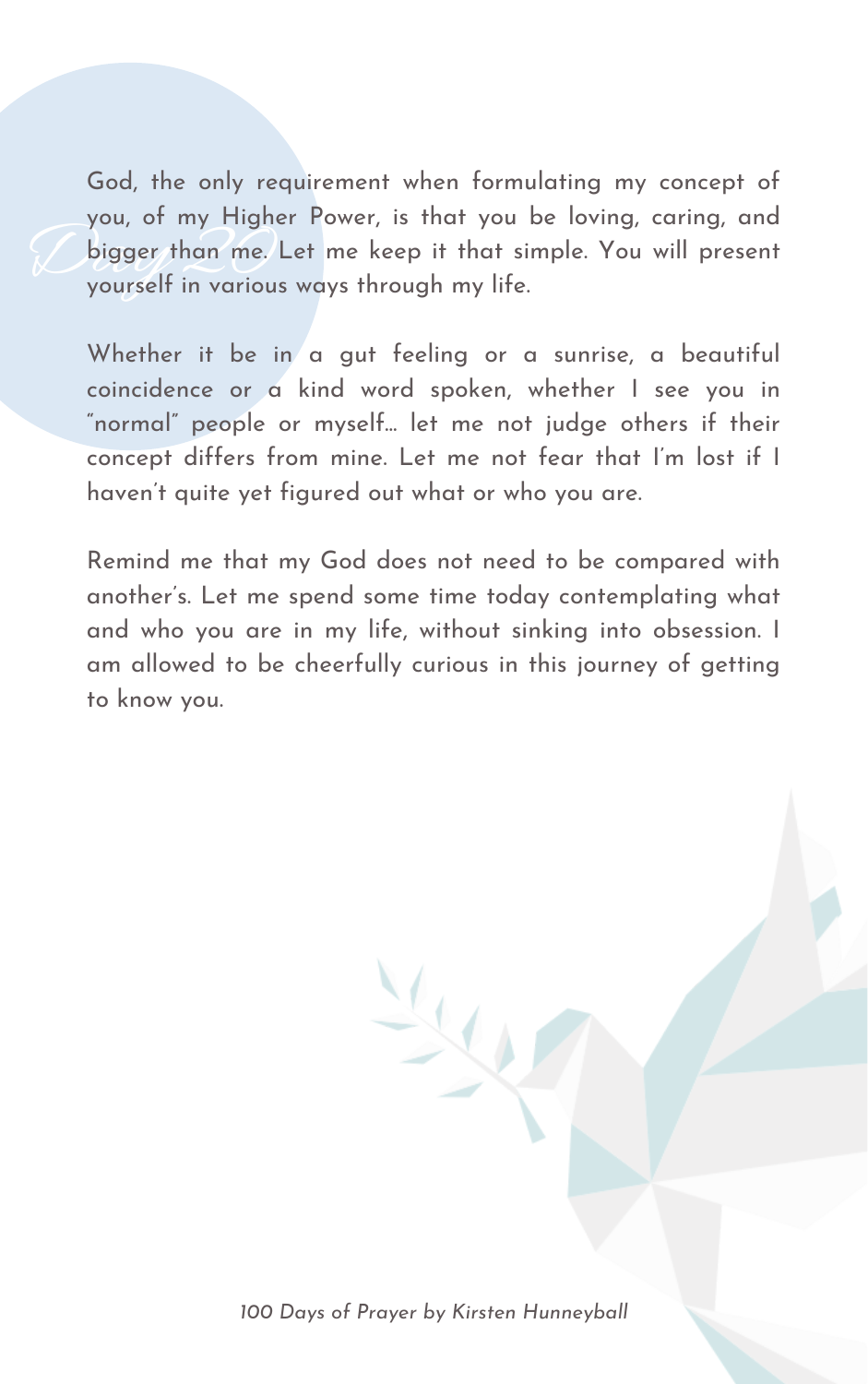## Day 21

God, listening is an important part of living simply, serenely, and sanely. During meditation, I take the time to listen. I still my thoughts and close my mouth. Listening to the breath that gives me life, to the outside world, and my inner self. I can listen to my body ' s physical cues as well- am I tired, hungry, in pain? Listening to my emotional needs as well. Do I need to laugh, cry, share, be assertive?

Listening to these things that help me better understand and treat myself HAS to include the ability to listen to others. Listen to suggestions given to me by those I look up to. Listen to people sharing about their day rather than always speaking. Listening to loved ones share their thoughts or concerns.

Through listening I remain teachable, I remain humble and I remain calm. Through listening, I gain a better understanding.

Today, let me try to practice listening rather than always having to fill the empty space up with meaningless " wordvomit" just for the sake of speaking. I can learn that silence is not as uncomfortable as I once thought.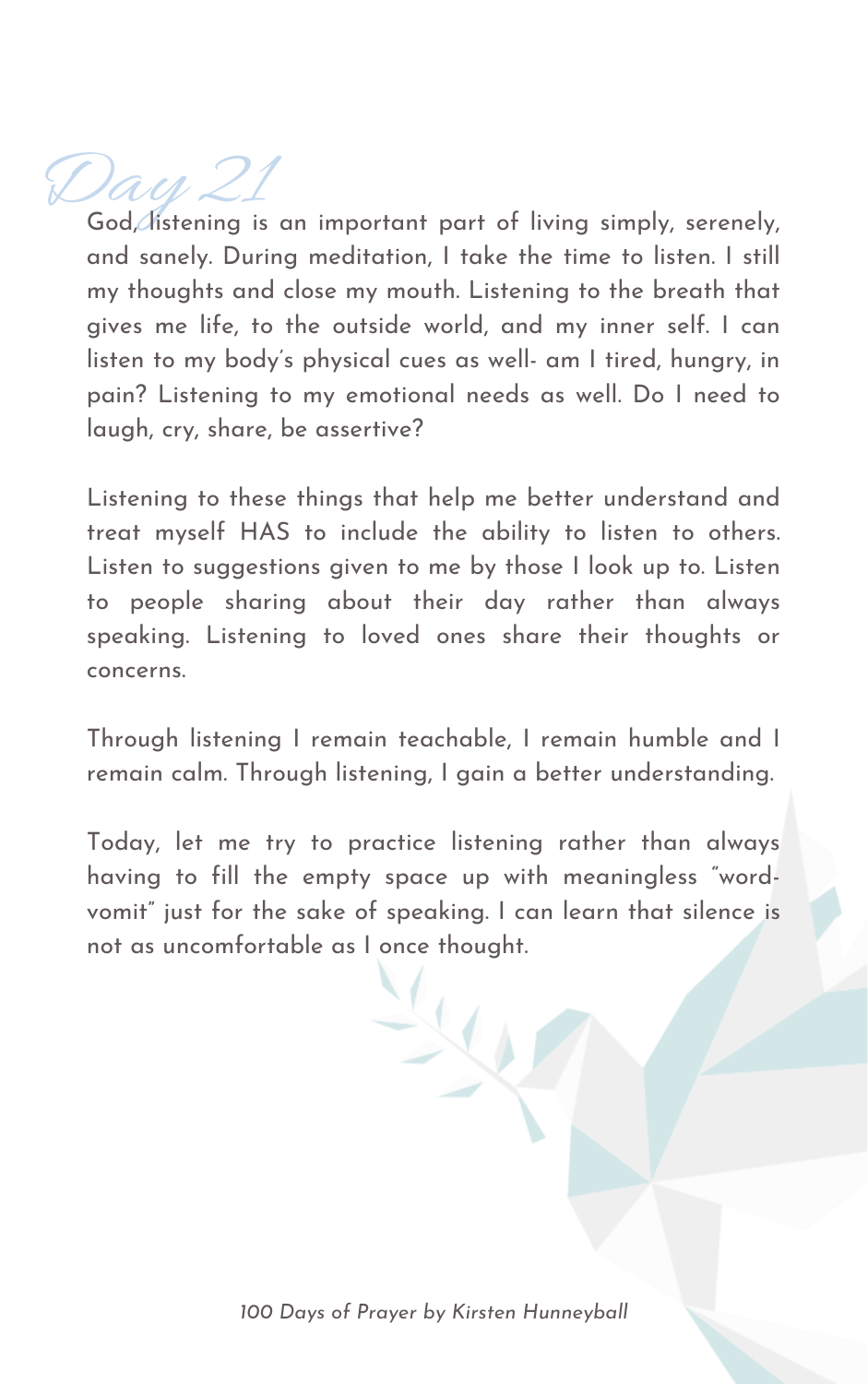Lept me sick. But darkness is not some fault within me.<br>Darkness is the absence of light. In darkness, I am unable to God, I have thought for so long that there is darkness inside of me, and that this darkness has been the thing that has kept me sick. But darkness is not some fault within me. distinguish colour. I am unable to see the different hues of life, of joy, of experience.

In conditions of insufficient light, my perception is achromatic and ultimately, black. Light is found spiritually in the form of love. In my eating disorder and addiction, there was no love. I was in darkness, but I was not the darkness. In recovery, I have experienced love for the first time. Through love, my perceptions have changed.

The more love I am shown and the more love I give, the lighter my life becomes. Today let me show love to others and myself through practising the loving spiritual principles in every area of my life.

QUIET MY MIND...

God, teach me to quiet my mind. Stop my thoughts racing from one thing to another. Stop me from the obsessive thinking about the lives of others.

Help me rest and quiet my mind.

Help me let go of trying to control the lives of others.

Free my mind to be at rest. This I pray...

Day 23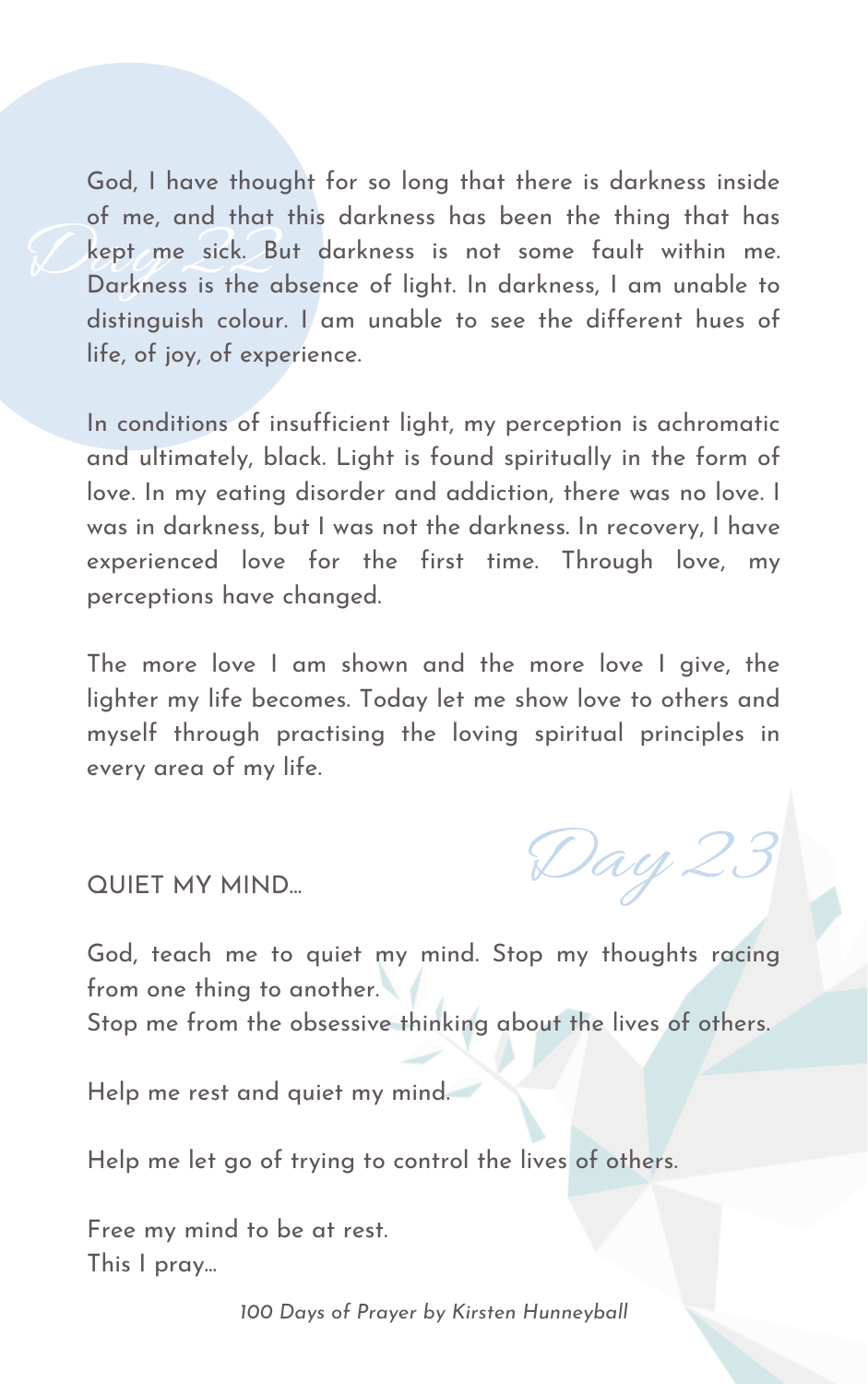Goes exactly as p<br>I'd be in, may he<br>without. I may ha God, nothing is ever just as I expect it to be. No conversation goes exactly as planned, I may be in a job I never imagined I'd be in, may have lost someone I couldn 't imagine a life without. I may have been at my most successful point in life, only to be crushed or to suddenly relapse, or I may have been at my lowest and found this to be the most significant turning point of growth. I may have been disappointed, I may have been surprised, or perhaps things have just been mundanely average for a while.

I cannot predict what will come, or how I will grow, but I do know where I' ve been. I know what kind of person I DON'T want to be. And I' ve seen how that person has transformed something I owe purely to you, God.

Let me, on this day, focus on the positive changes that have transformed me internally, and continue to put my best foot forward. Let me do this not only to better my life and the life of others but let me do it as an act of thanks to You, God- my rock, who drew me out of my rock bottom and into a life I could have never dreamed of - a life of being clean.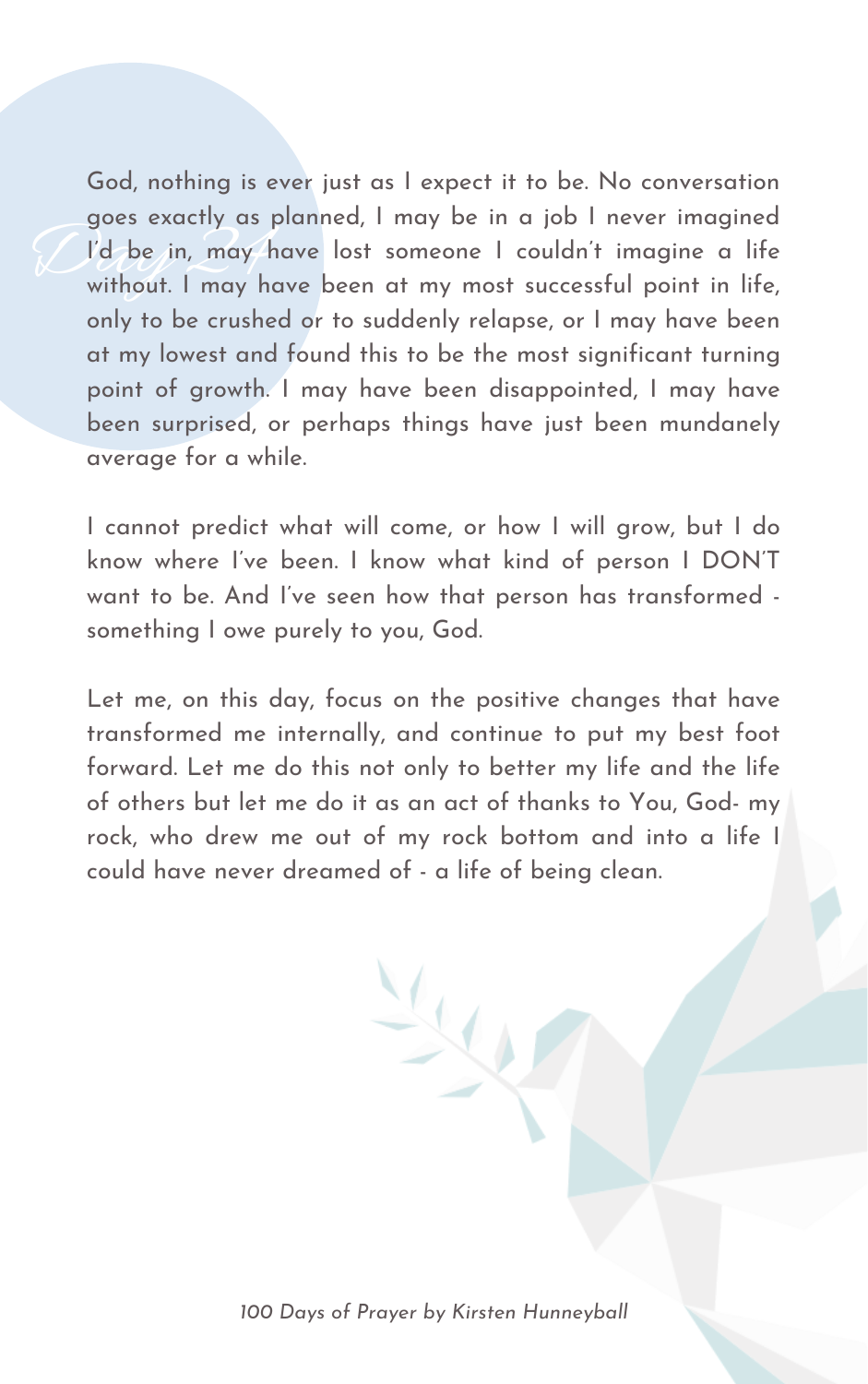God, You have given me new eyes to see clearly. I see my part, my character defects. I see the miracle of recovery in myself and others. I see other people and not only myself. I see a way out of the madness. I see. Thank you for sight.

God, I accept that within my mind are both fear and love, and I accept my power to choose which I will experience as real. I recognize that I experience only the results of my own choices.

I accept the times that I choose fear as part of my learning and healing process, and I accept that I have the potential and power in any moment to choose love instead.

Day 26

God, today I am sad, and so my prayer is simple. I pray that for this day, I practice gratitude for how far you've carried me, and have faith that you will continue to do so.

Day 27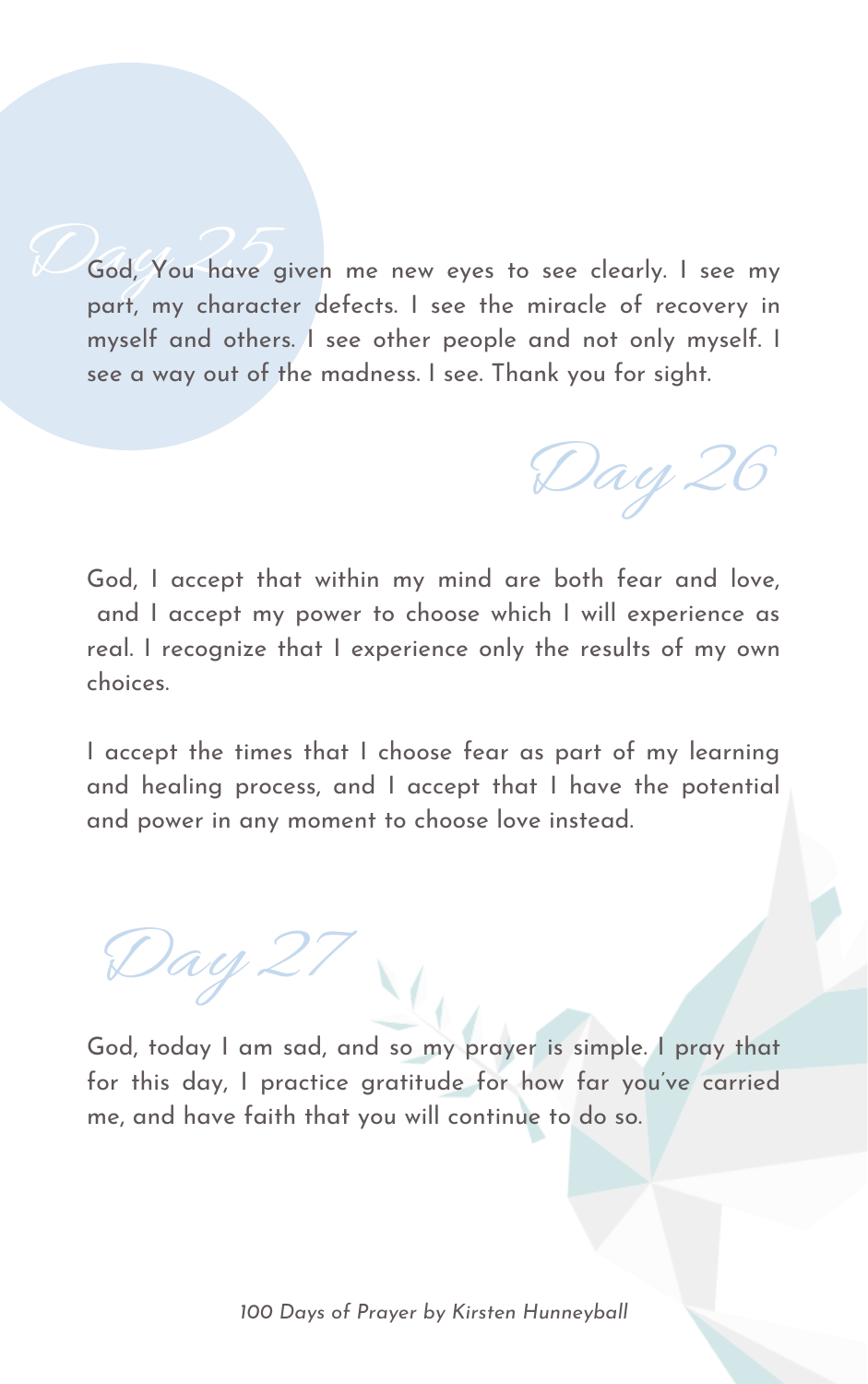God, as I grow in<br>Evou and L grow<br>understand that God, as I grow in my recovery, I grow in my connection with you and I grow in my understanding of love. I begin to understand that love moves beyond and deeper than butterflies in my stomach. It is a state in which I find my heart at rest.

Today let me reflect on the idea of love. It's depth, its sacrifices, its choices, and try to choose love in all my endeavours on this day.

My responses are one ' s that are rooted in the desire to understand others, to care for others, and to sometimes make challenging decisions. Love for others might mean letting a person go or saying no. Love for myself may mean sacrificing a temporary pleasure for the reward of long-term healing and growth. Love understands that there is no such thing as perfection – humanness is a part of life and the best I can do is practice forgiveness for myself and others, for you love and forgive me unconditionally too.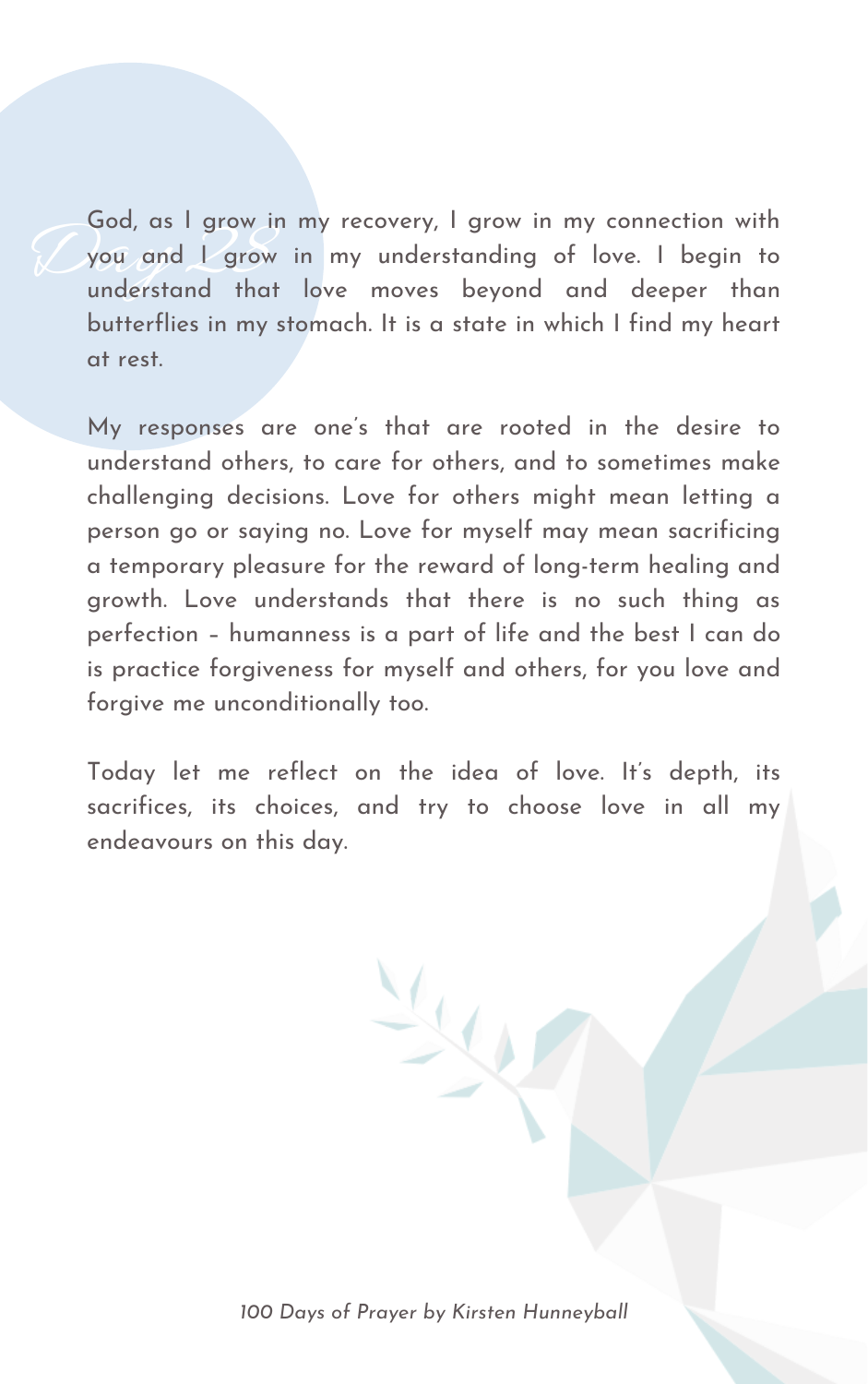Carything to avoir God, the resistance to sitting down to take a good look at myself is far more painful than just doing it. I can work myself up into such a mess as I attempt to do anything and everything to avoid some one-on-one downtime with me.

Whether the distraction is food, TV, work, my relationships, exercise, or even obsession over other people's behaviour- I can use almost anything as a valid excuse. However, there comes a time where I' ve had enough of " not knowing what' s going on inside " , where I' ve had enough of feeling disconnected and lost in myself.

And so, I create a space - 5-10minutes before bedtime... I grab a pen and paper and become willing to sit in a moment of reflective silence with my thoughts. I write, without expectations.

Usually within five minutes- even if what I am writing is

incredibly difficult to put onto paper, or makes no sense something shifts. A weight is released. My tight chest loosens up and I sigh a breath of relief. I then wonder to myself, "How have I been avoiding this action for so long!? It' s so incredibly simple, and works every time!"

So, God- today let me commit to 5 minutes of sitting with myself. Let me stop avoiding and write what comes to mind. I'll soon realize that the resistance to this simple act, was the thing that was troubling me most and that looking at myself isn 't nearly as scary as I build it up to be in my mind.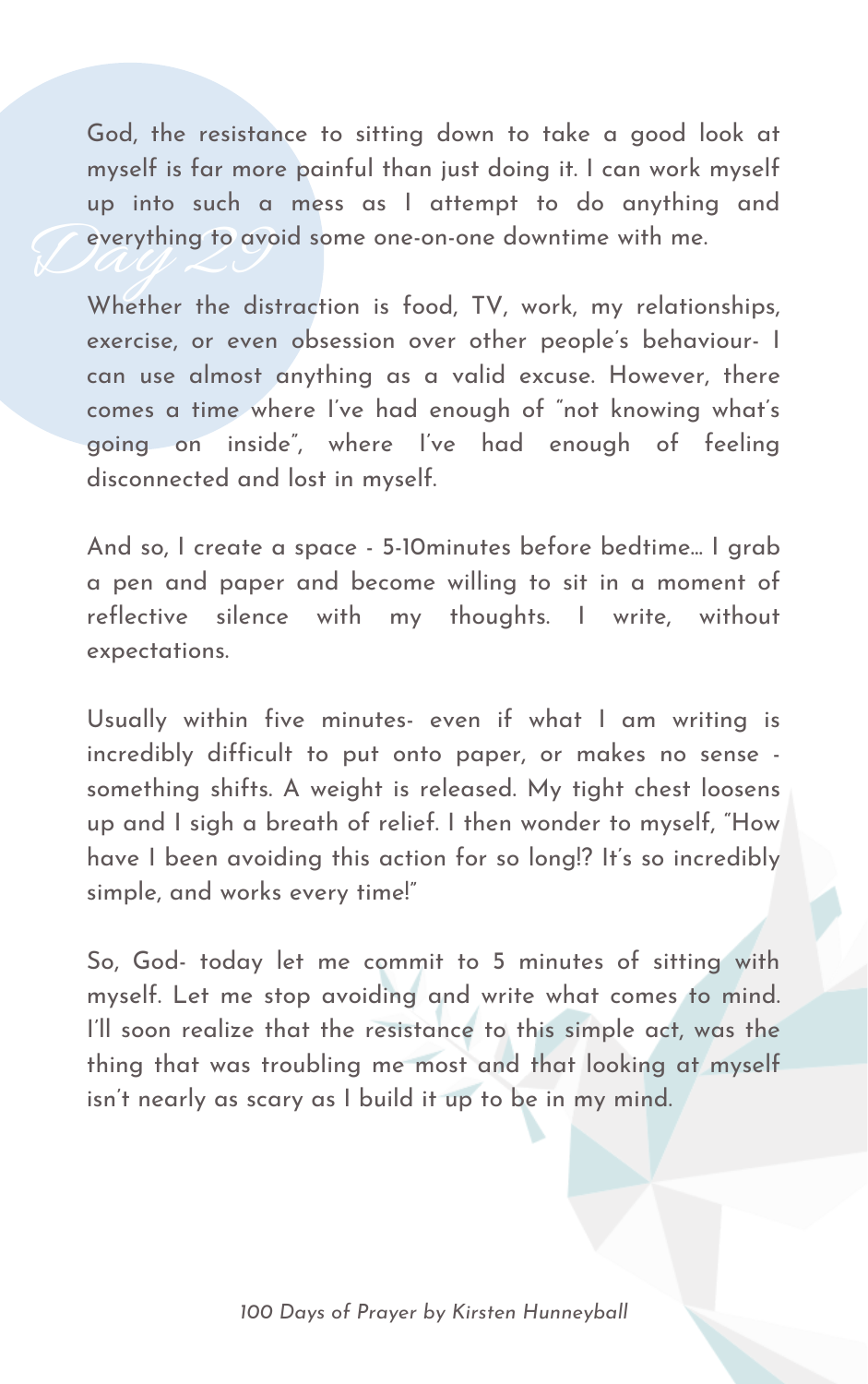Goa, iet me be comfortable in periods of rest. My life is so<br>abundantly full, for which I am grateful- however, I can often<br>use "full and busy" as a way of distracting myself or God, let me be comfortable in periods of rest. My life is so abundantly full, for which I am grateful- however, I can often disconnecting. I find when I am graced with periods of rest in between the busyness, I immediately seek to fill that space with some action, person, or comfort such as food, TV, my phone, etc.

God, today help me to pay attention to myself, others, or the things around me. Let me pay attention to the words I speak both inside my head and out aloud. Let me pay attention to the people I interact with, the things I read, the conversations I engage in, the things I eat.

Today let me find those moments of rest, and forgive myself for "not feeling productive". I must remember that there is a difference between laziness and replenishing my energy stocks. It' s OK for me to just be in these moments. If I am struggling with how to do this, let me start with my breathfocusing on my breathing for 5 minutes can greatly enhance the vitality of my body and the way I enter this day.

Let me practice the spiritual principle of listening. Listening deeply and living lightly. If I am experiencing a thought, emotion, behaviour, or anything, let me ask myself "is this rooted in love?" If the answer is no, grant me the courage to gracefully step away from the thought or action.

Day 31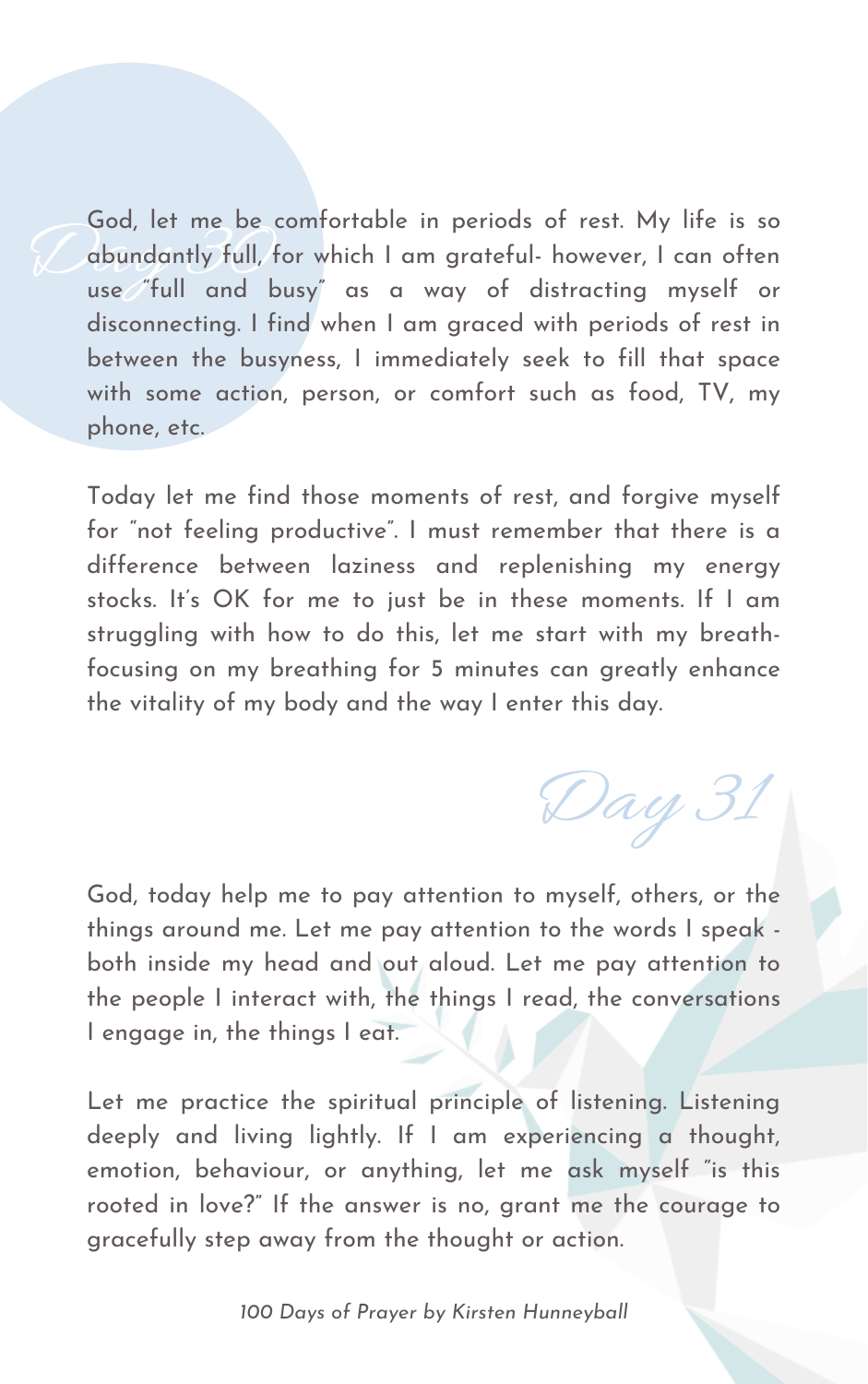God, when I get to<br>I shouldn't feel give<br>reality is that I ca God, when I get too busy and feel disconnected, I' m not "bad". I shouldn't feel guilty or as if I'm not doing "enough". The reality is that I cannot be 300% zen and serene all the time. I' m going to have days where all I manage to get done is work, eat, sleep, repeat. Spirituality is a lifestyle practice- and I use the word " practice " because I don 't do it perfectly.

There is no such thing as spiritual perfection. If it weren 't for my humanity, I would not need to follow a path to enhance my spiritual self. Today let me not beat myself up for having a few off days, or even weeks. I trust that I' m doing the best I can.

Today I'll try to incorporate 5 minutes of downtime dedicated to enriching my spiritual self, and know that what I am doing is always " enough". I am always, unconditionally loved by You.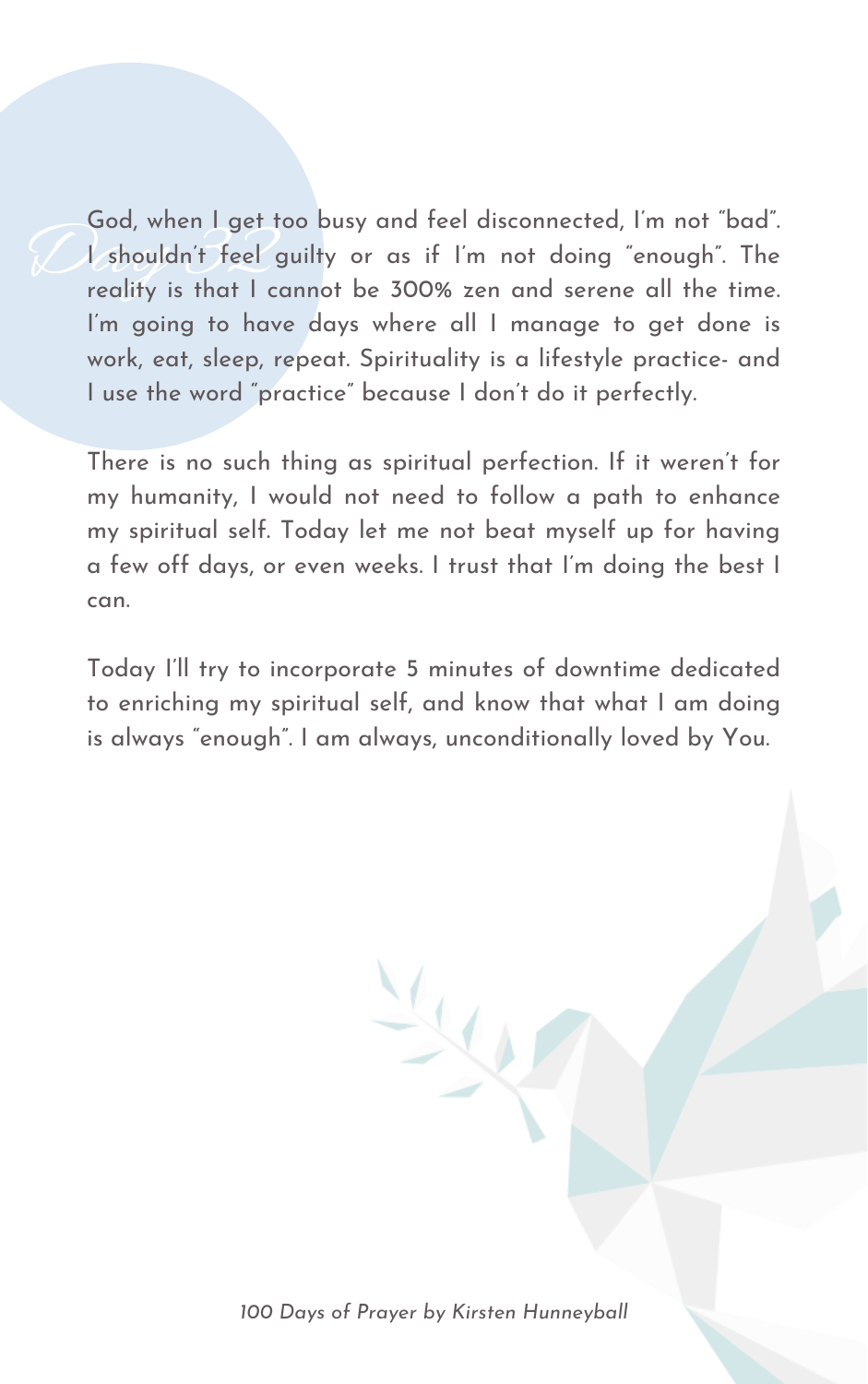deserve "punishment", or that bad things are just expected in<br>my life. I'm always fearing things going wrong just around the God, I am allowed good things. For so long I have beaten myself up for the smallest imperfection, believing that I deserve " punishment" , or that bad things are just expected in corner. This person will leave me, I won 't have enough money, I'm going to get fat, I'm going to fail...

The truth is that thoughts can be the driver of my insanity. If I fear everything going wrong all the time, I will naturally be in fight or flight mode. In this mode, I will make rash, impulsive or reactive decisions or act on negative emotions far too easily. What I need to do is change my thoughts. And I can do this by combatting irrational fears with Your truths.

I can look to the things You say about me and my life. I can look to your thinking, rooted in love, and use this day to renew my mind. The first step to this renewed mind, however, is the willingness for you to work in my life. I have to invite you into this day.

And so, I invite you in, through a simple breath and one word uttered; "God". I can be certain that the things that happen in my day are guided by You, and that all I need to do to find peace and clarity, is to invite You in. Even if I have to do this 100 times today, You are always available to me. All I need to do is be willing.

Just for today, let me try to rewrite negative thinking into a positive affirmation. Reminding myself that moving from a place of fear to a place of thanks and gratitude, will make my day 1000 times better.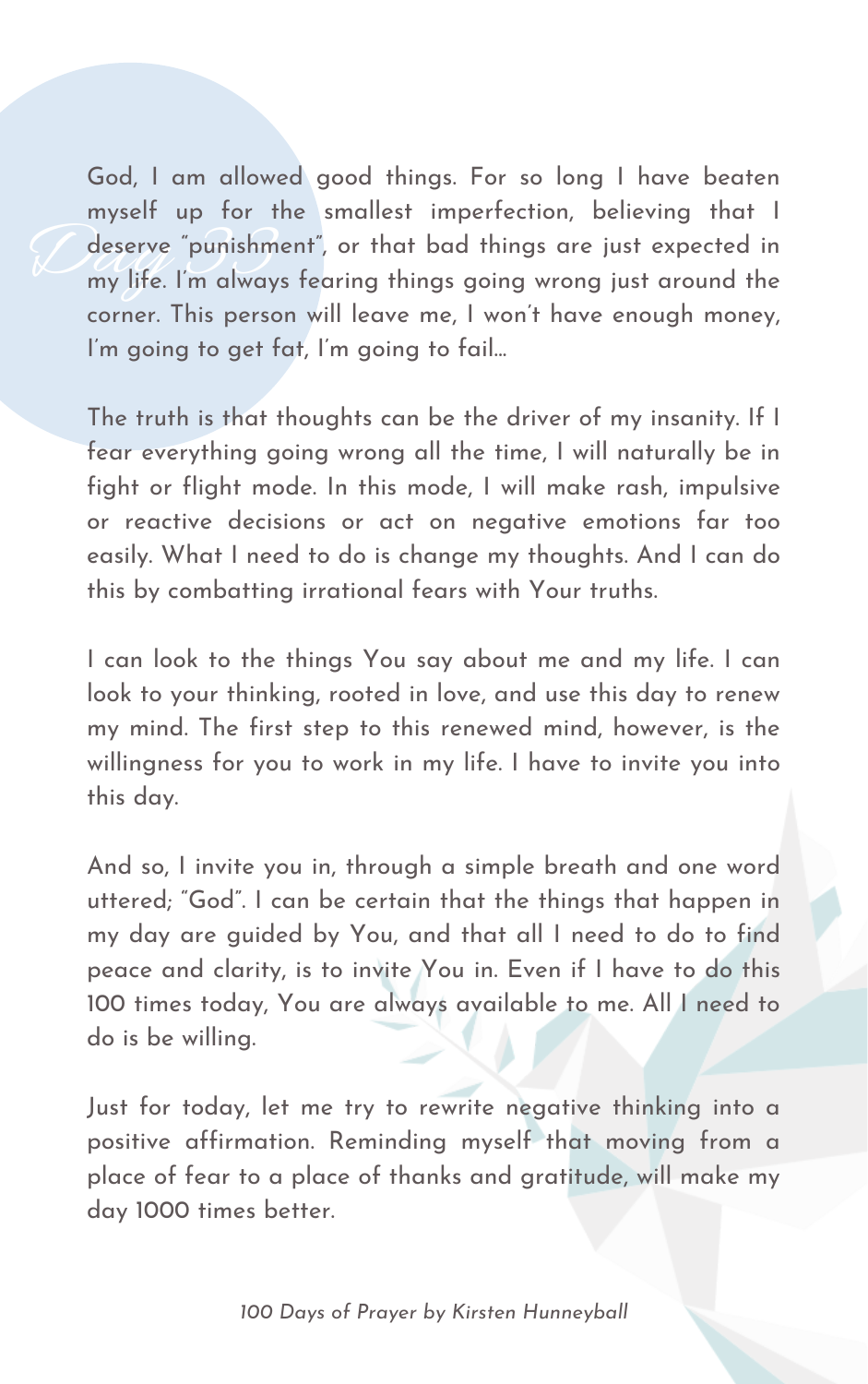God, I rear the u<br>circulatory obsess<br>stuck in fear, I co God, I fear the unknown. Because of this, I can get stuck in circulatory obsessive thinking about "what if' s ". When I get stuck in fear, I cannot be present at this moment. This often leads me to procrastination...

Procrastination is the first sign that shows me I am stuck in fear. Fear can also disguise itself as "I just don 't feel like it".

Why don't I "feel like" doing a particular thing? It's almost always rooted in some kind of fear. Fear of failure, fear of success, fear of having to work hard and things not feeling comfortable and easy, fear of rejection, fear of love and acceptance, fear of conflict, fear of having to face myself and own my part.

Today- when I find myself procrastinating, let me ask to see myself clearly. What is it that I am trying to avoid? What is the fear that drives this procrastination? Once I can see this more clearly, I can decide whether or not I want that fear to drive my next action or not. I know from experience that I always feel 100% better when I acknowledge fear, but let it take the backseat. Today I can choose action and love over procrastination and fear. Today I will not allow fear to drive.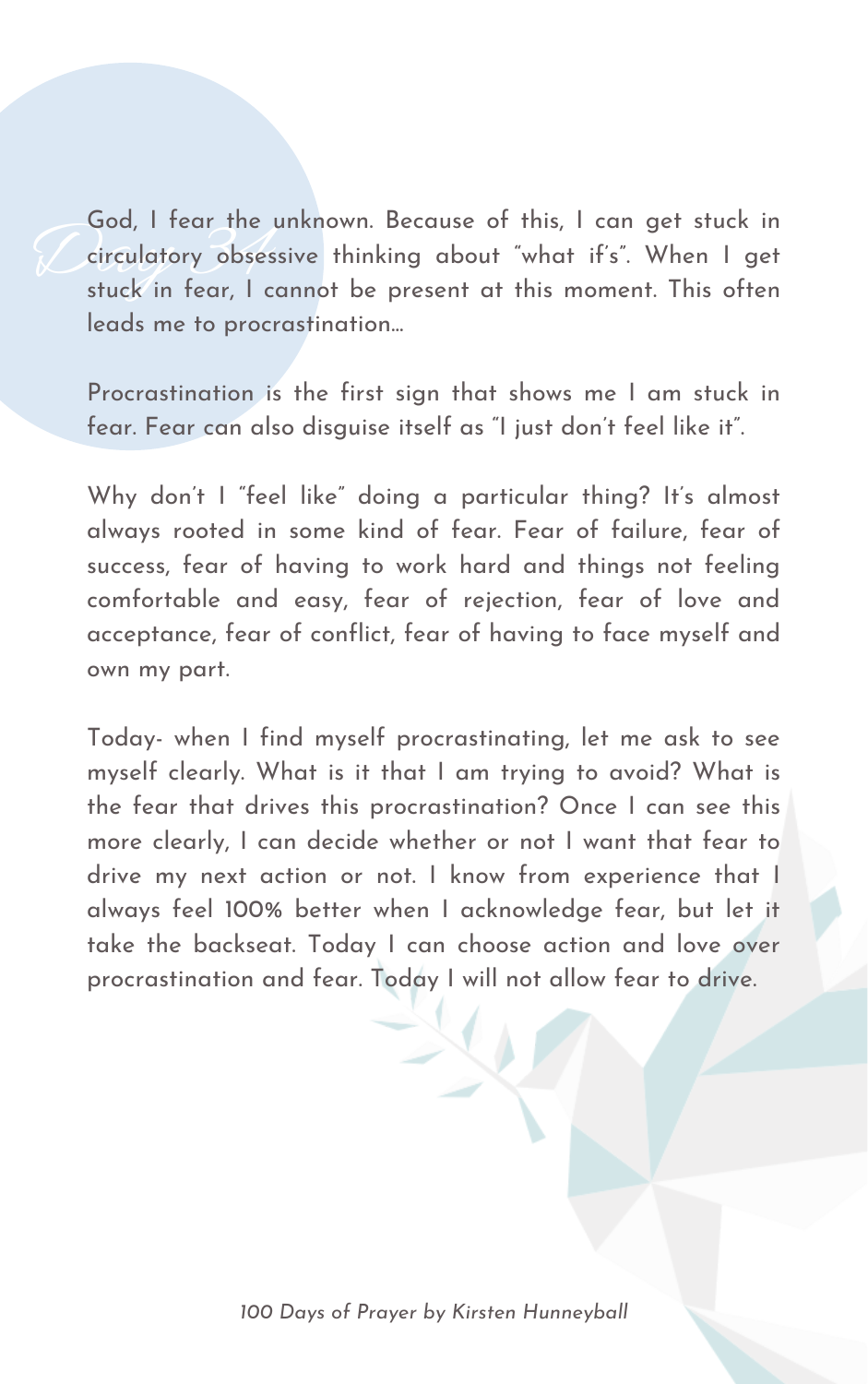If I'm even moving<br>tangible light that God, I' m not seeing the light at the end of the tunnel. Sometimes I don 't even know if I' m still in the tunnel at all, or if I' m even moving. I feel desperate God. Desperate for some tangible light that might fill me. I can 't seem to change my perception enough to "stay positive". As I roll with the motions, it feels like less of a flow, and more like being caught under a wave gasping for air.

My anxiety hinders my ability to bring me back to right now. I have tiny moments where it feels like everything is ok, but then I slip into " what, why, where, how, who, sad, resentful, scared... lonely."

That' s it God- I am lonely. And I am ANGRY with you! Why would you create humans to desire companionship, and then make it so hard to get right! Why can 't we be like selfstanding trees who photosynthesize and thrive beautifully no

matter what they look like or how old they are or how many branches they have!?

And now, I laugh at myself because I' m asking you to make me into a tree. I' m ridiculously demanding, God. And when I don 't get my way, I get bitter. I GET that the aim is to be fulfilled by You, primarily, and I swear this is what I truly desire! I just ask that you help me a bit along the way to be accepting of where you have me on this day.

. ... continue to next page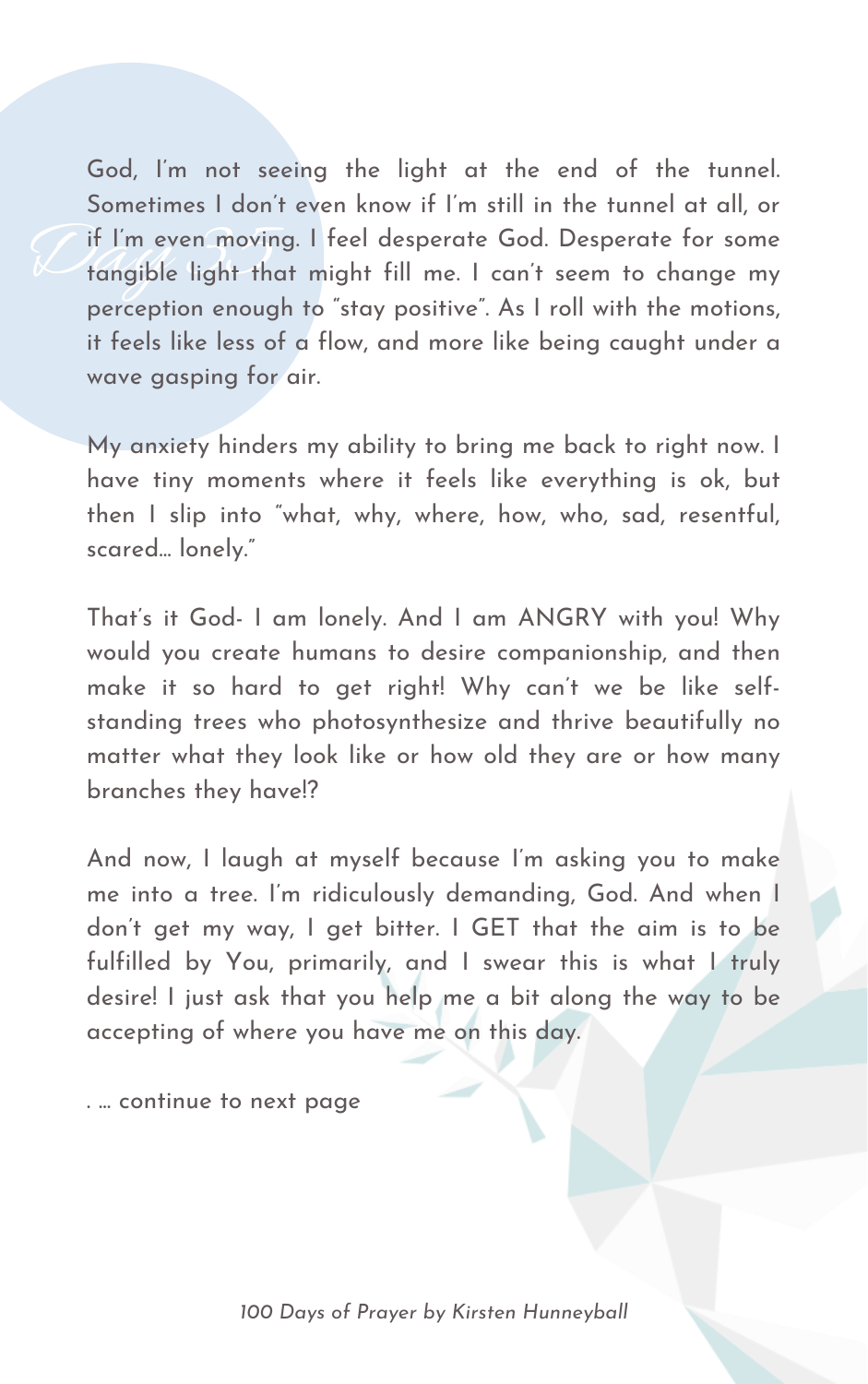

That being alone doesn 't mean I' m alone.

That encountering difficult people doesn 't mean everyone is difficult.

And that being a unique, vibrant, expressive, and versatile human being is, in many ways, much better than being a tree.

God- help me trust that you sustain me, just the way you sustain a tree. Let me aim for the stillness, the magnificent bold and independent nature of that tree, the ability to see my beauty whether I am a large oak or a tiny thorn bush. I

ask you to help me love myself, God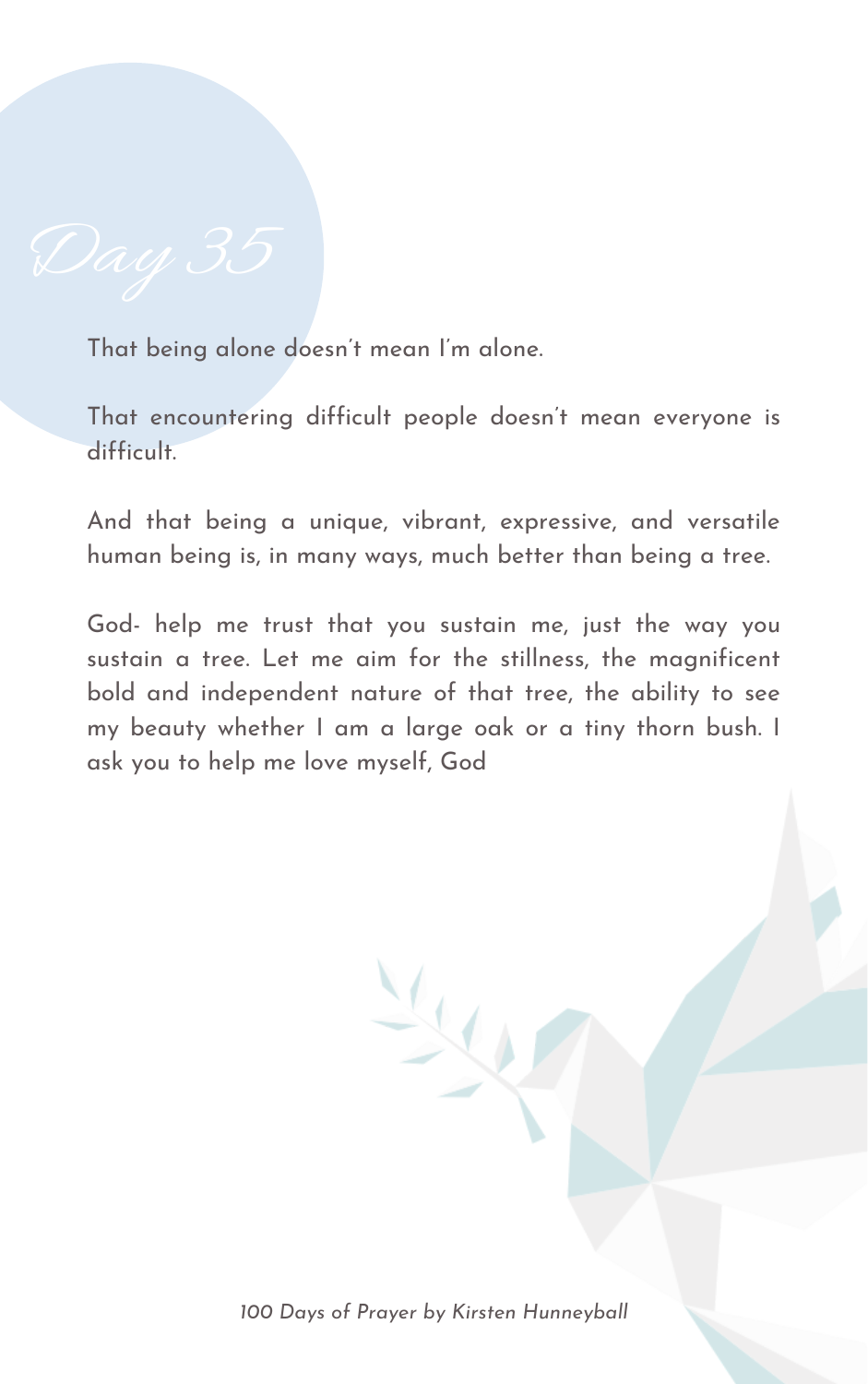God, when I find myself in a character flaw I thought had been dealt with or that I had overcome, I start to beat myself up or fear that I will never change. That I' m doomed to feel this way and have this challenge for the rest of my life.

Viget so fixated or I get so fixated on this one defect, that amnesia hits me and I forget every positive thing and challenge You have gotten me through up until this point. I feel there is no way out. Butthere is! There is a way out!

And all it takes is me breathing in, then out, and then picking up the phone to call someone who will allow me to spill all my pain into their ears. Someone who will listen, so that I can release my pain and my fears. Once I have allowed myself to splurge openly and honestly, everything that is holding tight in my chest, I feel like I can breathe again.

Let me be reminded that I AM NEVER ALONE once I step into recovery. There is ALWAYS someone to talk to. Thank You, god, for the people I can trust and hold dear to me. Thank You that I never have to go through anything alone ever again. Thank you that there is a way out of pain. The way out is by going through it, with the help of the people who love and support me.

It is usually then that You, God, enter that person ' s heart and speak through them. You bring sanity, love, understanding,

compassion, and often a bunch of humour. I find myself smiling and remembering that my head will - if left unattended or if in isolation - absolutely cave in on itself.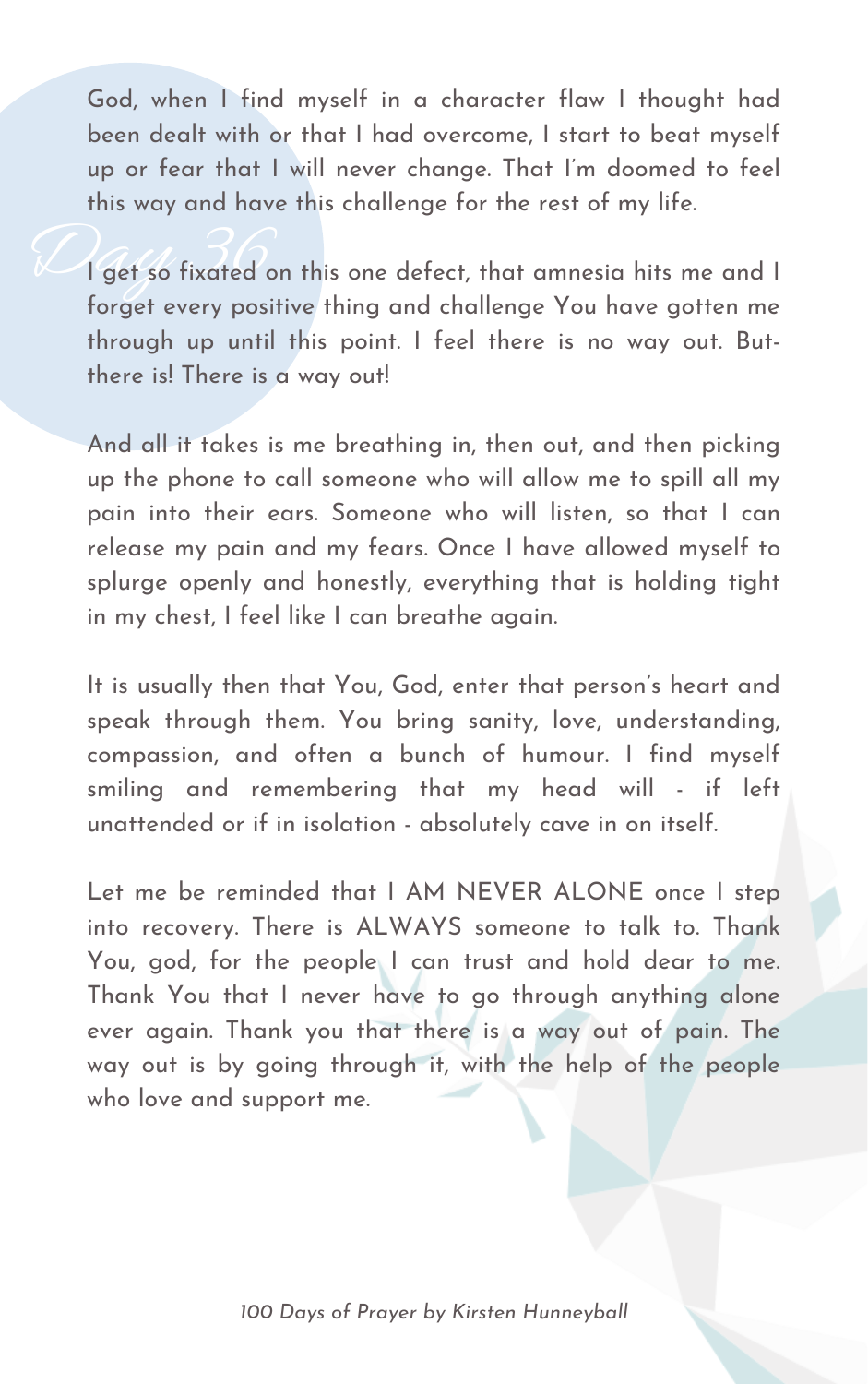God, I can choose<br>foward or who ha<br>feel like doing, k God, I can choose to say a prayer for those who I am resentful toward or who have caused me pain. It may be the last thing I feel like doing, but when I pray love over the people that harm me, I am practising for when the time comes that I should pray for love and forgiveness over myself for acting in "less than perfect" ways.

The ONLY difference between forgiving others and forgiving myself, is that after forgiving myself and accepting my downfalls, I can choose to try to act differently in the future. Other people may not make the same choice, and I must let that go.

After all, I get to wake up a new and spiritually different person, whereas they might be stuck in their fault forever. Unforgiveness is no way to live a joyous life. Let me have compassion and pray that for their sake, they may see their downfalls just as I see mine, so that they may become more loving and whole people, just as I strive to do the same. There was once a time when I was the one doing the harming - if I had not been fully accepted by those around me, if I had not been forgiven, I may never have allowed myself the chance to pursue a spiritual journey.

Today let me practice forgiveness and say a prayer for those I am resentful toward.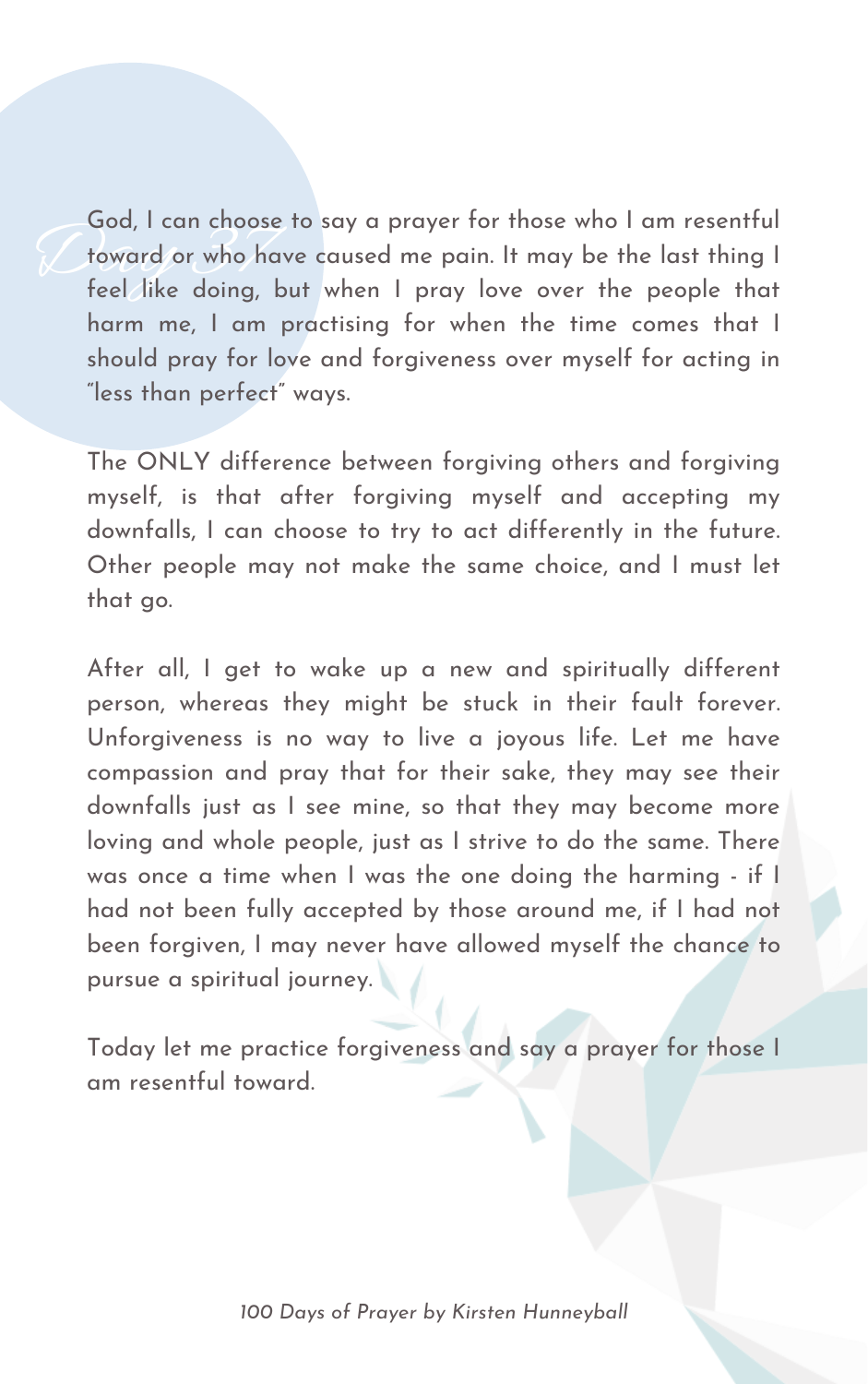when the going general<br>day is hold on. In<br>I stay connected t God, I am understanding better with each challenge that life throws at me, what it means to keep it simple. There are times when the going gets so tough that all I can physically manage to do is hold on. In this time, no matter how it is I am feeling if I stay connected to You, I will get through... staying connected to You means I am given the courage to do the bare minimum. I say serenity prayer, and I hear deep inside me; "Just listen, you ' re going to be ok."

So, I become willing to listen. I do so by reaching out and sharing my grief with someone else. I say, "I' m not ok" and then I listen. I spend some quiet time in meditation. And... I listen.

Coming into recovery from an eating disorder has made it so that I never, ever have to go through anything alone ever again UNLESS I choose to. When I make myself vulnerable, I open the door to an incredible spring of abundant love from my fellows. Sharing with others always shifts me into a better mindset even if just for five minutes.

Today I'll connect with someone who supports my recovery journey. I will make myself vulnerable. I will persevere through hardship, remembering that what I' m going through is NOT about me! I am facing these challenges to learn how to get through them without acting out so that I may help someone else one day with my first-hand experience and so that I may fulfil your will for me in my life.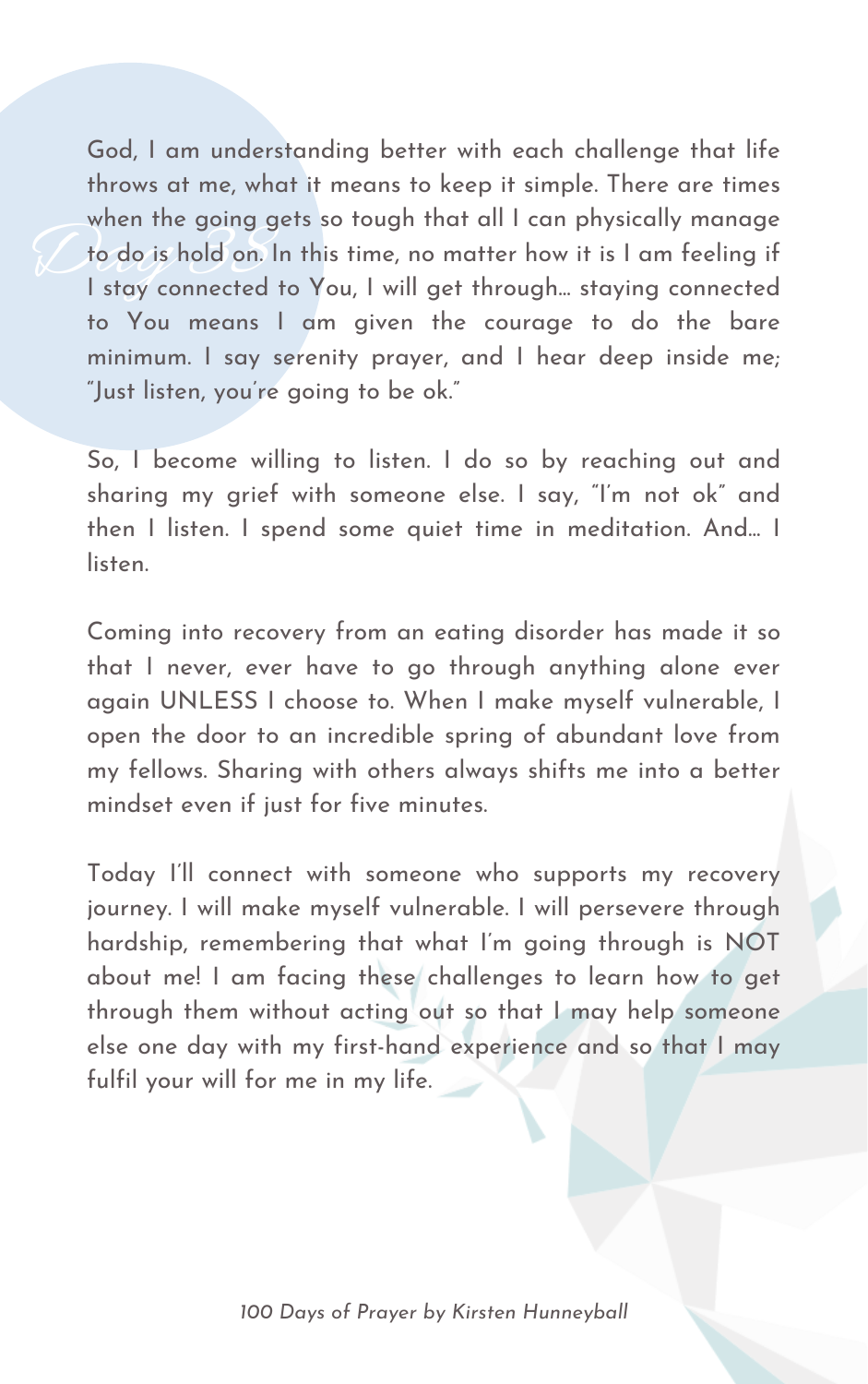## Day 39

God, in the past I desperately sought approval from others, because I could not approve of myself. I needed someone to validate me. If I had someone tell me I was beautiful, then I believed them. If they told me I was ugly, I believed that too, regardless of how I looked or who I was inside. I couldn 't approve of who I was inside, possibly because I didn 't know who that was.

If someone told me I did a good job, or that I did not measure up, I'd hang on to every word, regardless of whose standards I was comparing myself to or how proud I was of the work I'd done. I couldn 't be proud of myself.

If I got intimate with someone, I believed that they cared about me, regardless of how they treated me. I couldn 't care for myself.

When I am desperately seeking the acceptance, validation, or approval of others, it might be a good idea for me to look at myself and determine whether I accept that part of myself. Do I accept and love my physical body, knowing I can care for it and nourish it but that it will never be perfect and that it is only a vessel carrying the person I am inside? Do I accept my assets and shortcomings in the work environment or relationships? Can I still try to do the best I can through practising spiritual principles?

... continue to next page.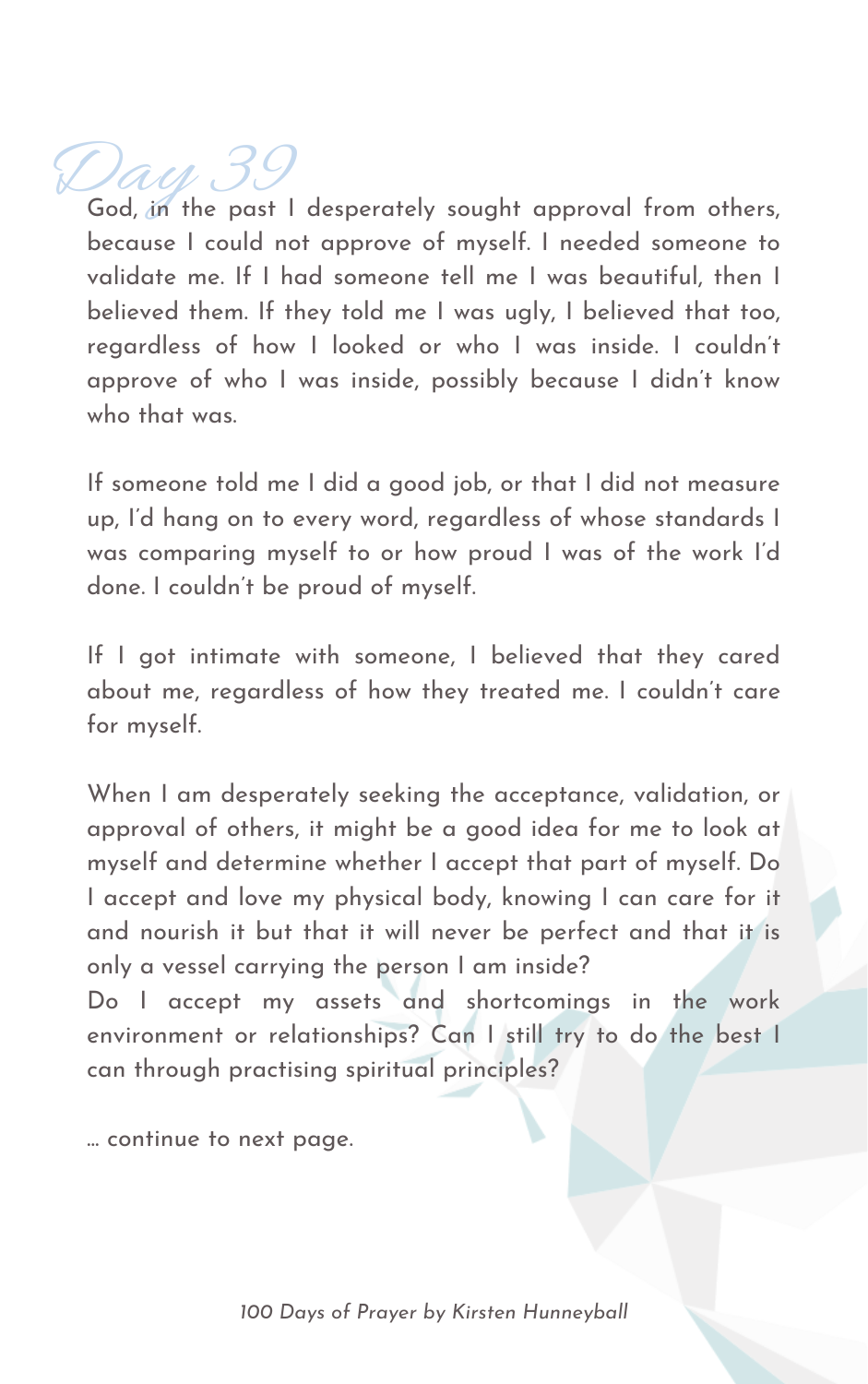It takes time to re<br>point where other<br>self, and the application It takes time to reach a deep level of self-acceptance to the point where other people's opinions don't sway my sense of self, and the approval I seek comes from within. It is something I need to try and practice daily. It can start with the simplest act.

For example, saying "I will make my bed this morning because I deserve to live in a clean and pleasant environment." , "I deserve to make myself a healthy breakfast and nourish my body, get a good night' s rest or take care of basic needs." Or even "I deserve to work on my recovery today's by doing step work or getting to a meeting."

This can grow to things like "I deserve to stand up for myself when someone hurts me." Or "I can say no to sex if I don 't want to do it" or even "I can help someone else today by sharing my experience "

Self-acceptance begins with small steps I have to proactively take and leads to a natural state of being. Today I will take one small step to show myself that I am worthy of acceptance that comes from within me.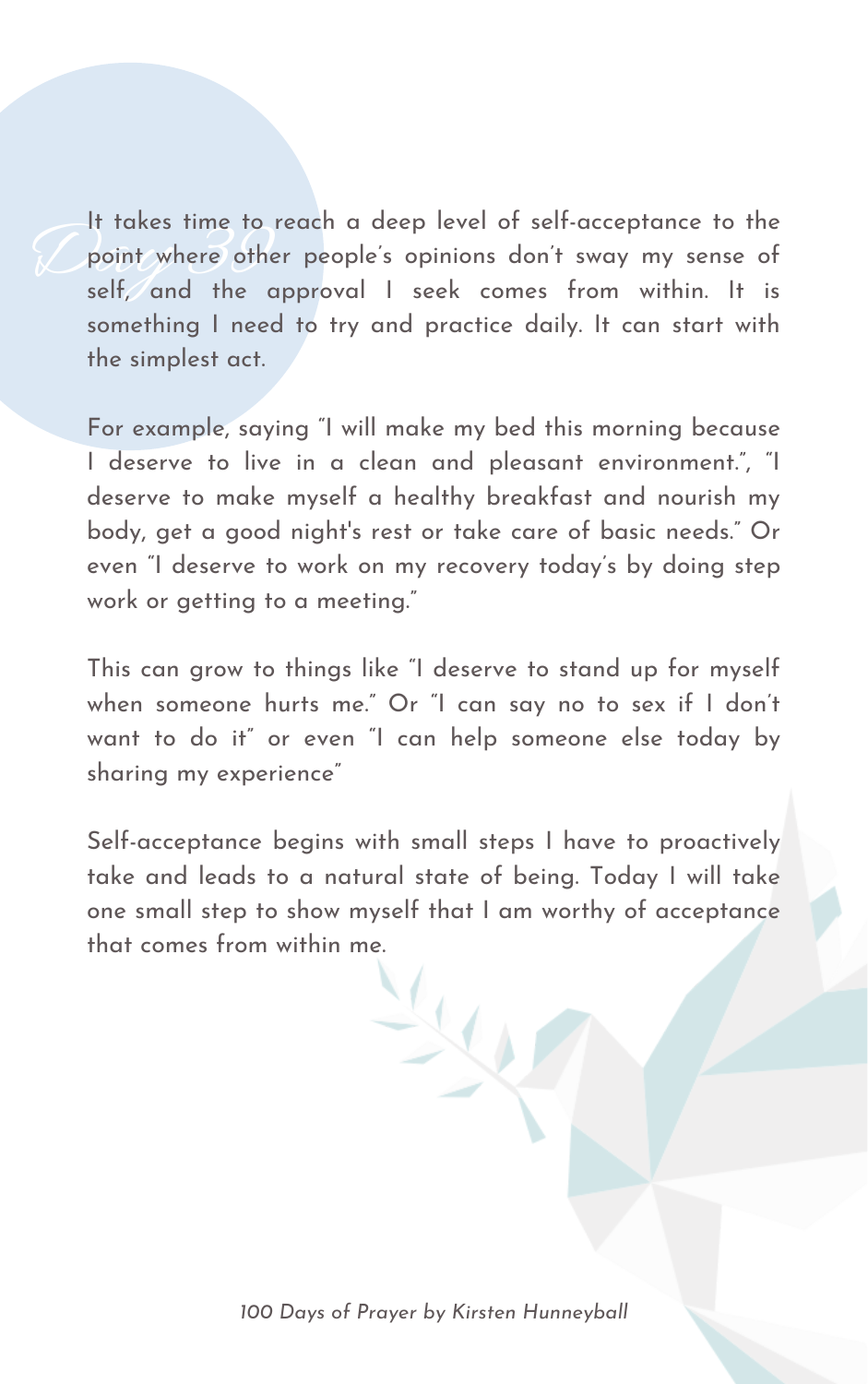God, I am not sure<br>week, this month,<br>month ago, I woul God, I am not sure what is in store for me today, let alone this week, this month, or over the next year or so. If I look back a month ago, I would not have been able to imagine where I am today. The " good" and the "bad". While I can make some plans and have certain things in place that are likely to remain pretty stable, some things are unexpected, challenging, exciting, and painful.

Let me work each day to maintain the foundations of my recovery so that whatever it is that comes my way, I know how to respond to life sanely rather than to react insanely. Let me be reminded to share my successes and failures with others, being the real me so that I never create an illusion that life is perfect once I get clean, but that I can handle anything life throws at me with the strength that my higher power affords me each day. Let me also be reminded that I am not perfect, but I can be spiritual to the best of my ability.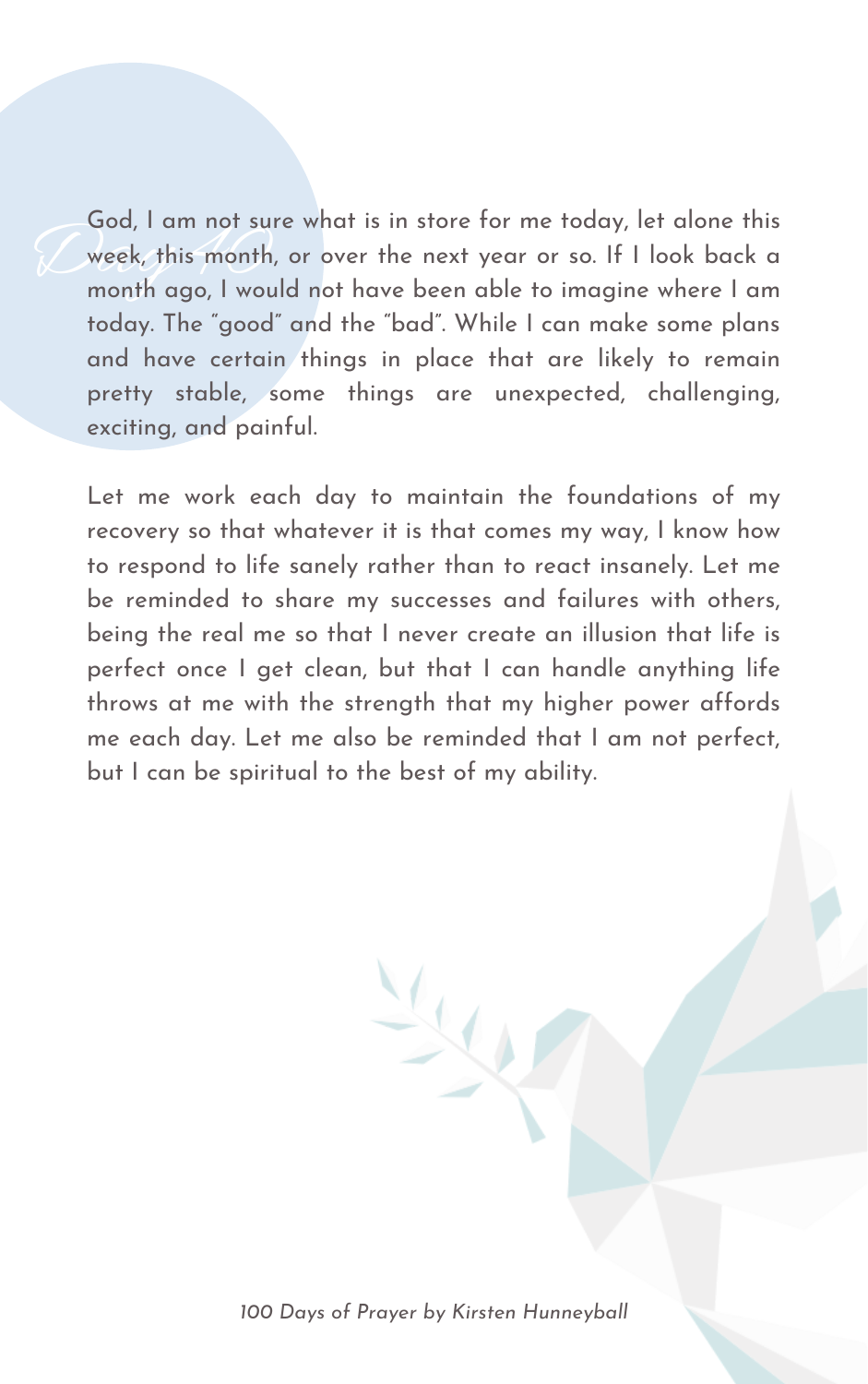God, some days I wake up with a skip in my step as if all my deepest troubles are feather-light, fleeting, outer entities that can 't touch my restful spirit. On these days I get up with intention and take each motivated step with bold purpose.

Intention and take each motivated step with bold purpose.<br>Other days I wake up as if a train has crashed over my soul and even the tiniest daily concern can wreck me. On days like this, I feel anger. Why is it, that what didn 't bother me yesterday, is suddenly so pressing on my spirit today? Why has the sweet smile of serenity turned to a sour stench of misery?

The truth is that I have no idea why this happens. I have no idea why some days are " good" , and others are "bad". I have no idea why my feelings come and go the way they do. On these days where there is more darkness, pain, or sourness in my heart, let me start the day just as I would when my spirits were high. Let me not give my feelings as much power as I do. Let me pause to assess my emotions- a mini-inventory of the self in a way.

But, just because I don 't give these feelings too much power, doesn 't mean I shouldn 't experience them at all. Help me to establish a healthy balance - the place between indulging in woeful self-pity and resentment toward the way I feel, and sticking my head in the sand denying myself any feelings at all.

Then let me go into this day with intention.

Because these feelings will pass, and serenity will flow back into my mind. Feelings are feelings. They need to be felt, they ask to be dealt with, but they also need to be put to rest once they have had their say. Allow me, in this day, to feel my feelings to the end, but to not let feelings become my master.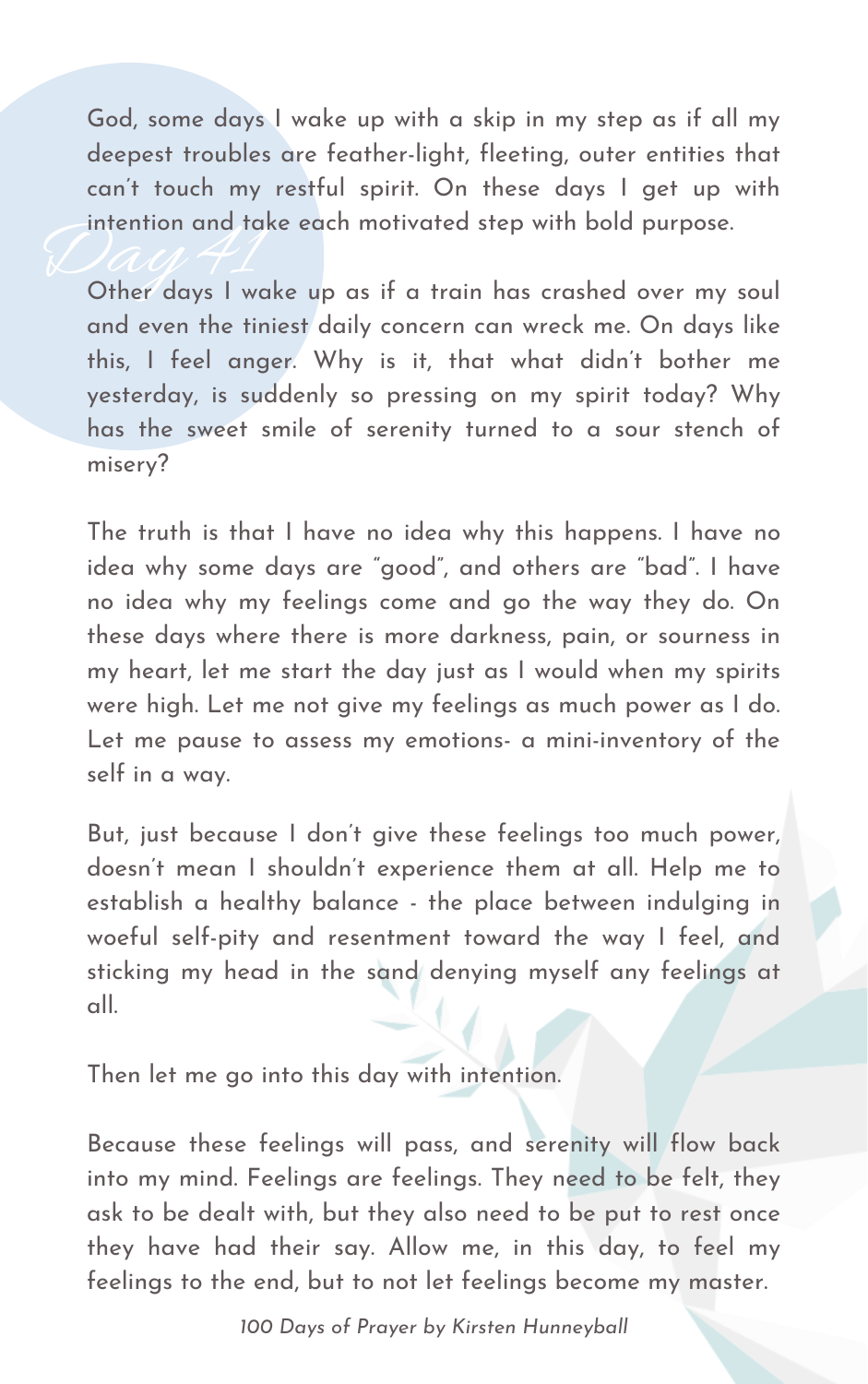God, today I desire closeness to You in every way. I cannot see your plan for me, which at times can feel soul-destroying. But these are times for blind faith. Trust that I couldn 't begin to imagine what You have in store for me.

For you are love, you help and guide me just as you help and guide each person in this world. You help those who don 't even ask for help. You are always present and always working. Today I will take some time to consciously connect with you. I will bring myself to You and surrender to your will for me. And your will for me is love.

Cloneliness is what God, I am not alone. Loneliness is a lie that pulls me inside of myself and finds only despair and emptiness. When I look at this loneliness, I become resentful. Although most of my time is spent alone, I do not have to feel lonely. My perspective of loneliness is what counts.

I could be in a sea of people and still feel alone. The remedy for this feeling of emptiness comes from the connection I can establish with You. When I allow you into each moment of my day, I feel happier, I feel more capable of dealing with my difficulties. I feel stronger and I know underneath all the madness, that I really am ok, and I really am not alone.

When I can fully trust that connection I have with You, I'll soon find that things around me bring more joy than they had before, simply because my perspective has changed. I'll be able to think more about how I can make someone ' s day brighter rather than how someone else can make me feel better. Today, I am not alone unless I choose to be. And

therefore, I do not ever have to feel the despair of loneliness as You are right here with me, whenever I need You.

Day 43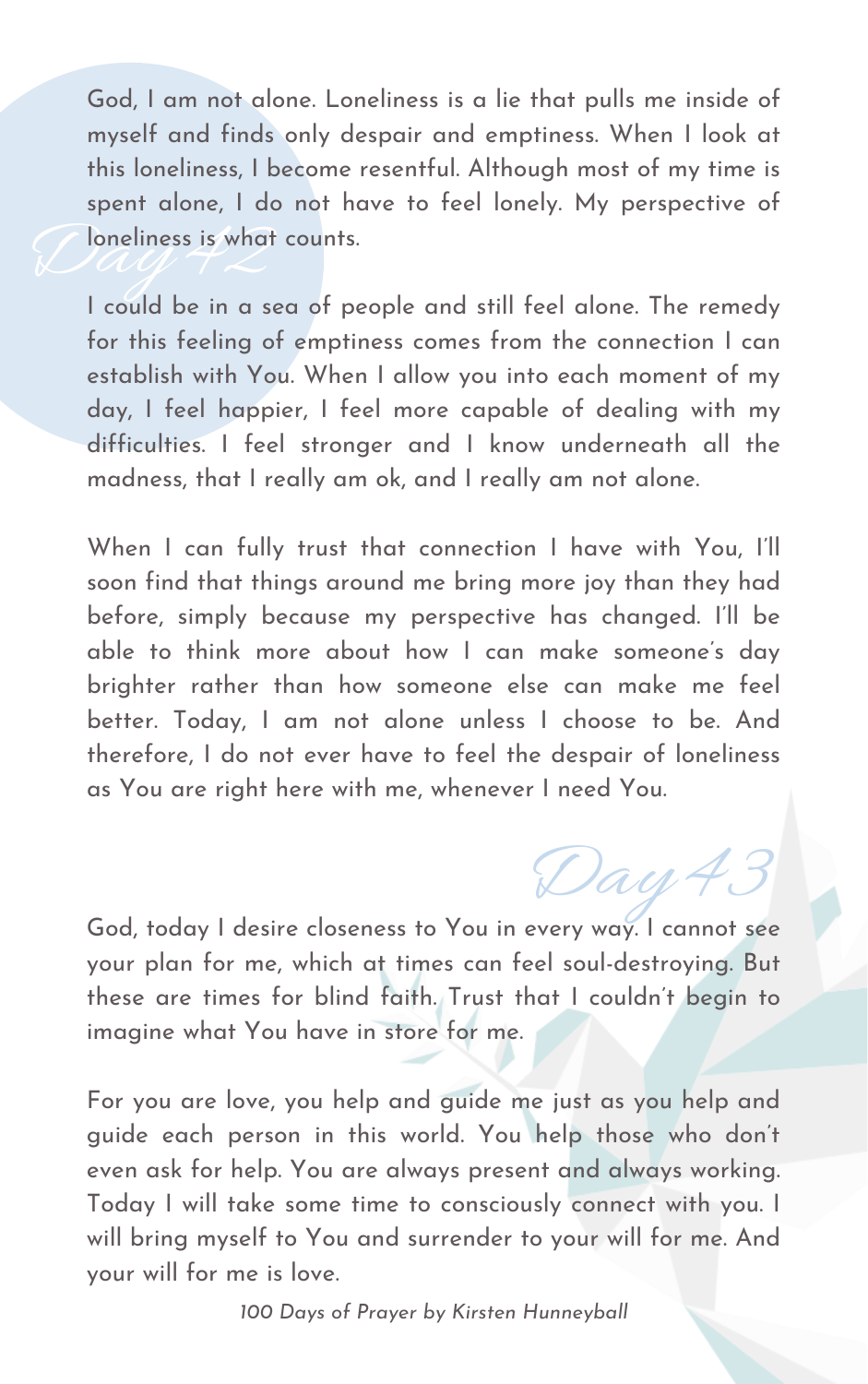God, I need to trust the place I m In, as It Is a part of my<br>bigger picture. In these times when I am simply going through<br>the motions of everyday life, let me persevere regardless of God, I need to trust the place I' m in, as it is a part of my bigger picture. In these times when I am simply going through how I feel. Let me place one foot in front of the next. Let me practice spiritual principles even when my head is throbbing with the desire to run or give up.

Let me choose not to give up.

Let me choose to trust that hard work pays off. Let me choose to do that hard work. Today I will do something even if it' s tiny, that shows I am putting in the action toward a bigger goal. There are no quick fixes to a life of true fulfilment. Baby steps, and letting you do what you do best, is my answer.

God, this morning I can 't put words to the feelings I have in my heart, but I will attempt to voice them. It's like a swirling, energetic, warm energy softly caressing my chest, which says " you ' re not alone, you have so much good in your life, God really loves you". What a beautiful feeling. I have only been able to scrape the surface of this kind of serenity.

I find that the more I calmly navigate my way through difficulties, endure pain, reach out even when I've felt that my issues were meaningless, the greater the wave of Your love encapsulates me.

Today, let me let your love encapsulate me.

Day 45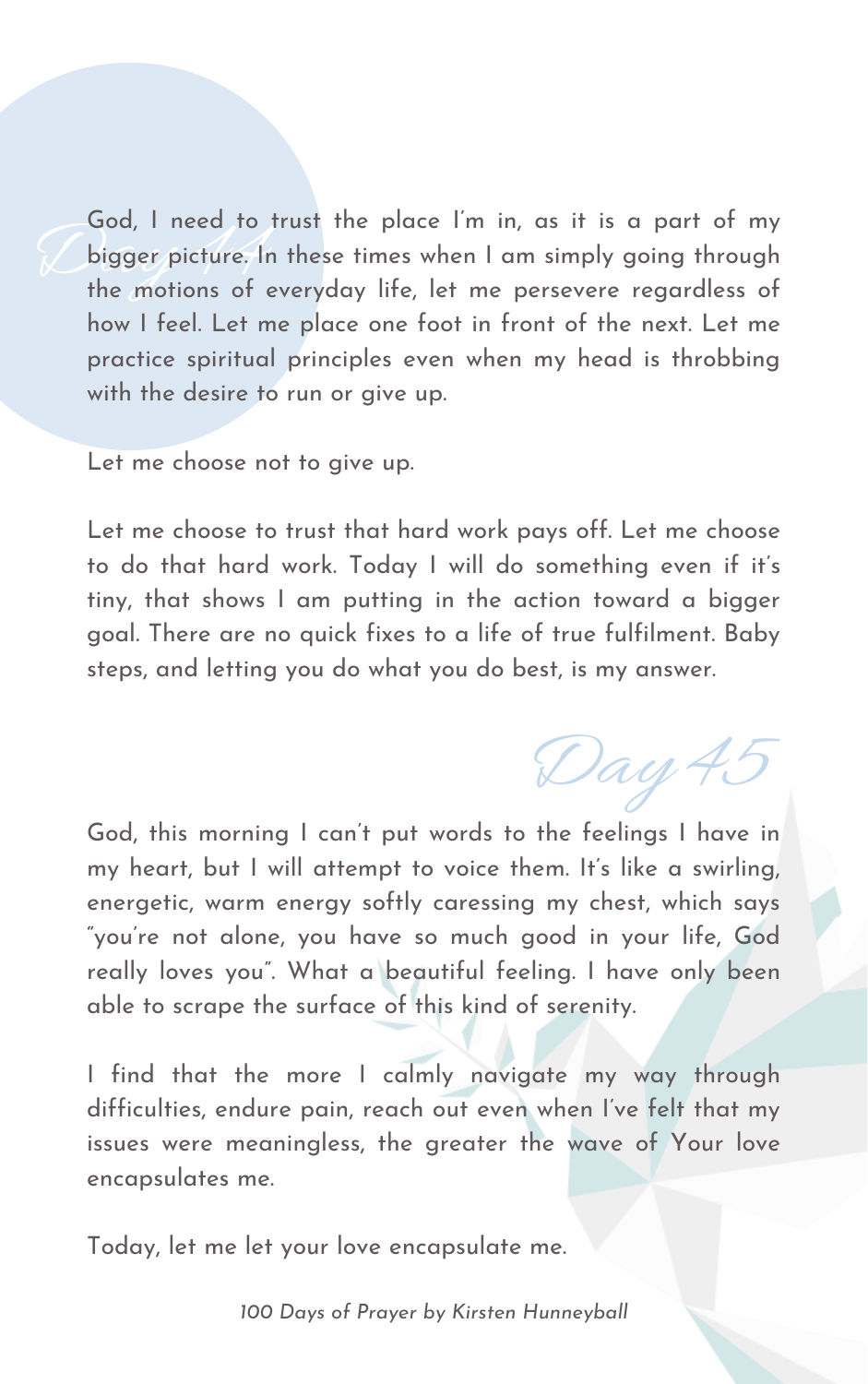enough", Lam rer God, let me not fear a long journey of steady progress toward a better life. Each time I feel that "it' s not happening fast enough" , I am reminded that my impatience got me nowhere in the past... it got me worse than nowhere. When I became impatient, I became rebellious. I wanted things to change and I wanted it now. The issue is that most things that I wanted to change, couldn 't be. And so the only way I knew how to create an illusion of something that would bring resolution or comfort, was to act out on my eating disorder. The purging made me feel like I didn 't have to deal with the fact that things weren 't feeling great. But it only brought me more pain.

Patience for this process of self-discovery can be hard sometimes. But when I practice the principle of patience, in my growth and all other areas of my life, I feel a sense of stillness within me that brings about a very foreign inner state- one which I secretly really like. When I become a little more comfortable with moving steadily in life rather than bulldozing through or rushing to find the next "thing that will fix all my problems " , I find a peace unlike I' ve ever experienced.

Today, let me look at which areas of my life I' m trying to frantically change or control. Why am I doing so? What am I running from? Let me remember to let go completely, while still putting in the steps to make the most of my day so that when I retire tonight, I can say in the back of my mind " good job today, me!"

I did more than enough. Slow and steady wins the race.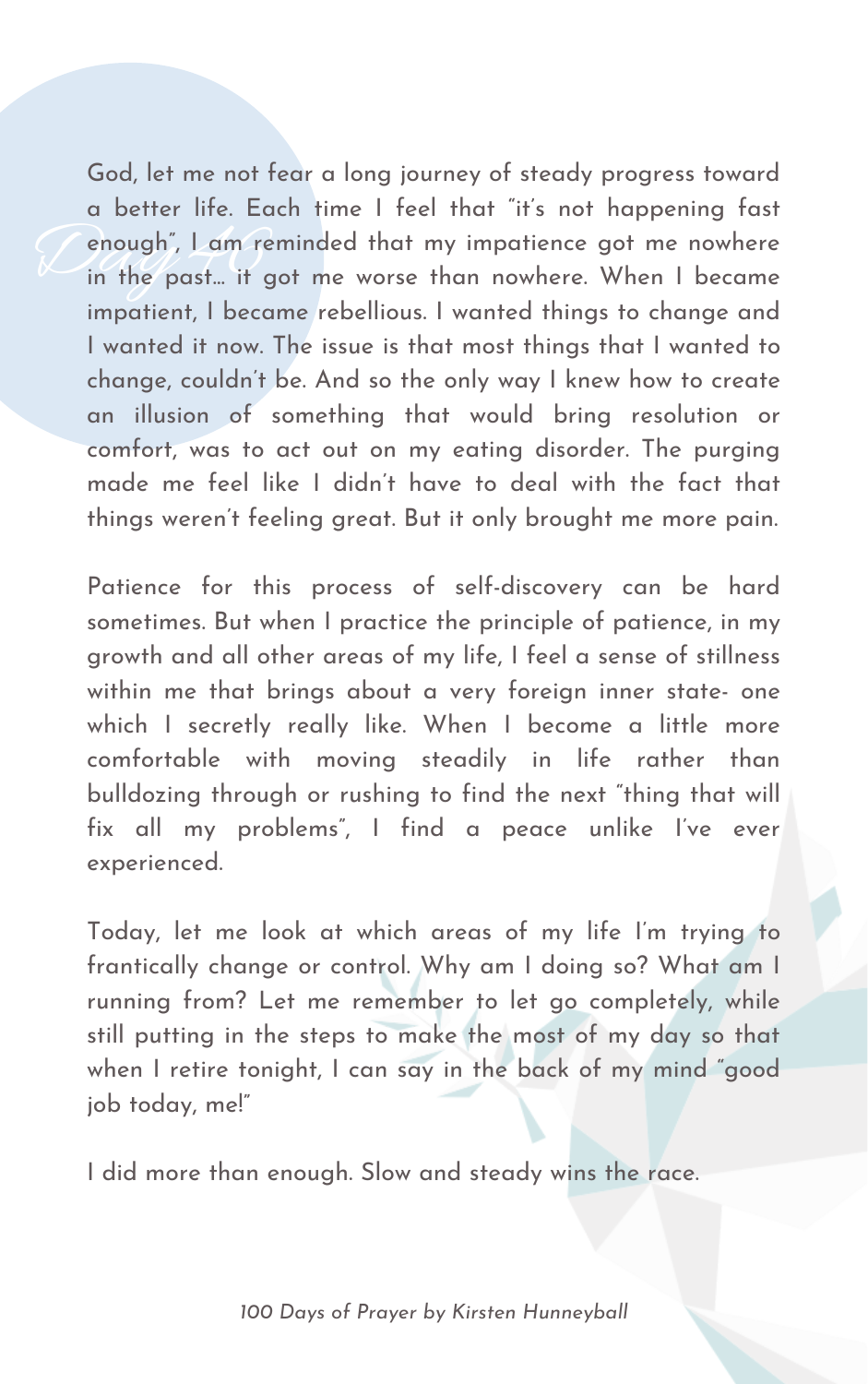Gymphony. God, as I sit this morning, I close my eyes to listen to the birds. I stretch my ears as far as I can, trying to listen to all the different voices, and how they come together in this beautiful symphony.

Each bird... doing its own thing, being unapologetically itself. A natural beauty I can learn from. For so long I have fought. Sometimes I' m not even sure what it is I' ve been fighting. But each day looking to your love, moving away from the death that the darkness wants me to stumble into, and working the process of becoming, I' m finding my voice. How grateful I am, to be able to figure me out. And the more I work on figuring myself out, the more I realize that I have been beautiful all along. All I needed to do was allow myself to be.

I have immense gratitude for the fact that I get to interact with people who are on the same journey as me- a journey to the heart, a journey fuelled by your divine grace. When I connect with others who know you, I feel your energy, and I see a group of people singing from their hearts, being themselves.

How refreshing is it that I have the good fortune of knowing such people? In a world where most people can 't figure out or are too afraid to shine your light, I can be certain that I am a part of a symphony of beautiful people, each singing their own tune and being unapologetically themselves.

Today, I will try to connect with others who know you. I will build friendships with those that are also striving to be the most beautiful version of themselves that they can be. I will lean toward those who also have you at their centre. I will stick with the winners and find my voice.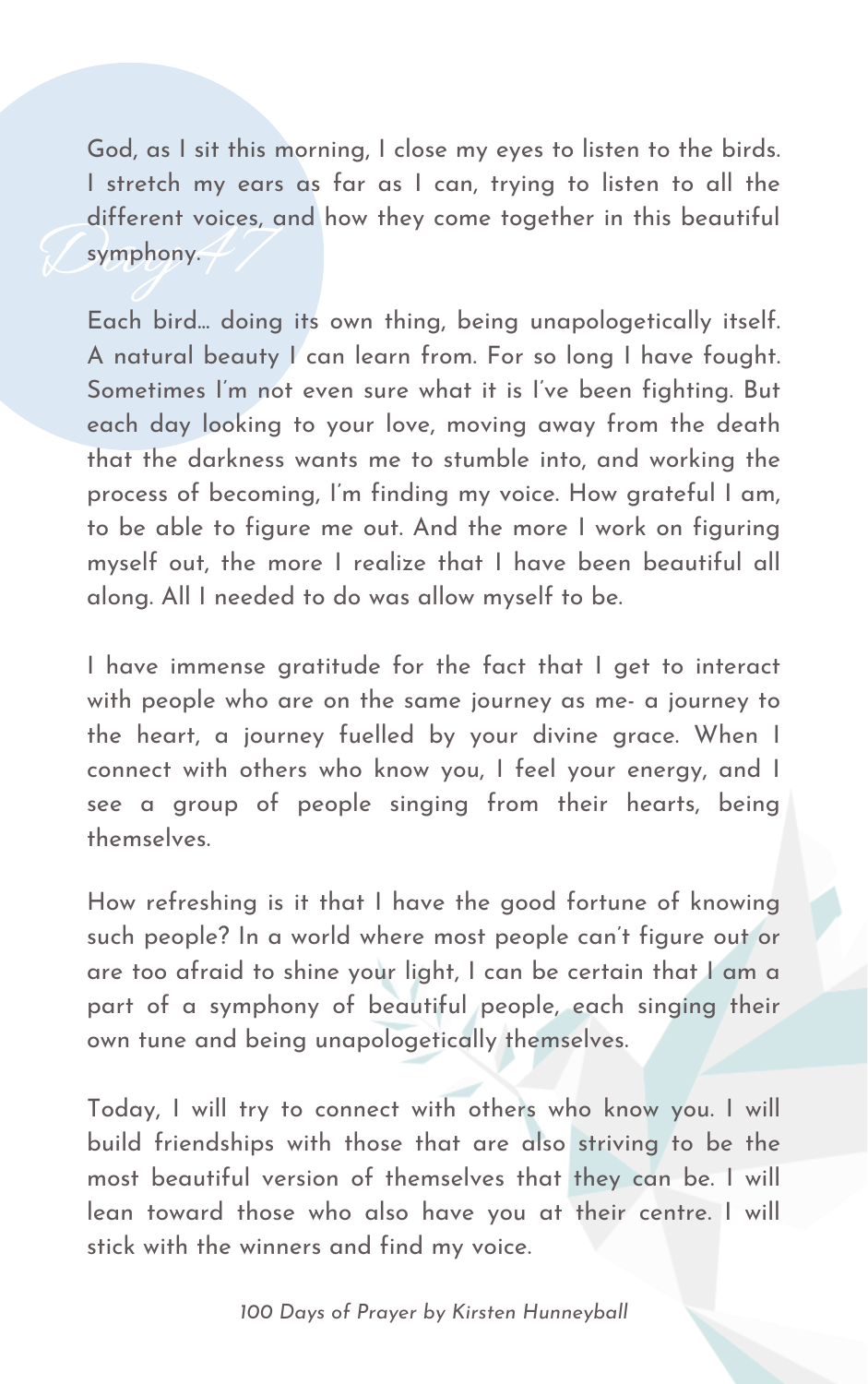## God, HOPE: Hold On. Pain Ends.

Going through this! I don't see your reasoning! I can't see the<br>bigger picture! I don't know where it's leading me! Why am I I cry out to you with these words, "I don 't understand why I am going through this! I don 't see your reasoning! I can 't see the experiencing this pain!?"

I realize at this moment what faith truly means. I have crumbled before You in agony at times because of having to accept life on life ' s terms. I have been angry, lost, and confused because I have no idea WHY I have been given this situation. But the thing is- something inside of me says "keep going." I have two options- to run as far as I can, which would likely end me up back in self-destruction, or walk-through pain, which will lead me to... growth.

Faith is what keeps me going even when I can 't see the reason. This spiritual growth can be frightening and lonely, but through hard work and grace, I can be free. My faith is deepened- I can live with a sense of joy and gratitude, with the principles of recovery giving me courage, strength, and wisdom to endure any hardship. I see a glimpse of hope, even if it's just a flicker in the distance... it's there.

I am beginning to change my perspective so that I am walking toward a better life rather than away from a destructive one. I feel pain, but I don 't feel incomplete because of it. I realize that my choice to walk through pain, with your light within me, is a show of my faith.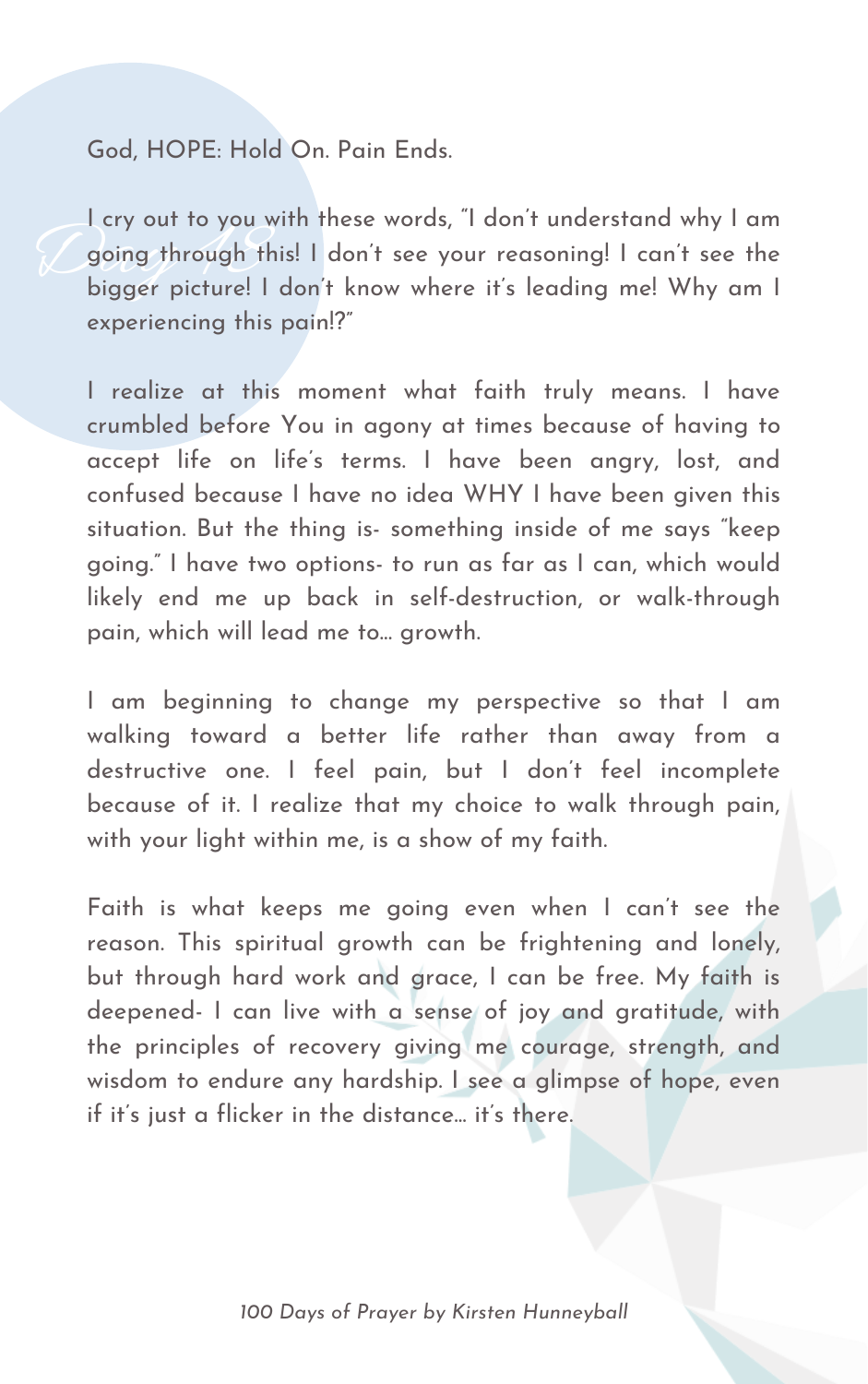God, today I will keep an eye out for gentle reminders.

These are inings These are things showing that in the bigger picture, I am ok. I am not alone. There is goodness in my life. Sometimes the blessings in my life only come after I' ve walked and learned through pain. But pain is not a prerequisite to peacefulness. Sometimes the things that make me the happiest come to pass, but that doesn 't mean good things don 't last. I am on a journey and I truly have no way of knowing what life has in store for me today or in five years.

Anything that makes me pause, and think, "It's going to be ok." Maybe I could even start jotting these down during my day so that at the end of the day I can first reflect on all the good happenings in my life before I start picking myself apart about everything that went wrong.

So, I'll look for the gentle reminders- the coincidence of my favourite song playing on the radio just as I hear bad news. A bird landing on my windowsill as I look out to the street. A phone call or message from a friend just to say hi. Witnessing the joy in someone else's spirit. Laughing at a joke at work despite having a tough day. Someone letting me in front of them in traffic when I'm in a rush. A warm cup of tea at the end of my day.

Today I'll try to take note of the gentle reminders. And maybe I'll even try to make someone smile so that I can help be a part of one of their gentle reminders too.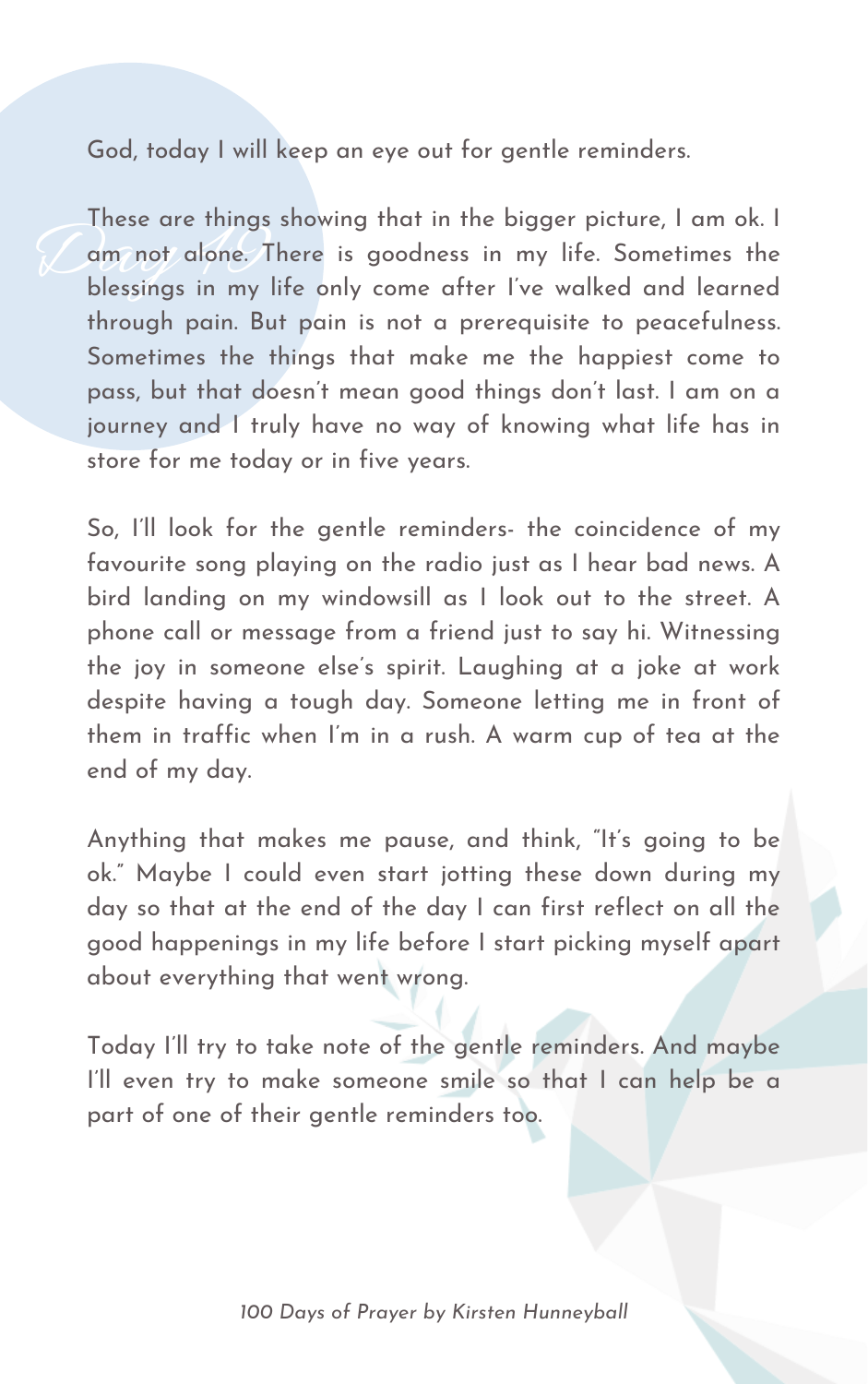Goa, I must get out of bea...open my currains, make my bea,<br>jump in the shower, get dressed, have breakfast. Get going,<br>start my day, soldier on. If I don't do these things, one step at God, I must get out of bed...open my curtains, make my bed, jump in the shower, get dressed, have breakfast. Get going, a time, then I stay in bed- meaning I lose the precious golden time you have blessed me with. I keep the curtains drawn, meaning I never allow light to flow in. I don 't make my bed, meaning things feel messy all around me. I don 't shower, so I feel equally as messy and unmotivated. I don 't have breakfast, meaning I don 't feel nourished and energized for the day. I don 't get going, meaning I sit hoping and wishing that somehow my feelings might magically change just because I want them to.

No- I must soldier on. No matter what it is I am facing. Despite the feelings, I must soldier on.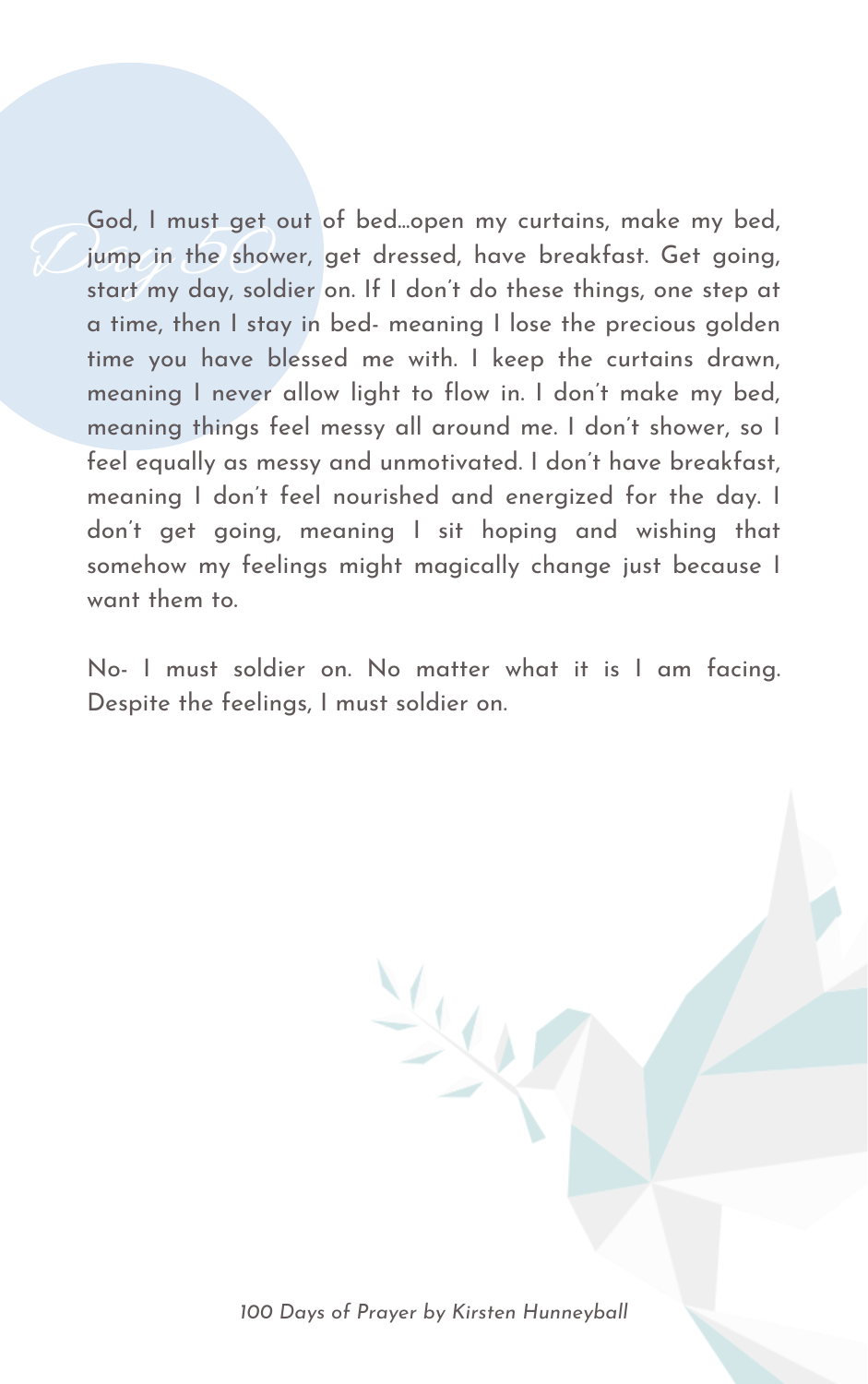God, it's a new a<br>risen, and people<br>ways that this d God, it's a new day. A new week. A new month. The sun has risen, and people are on the go. There are 8 billion different ways that this day is going to be experienced. Some people are getting married. Others are getting divorced. Some people are starting new jobs, others are being retrenched. Some are giving birth to their first child. Others have just lost theirs in an accident.

The paradox of life is that I am at the centre and yet I am not the centre. I am the most important person in my story, yet I am insignificant to most of the world.

Accepting that I am important but that I am also a small part of something bigger, is peculiar to wrap my head around. What I do know though, is that out there, someone is having a better day than me. Someone is also having a worse day than me. I am having a day. And the ONLY thing I have ANY control over, is how I choose to respond to whatever it is that this day brings for me.

Today I choose gratitude. Today I choose connection to self. Today I choose to connect with you, my God. Today I choose to operate from a place of love, every step of the way.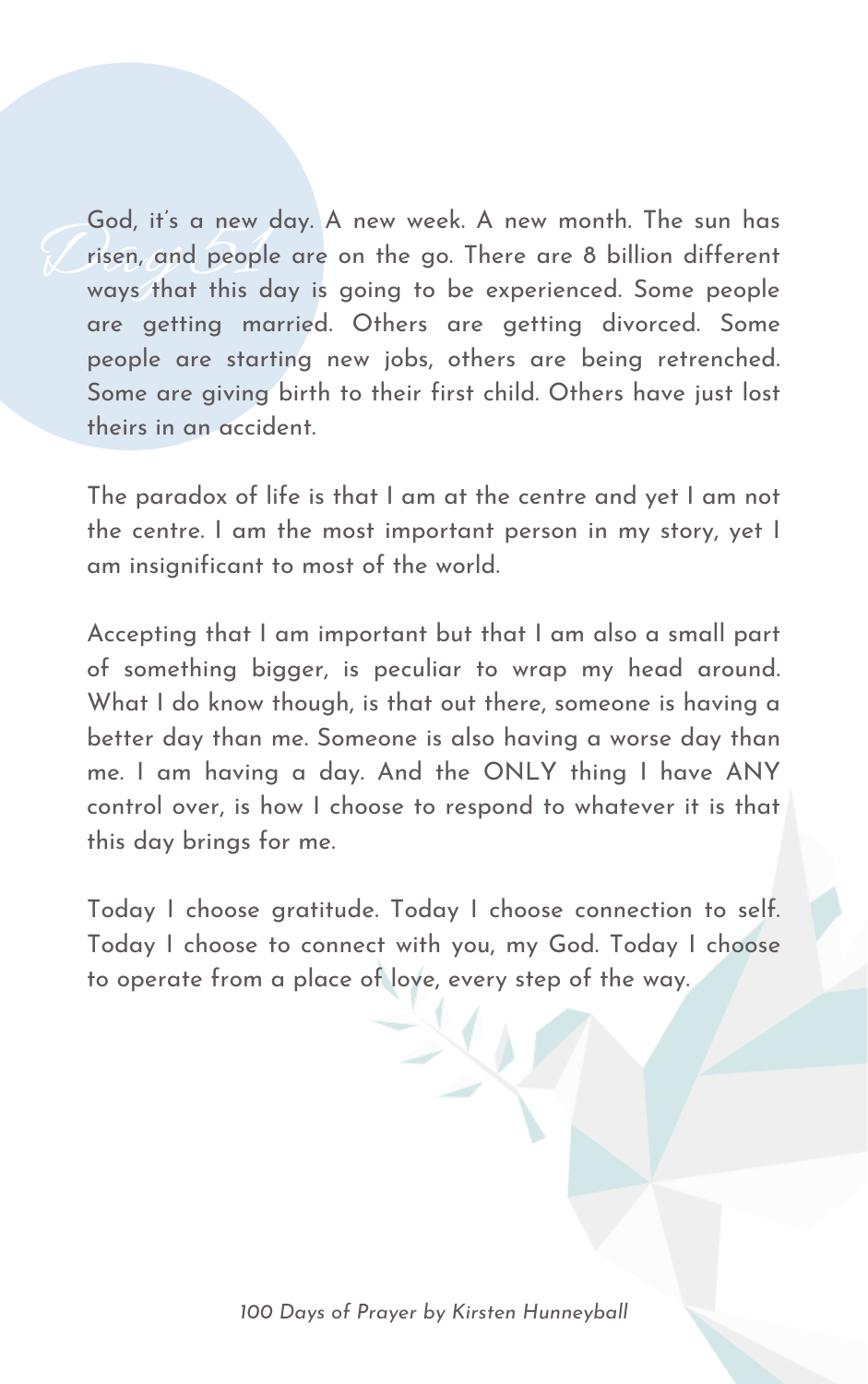God, help me to let go.

God, neip me to le<br>Let go of people. Let go of fantasies. Let go of control. Let go of fears. Let go of expectations. Let go of insecurity. Let go of anger. Let go of pain. Let go of material things.

> Let go of anything that makes me feel that exactly where I am, isn 't good enough.

> Help me to focus solely on this very moment before me. How can I best get through right now? How can I serve the greater good?

Let me have the courage to let go...

And then invite love in.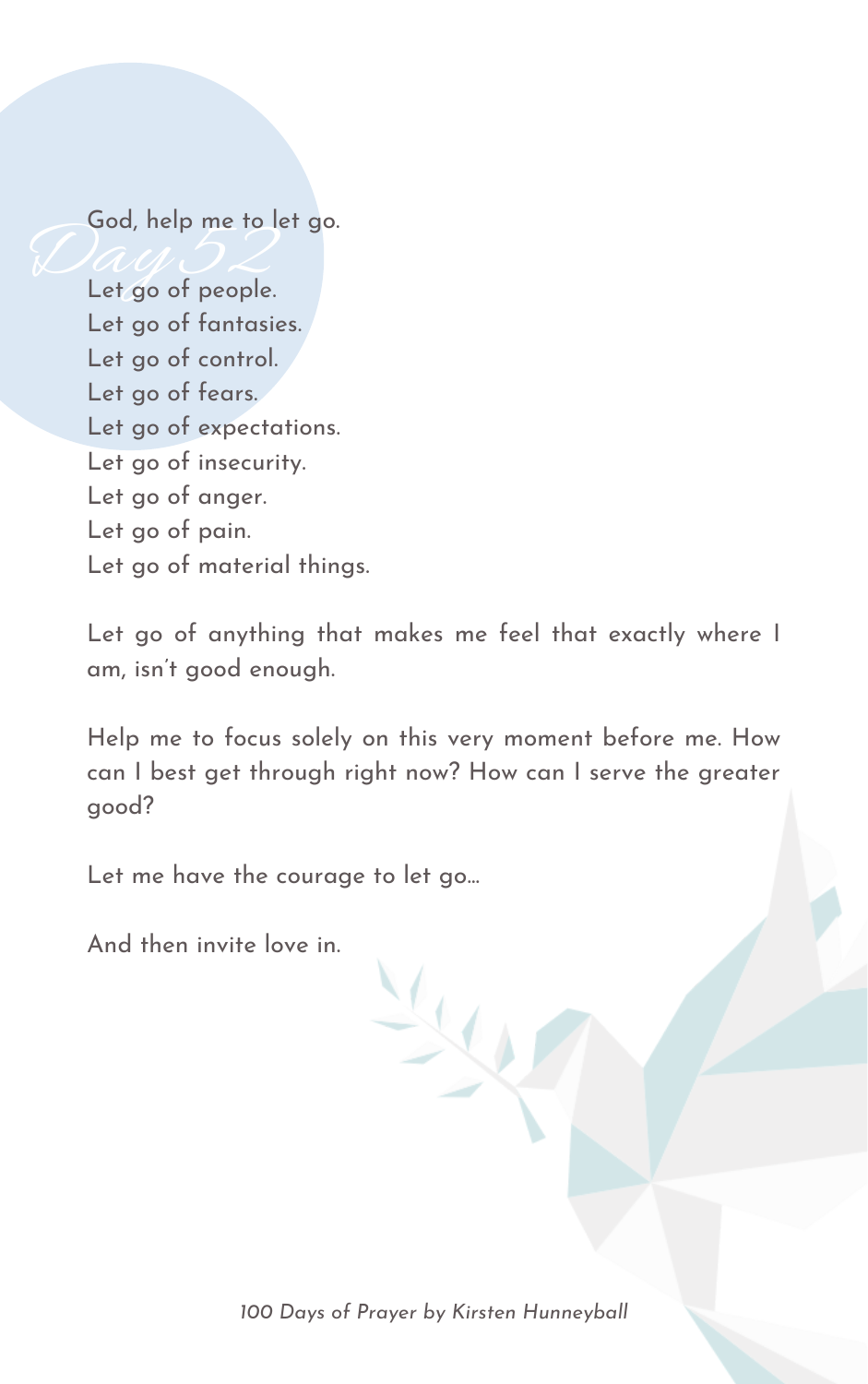change because I don't like the way it/they make me feel.<br>Granted some resentments are completely understand God, resentment only eats at me. It serves no other purpose. It is a direct symptom of me not being able to accept my reality. There is something, some situation or someone I wish could

Let me be reminded about how impossible it is for me to change the things I can 't change!

Granted, some resentments are completely understandable, some of them stem from people truly wronging me. I am allowed to FEEL angry!! I am allowed to FEEL hurt!!! It' s good for me to be honest with myself about how I' m feeling, and to feel it to the end. But I cannot hold onto it. I cannot let it dictate my actions where I either withdraw into myself and internalize it all or become irrational by thinking of ways I can get back at people or change others.

Well, it can start with a simple serenity prayer, so that I may gain some courage and wisdom in this area. I can then ask You to help remove or process this resentment- and as much as this may sound insane to me, this is often achieved by praying for the person I resent. Wishing them goodness over harm. I don 't know how, but being in a spirit of forgiveness brings me a greater sense of peace.

So, this leaves me with some questions! "How do I feel my feelings but not let them consume me? What does "feeling things to their end" mean? How do I accept my reality? How do I let go? How do I love?"

As soon as I let go, I allow room for love. So, today, let me choose love. Let me choose forgiveness over resentment and let me choose serenity.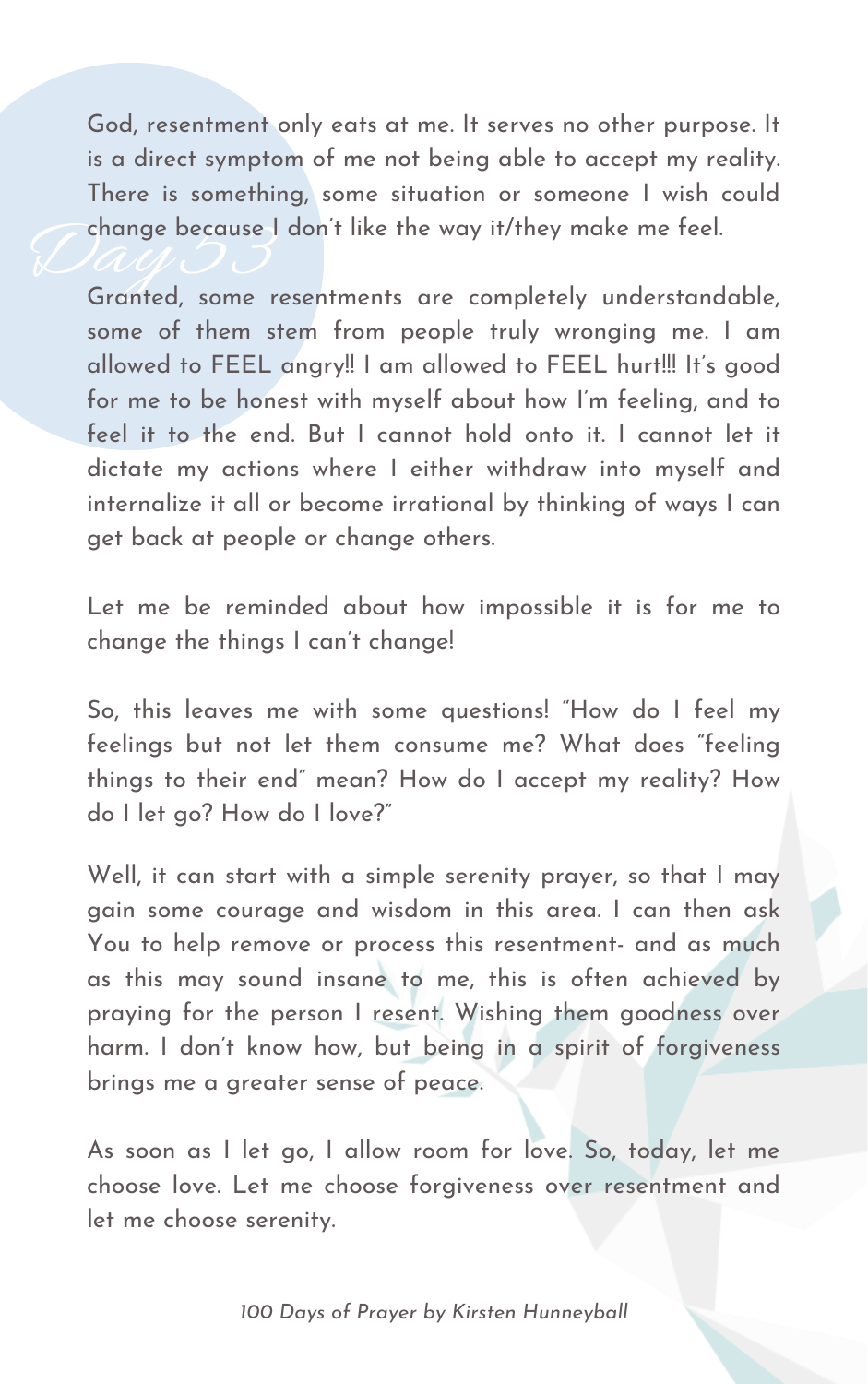God, these days God, these days I bounce back from pain and mental anguish so much quicker than I used to (before I started working on my recovery). When I was trapped in my illness, any uncomfortable feelings were "dealt with" by trying to numb them with substances or behaviours.

This only pushed those feelings deeper into the garbage of my emotional avoidance pit. And there, the build-up stank, rotted and looked disgusting.

Today it' s almost as if, by using the tools of recovery and vigilantly working at my healing, it' s like recycling my trash. Not only am I disposing of it wisely, but I' m also allowing it to be melted down and remoulded into something new.

Today let me be reminded that no feeling is too painful for me to get through in recovery. As long as I don 't resort to old behaviour, I may surprise myself at how resilient I am to walking through my fears and trusting You hold the outcomes.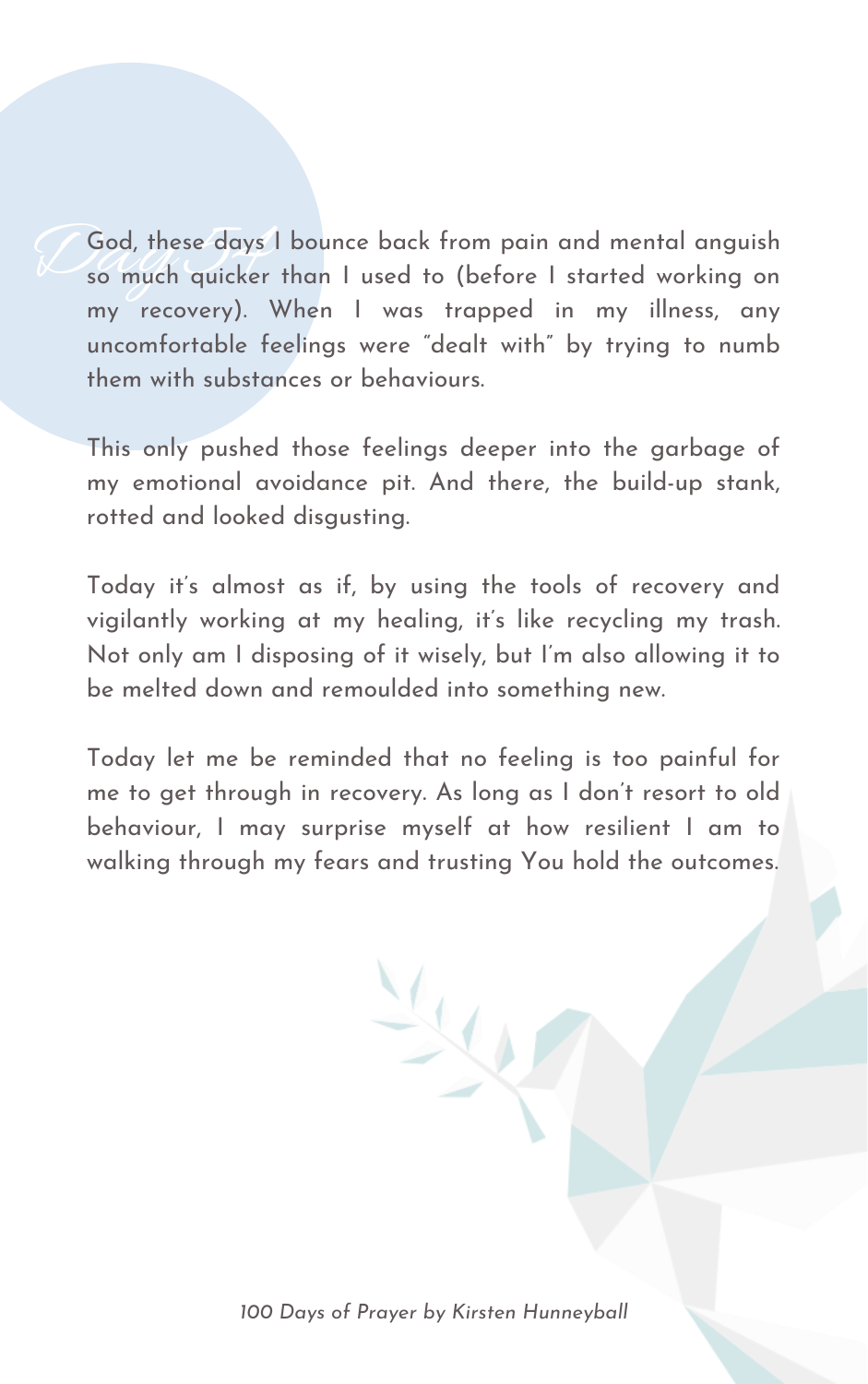Tend to place unr God, it' s totally ok to not be ok, and not have any idea why! I tend to place unnecessary expectations on myself to always be ok, or at least to give others the impression that I' m doing well. I place an enormous amount of value on how others perceive me to be. And even when I don 't care what people think during my times of difficulty, I often get so caught up in over-analyzing, because I want to know why I feel the way I do.

I have the idea that if I know why I am struggling with something, I can then change it.

Recovery teaches me that feelings come and go. I can 't give them as much power as I used to. I can be real with myself and others, removing the pressure I place on myself to be perfect. I can stop falling into victim and self-pity mode where I complain all the time.

Let me be reminded that the routines of good rest, balanced exercise, regular mealtimes, prayer, and connection with You, are the branches on which the body of my recovery program can grow.

Each of these activities is a reward in itself and is necessary for my general well-being. Should I be feeling slightly offcentre today, let me focus on one or more of these basic areas of my life, knowing that this too, truly shall pass.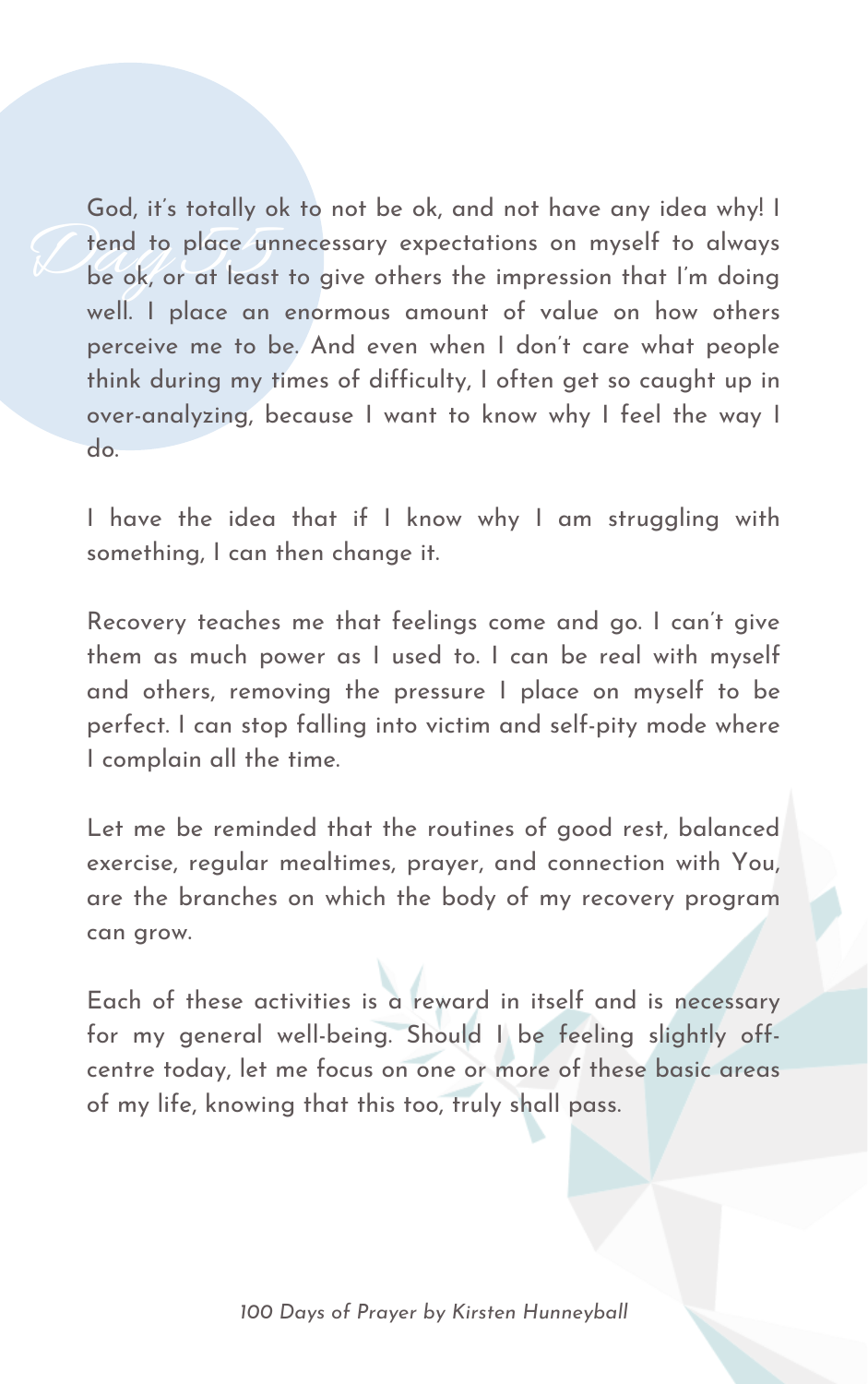Feeth about where<br>get what I want. God, dishonesty used to be very clear to me. I'd lie through my teeth about where I'd been, I'd steal, I'd manipulate people to get what I want. Coming into recovery, I learn how not to blatantly lie anymore (and this comes with practice, not overnight). When I' m dishonest, it doesn 't feel nice. I' ve developed a conscience. I begin to see how owning up to my dishonesties or errors at work, at home, or anywhere else, not only benefits me in the long run but also makes me feel better. It makes me feel clean.

Perhaps I've built up resentment toward my spouse because I haven 't voiced that I struggle to sleep with their snoring. Perhaps I' m getting everything wrong at work because I haven 't told my boss that I don 't understand the project at hand fully.

Today, however, my dishonesties run a lot deeper and are not as easy to point out. I may be feeling off, and I can 't pinpoint it. Then I realize it' s because I' m drained and exhausted, and yet I' ve stayed up all night with friends so that I can feel like I fit in. Or perhaps I' ve overcommitted myself when I need to be more honest with myself about my limitations and boundaries.

Or maybe I' ve gone to an event I' ve felt uncomfortable attending because I think I should be able to handle it.

... continue to next page.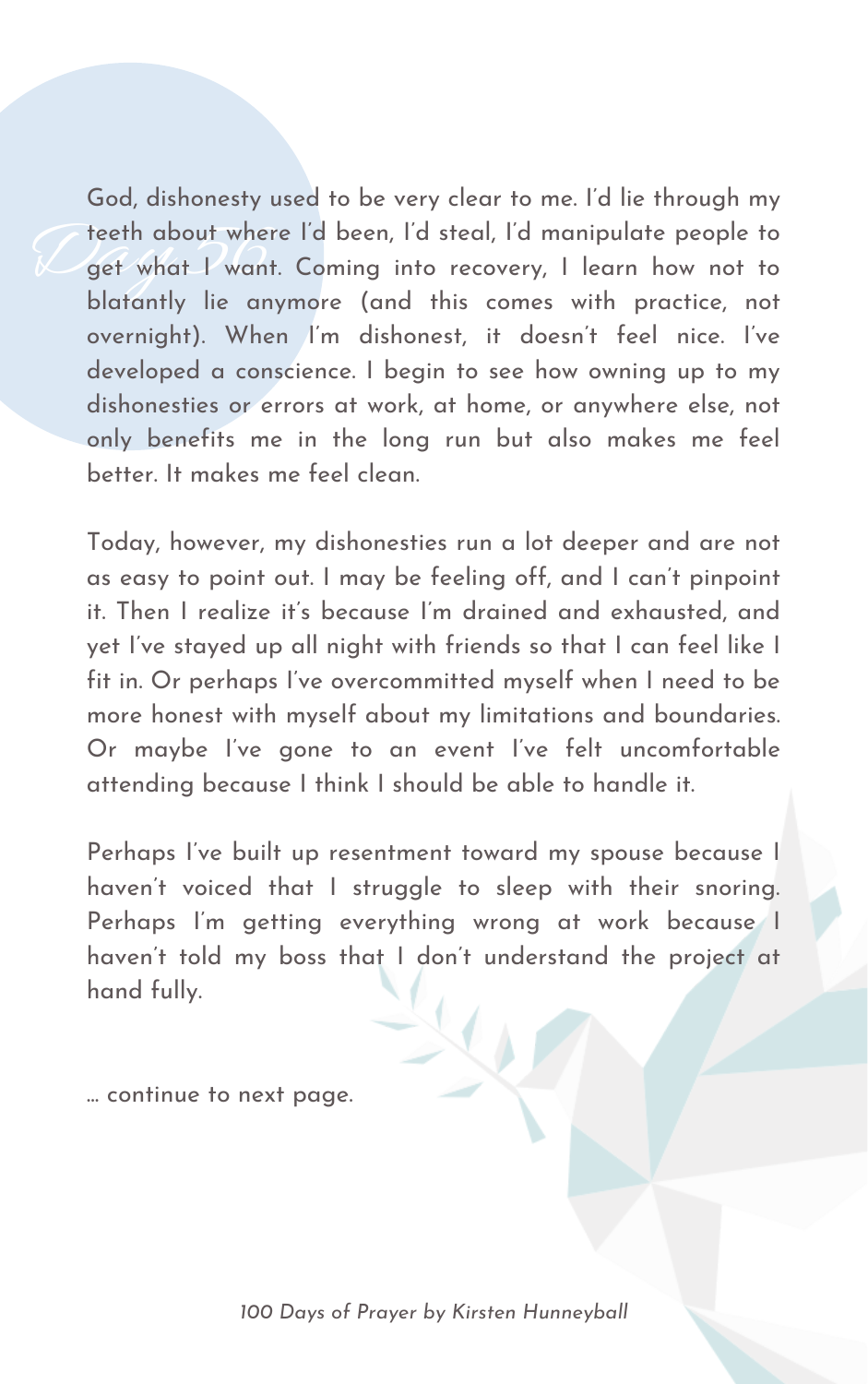Fold them that the<br>Perhaps L haven<br>because "we don't Perhaps I' m wanting to scream at my kids because I haven 't told them that the cartoons on TV are too loud for comfort. Perhaps I haven 't told my mother lately that I love her because " we don 't have that kind of relationship ".

Little dishonesties slip in under my skin when I' m not paying attention. When I' m not cultivating awareness in my daily life. These little dishonesties matter. My feelings and thoughts matter, but they don 't have to be dominating or aggressive in nature. I can share what' s going on for me without fear of rejection either.

The more willing I become to have difficult conversations and to put my basic needs first, the more room I have to grow.

Today, help me to become aware of myself so that I may not shy away from vulnerability, but rather that I may carry a true reflection of me into my daily life, so that I may better take care of myself and so that I may build strong relationships with You, with myself and with others.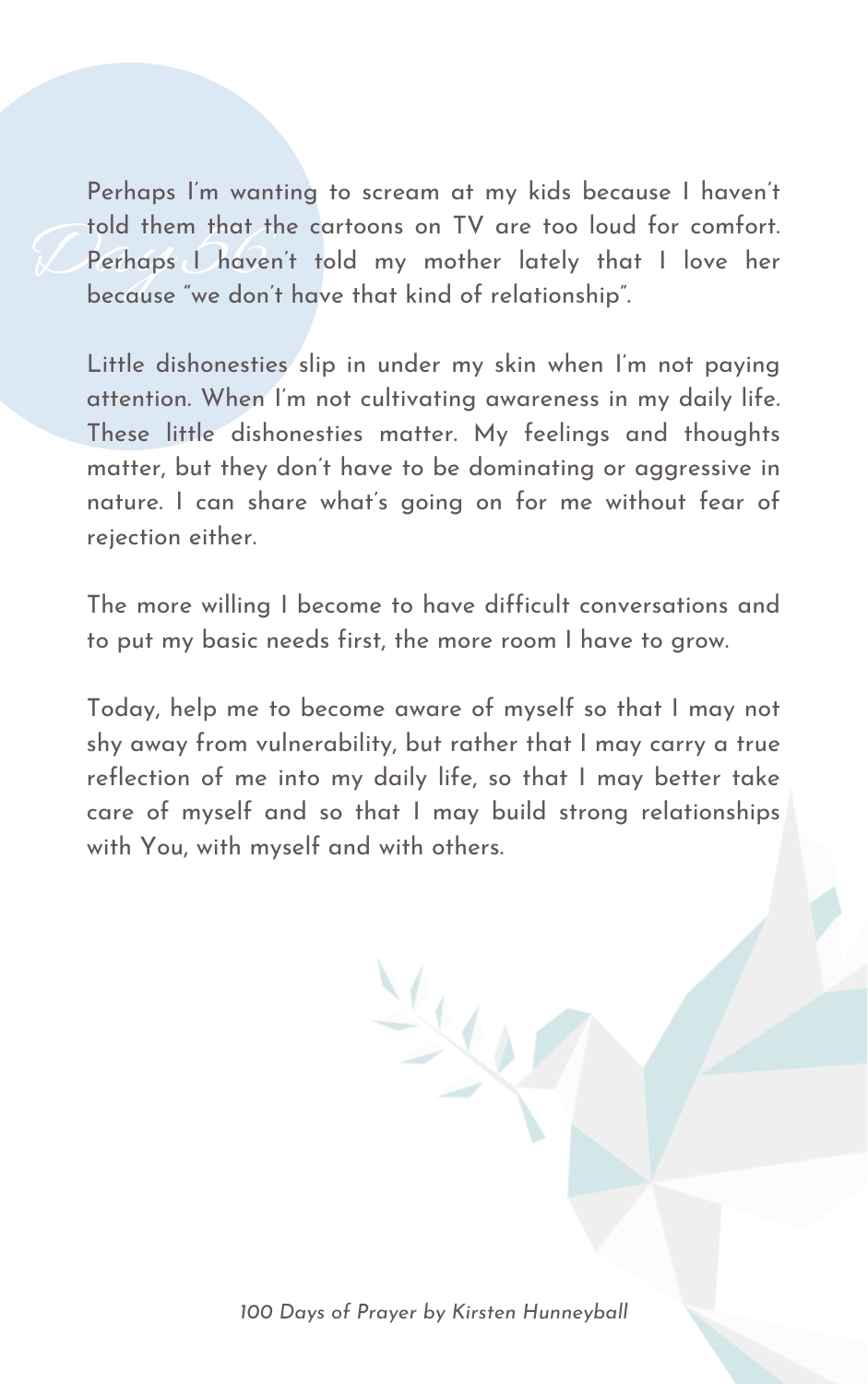There is my critical will, where I punish myself, beat myself up, and sink into negativity and self-pity- I begin to operate from a place of isolation, fear, and inwardly directed destruction.

Then there is my adult will, my sane will, Or my God-directed will. This is the one where I make wise decisions for myself, respond appropriately and peacefully to life, sharing light, compassion, understanding, and love with myself and those around me. This is the kind of will that aligns with Yours. Please help me be attentive when You speak, to hear this adult will that aligns with Yours, and give me a heart willing to be used by You, with steadfast courage to follow through on actions that best align with Your will for me.

Vour will is for me God, I know that in the centre of Your will is peace, joy, and many other rich blessings. I'd like to experience all these things, but the trouble I seem to have is figuring out what Your will is for me.

Perhaps I can start by seeking the counsel of others to gain some wisdom and insight in the area of my life I am battling with. This is at least a step in the right direction. By becoming more aware that I don 't have all the answers, and that I don 't have to go through things alone, I can open my mind and my heart to the wisdom that others have gained from You.

When making decisions or responding to life, there are four types of " will" within me- my child will- where all I want is to be loved and safe - this I cling onto those things that make me feel protected even if they are false comforts.

My rebellious will, like a teenager where I want what I want,

and I don 't care how I get it or what the consequences arethis is usually when I go against authority figures or wise counsel because I don 't like being told what to do.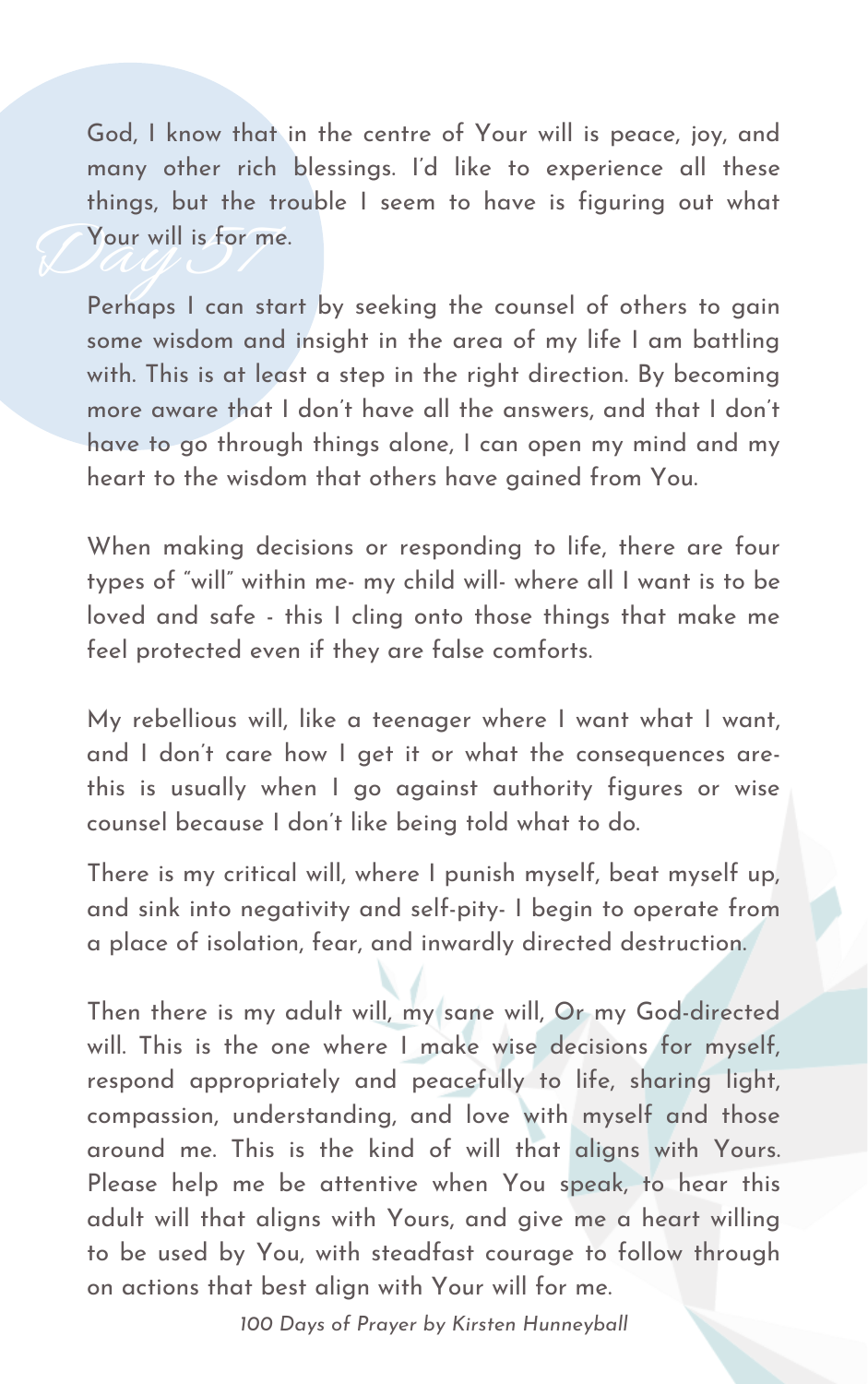going on for me?<br>dreams, hopes? W God, it' s only possible to love others when I can fully love myself. This means allowing myself time to tune in. What is going on for me? What am I feeling? What are my desires, dreams, hopes? What are my values?

The moment I start to compromise who I am, I begin to operate from a place that is not loving. Today, I will decide to practice self-love. Whether that means getting to bed early, doing something creative, voicing my feelings to someone, getting honest about a certain area of my life, taking myself out on a date, trying out meditation, or whatever my soul simply asks for today. I will show myself that I am worthy of being heard, I am worthy of being loved, I am worthy of feeling peace.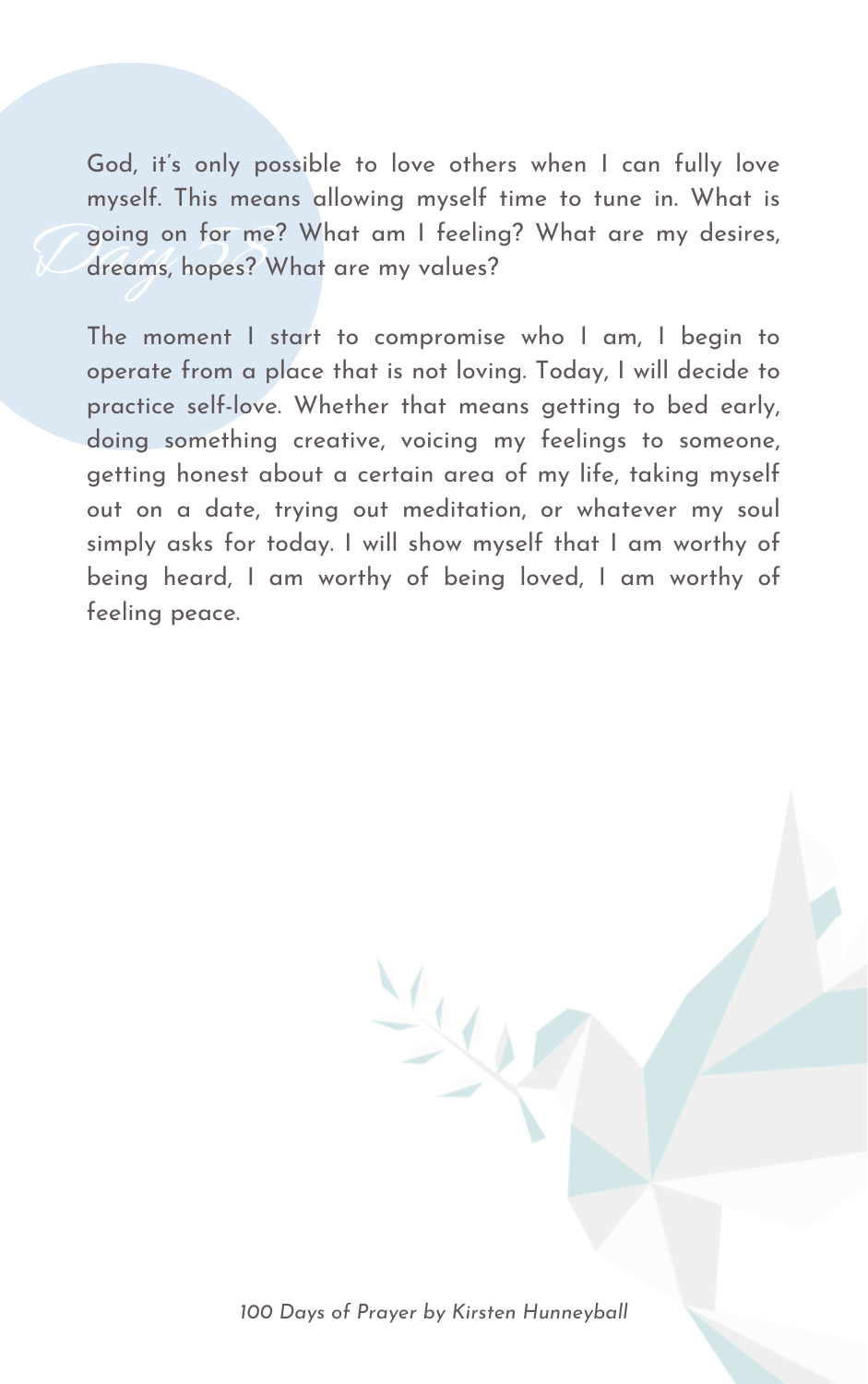Day 59<br>God, what is my purpose in life? This is a question I wasn't interested in during active addiction. Back then, I knew only how to use drugs, purge my food, use others for my personal gain, and destroy everything in my path.

Today I am choosing a different life for myself, and this has opened my eyes to the fact that there is more to life than my selfish desires to feel good. There is a purpose greater than me that I can be a part of.

The more I act from a place of love, the more I can influence those around me to do the same. And while I may not have "it all figured out" in terms of career, finances, family and personal relationships, etc., I can rest in the fact that my true, deep inner purpose in this life is to first find love within myself and then to share this love wherever I can.

I look around me and see a world that needs healing. I see people stuck in addiction, in hatred and fear. And then I see the polar opposite- people full of life and love, peace and healing. I can decide which group I wish to fall into, and I can decide how to influence the people around me, knowing that both hate and love are contagious in nature.

Today- let love be the driving force in all my actions. Let me fulfil my life ' s purpose in each moment, by sharing love with others, however big, however small.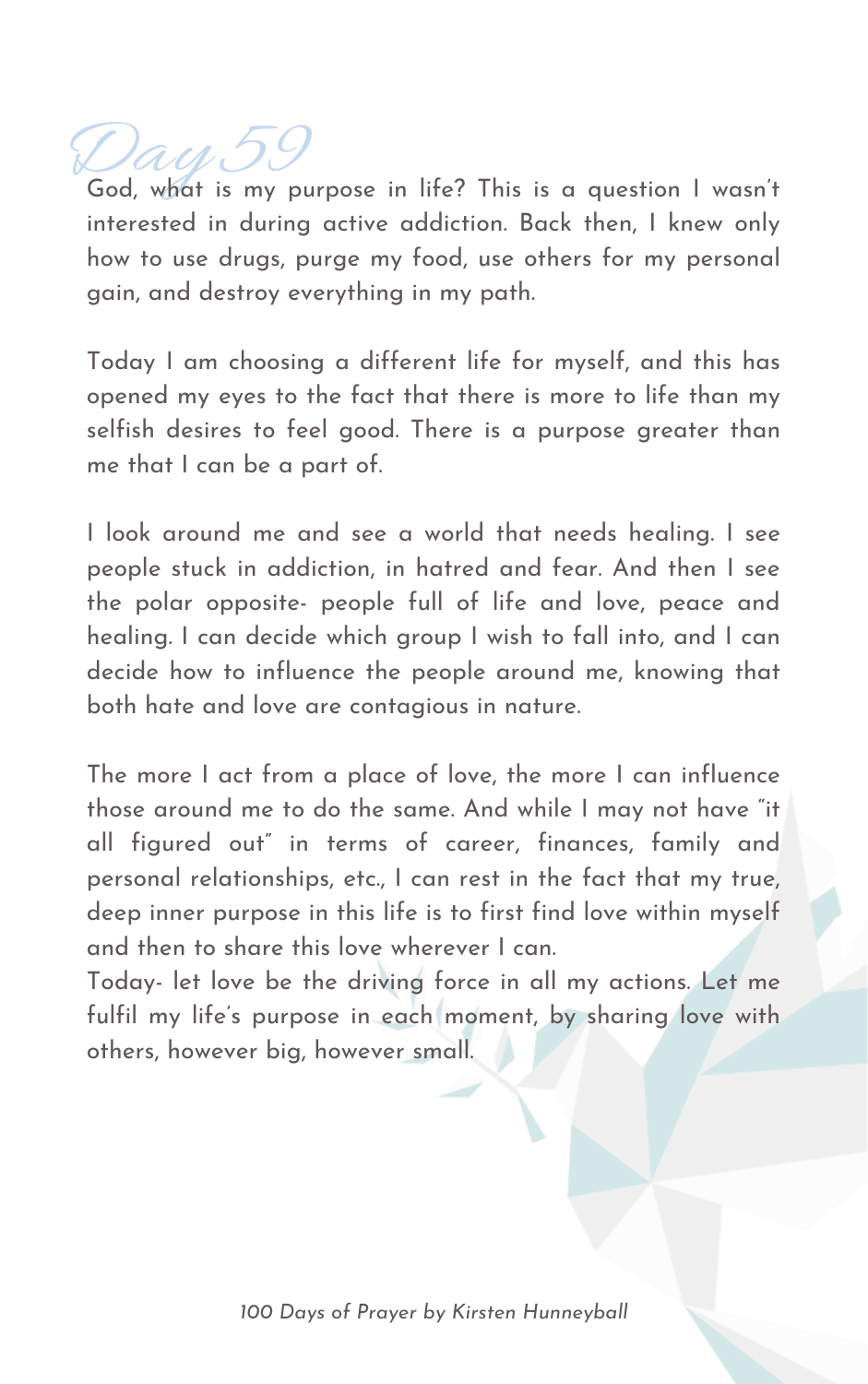pity, self... self... so<br>rooted in self. Who God, sometimes when I feel good, I feel most uncomfortable. My entire life has been self-sabotage, self-created chaos, selfpity, self... self... self!!!! I have thrived off negativity which is rooted in self. When something good comes along in recovery, I often question it. I don 't trust it because I think I am undeserving. All I know is destruction so why would something good happen that didn 't come with some kind of price, condition, or sacrifice?

I don 't feel that I am allowed good feelings because my life has only ever consisted of negative exchange- "You 'll give me something I want, as long as I do this thing for you." My whole world was based on an " eye for an eye " mentality.

Today help me to see that I am worthy, I am deserving of good things, and that I can trust when happiness is present. I don 't have to go and sabotage it just because that' s what

feels comfortable. Today I can feel uncomfortably peaceful and trust that no matter what- I am in your loving care.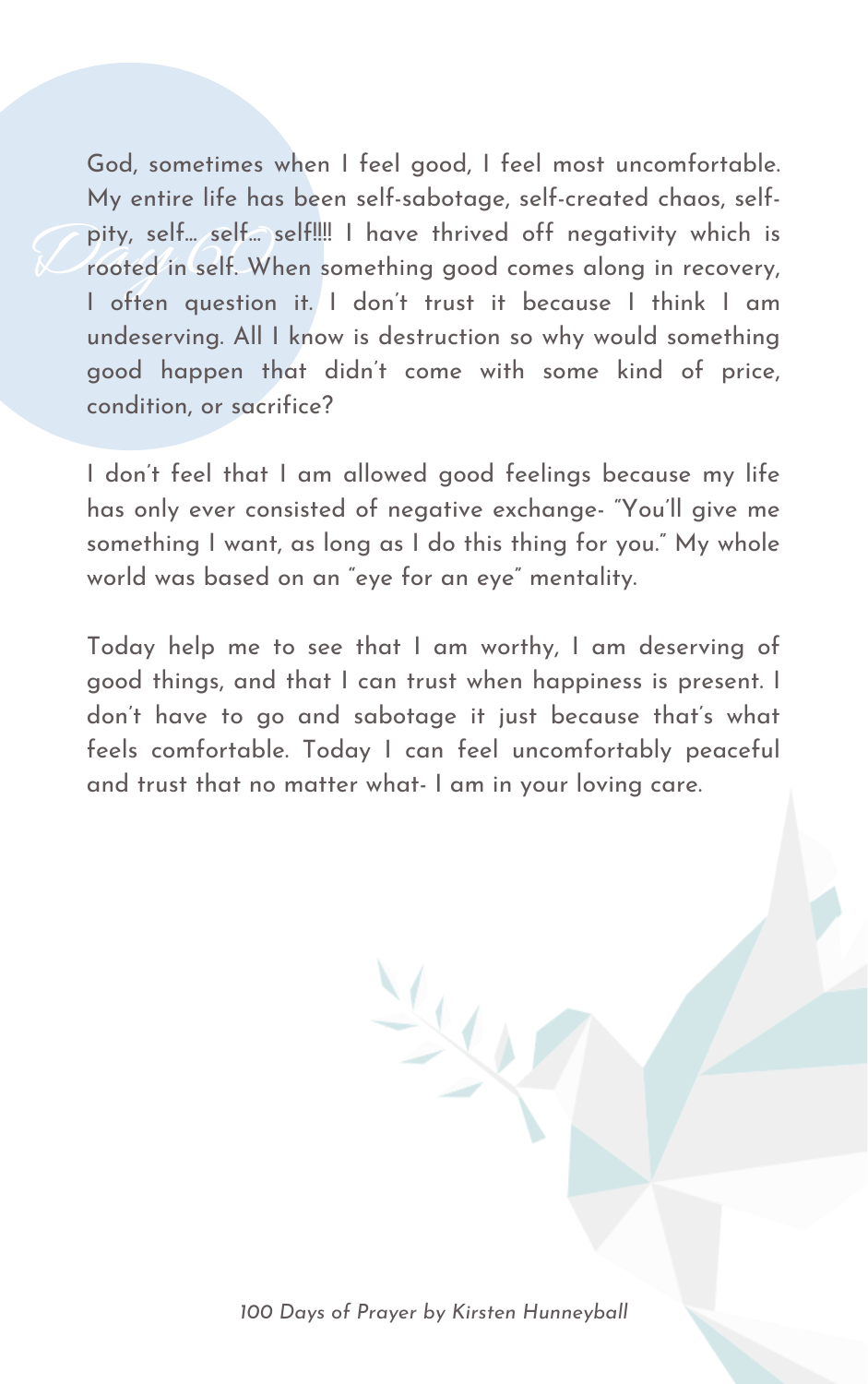miserable for no<br>
Feeling low. These God, how I choose to experience this day, has a lot to do with how I shall experience this day. I may have woken up feeling miserable for no reason, or I may have very valid reasons for feeling low. These tend to trap me, and I find it challenging to pull myself out of this space. My mind tells me that it's easier to stay here, down in the dumps, and that any kind of change would either take great effort or have to come from some external source.

This is so far from the truth. Right now, if I choose, I can try physically forcing a smile into my face. Even if my head tells me "this is ridiculous ". I can lift both corners of my mouth, into a smile. I can then say out loud- "Today is GOING to be a great day!" A simple decision to at least try to change my perspective, will have ripple effects into my day (even on a deeper subconscious level) that I can 't even begin to understand.

What I can then do is think – if today WERE a great day, what would I do? Then I can choose to do those things. I can choose to be kind to others, to move my body, to feed myself nourishing food, to pray, to connect. Today I choose greatness. Today I choose peace and joy. Today, without the use of drugs, or an eating disorder, I can feel okay, no, I can feel AWESOME!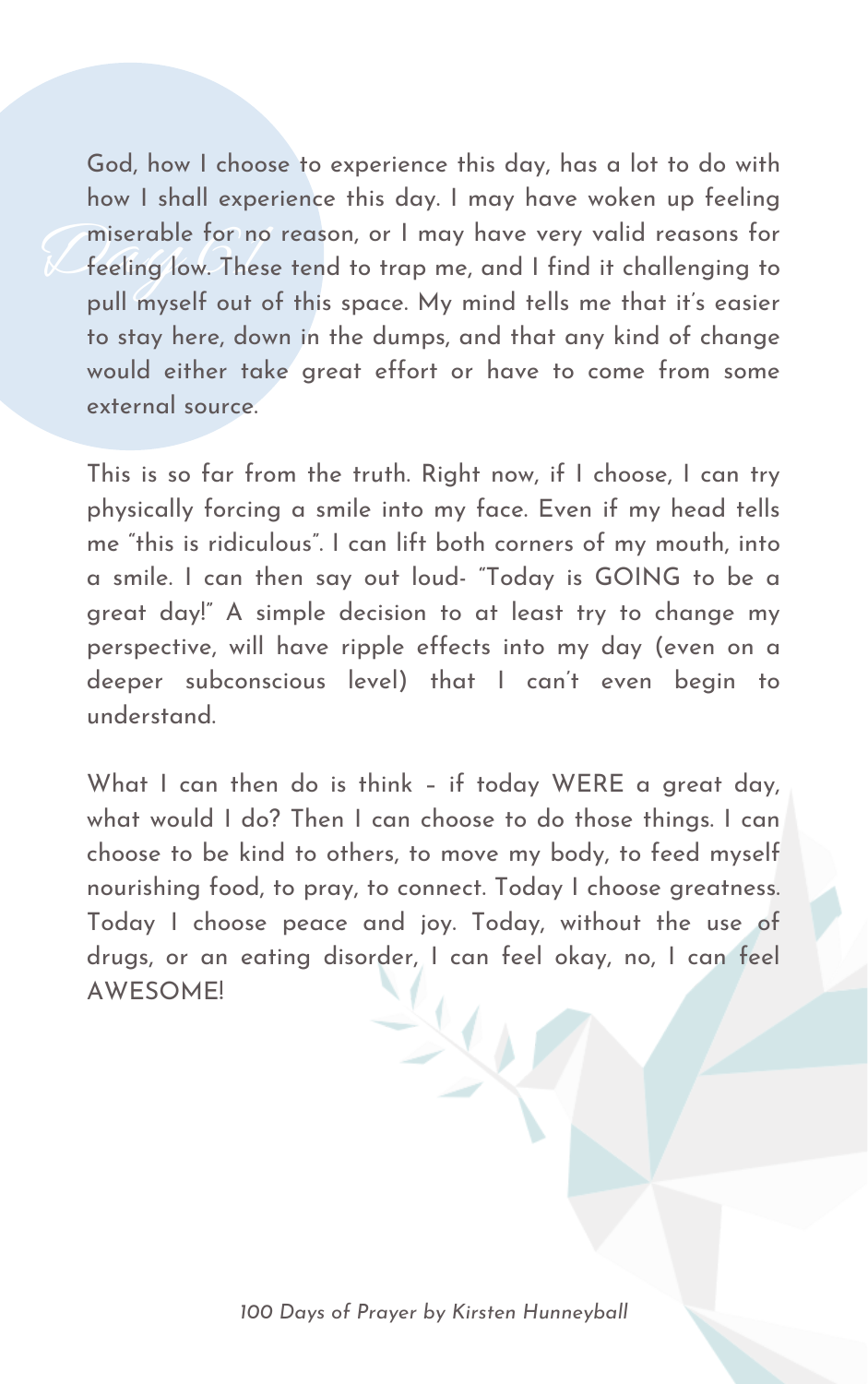Give me clarity and surety. I have learned that no matter what<br>decisions I make, I am in your loving care. You hold the God, I need you. I come to you in the early hours of this morning because I' m unsure. I am not coming to ask you to decisions I make, I am in your loving care. You hold the outcomes to my decisions that will grow me and the people I interact with.

What I come to you for, is the courage to be peaceful despite uncertainty. To remind myself that in the bigger picture, whatever is causing me mental anguish in this day, is temporary. This is not my forever place. This day will roll into the hundreds of days that have come before me where I have been taken care of, even through difficulties.

It will also fade as the hundreds of days to come will bring new challenges and rewards. My outer circumstances are fleeting. My inner state of serenity is what I strive for today. I

need You. I come to you. I will try being silent for a moment today and ground myself as best I can with the one certainty I can hold onto- that all is well, and all will be well, as I continue to come to You.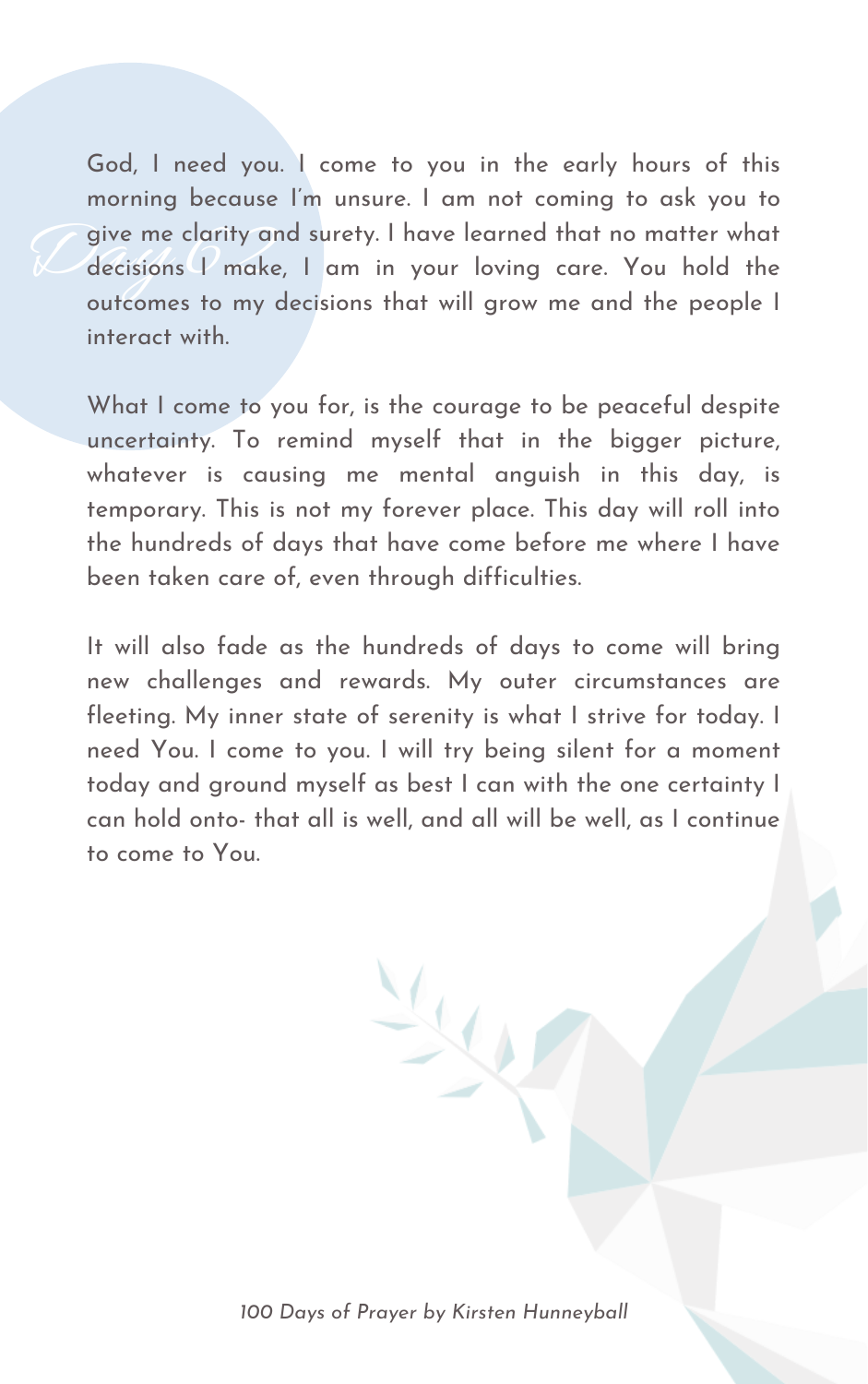Jooking tor anythi<br>Carry a peacefuln<br>tough. I must perse God, so often in recovery, the rewards come when we are not looking for anything but the next right thing to do. Today I carry a peacefulness inside me that knows, when things get tough, I must persevere.

Perseverance sees me through every time. Perseverance does not mean becoming superhuman and denying myself rest and timeout it means doing the next right thing as best I can in every way. Have I over-committed myself lately? It' s OKAY to withdraw respectfully from a commitment.

Have I become complacent in terms of eating for strength and energy, or maintaining balanced and nourishing exercise? Let me change some less than helpful habits. Am I experiencing pain or grief? Let me reach out to others and to You to share the load and find comfort as it will pass (even if it doesn 't fully pass, the intensity will). Am I worrying about money? Let me look at my spending habits or my job situation. Am I being abused? Let me stand up for myself or seek help from others.

There is always a way to persevere through the difficulties I am facing. There is always a solution. And when I persevere by doing the next right thing, the gifts that come to me (some I never imagined I would have or never imagined would make me happy), are beyond my wildest dreams.

Thank You for these gifts. Thank You for my recovery.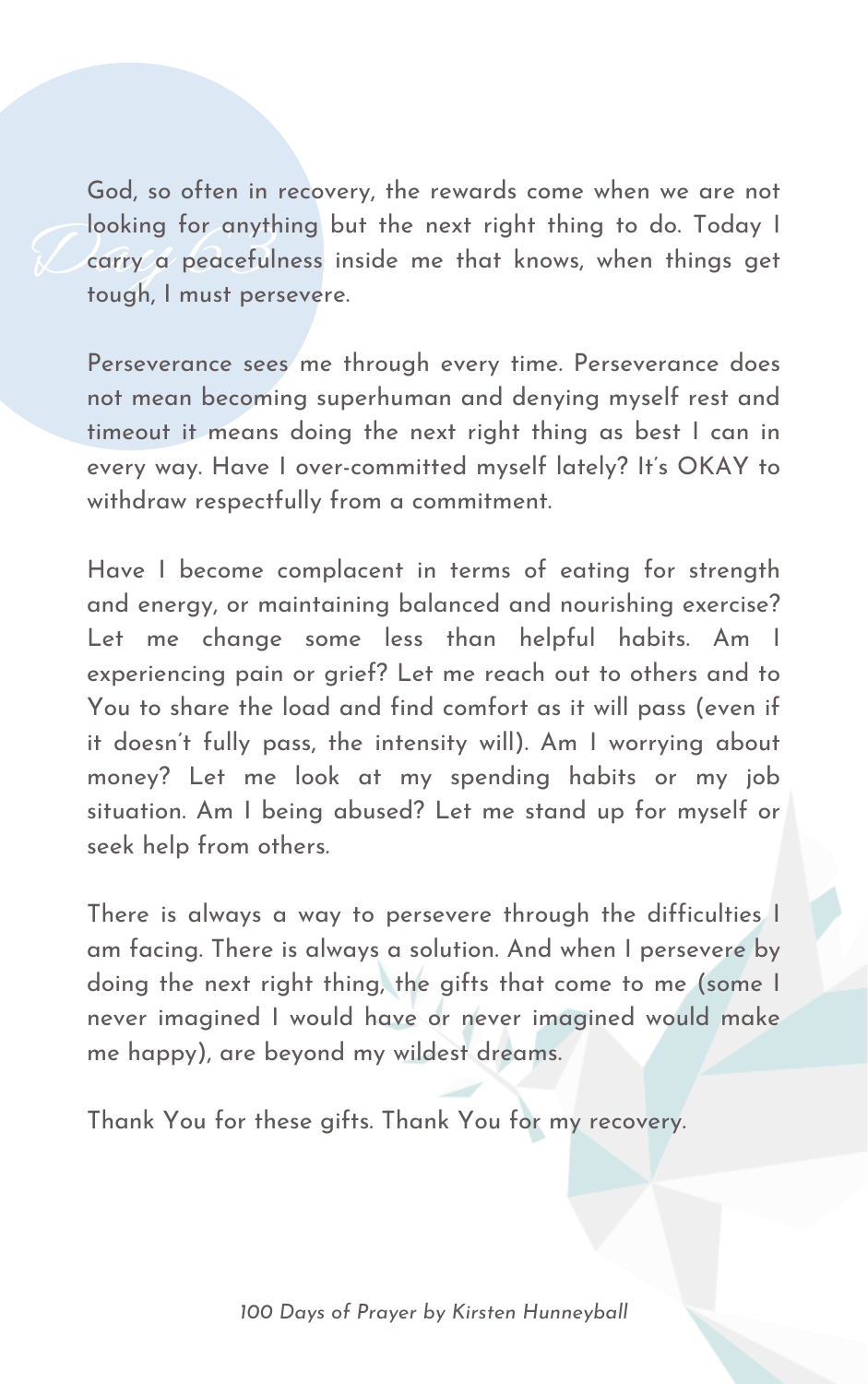best experience God, how am I carrying Your light to others? Life may be going well for me, or it might be going horribly- but if I am to best experience Your light, I need to act upon it. I need to remember that one day of being clean and sober was once the most difficult thing in the world for me to even imagine being able to do.

Now that You have restored some semblance of sanity in my life, and I' m able to get through the highs and lows of this day, let me help someone who hasn 't got that right, by sharing my experience or offering them some similar kindness that was offered to me when I started this journey.

If I have a hand holding onto my new way of life - so that I am always hopeful for my future and working on my growth, and one hand holding up someone else - so that I may remain humble enough to never think I' m better than others, I will have no hands to act out on my addictive behaviour. Today I can find a way to be of service and to help someone who may be struggling. Even if it' s simply a message of encouragement, let me see how I can help someone else, how I can show them Your light.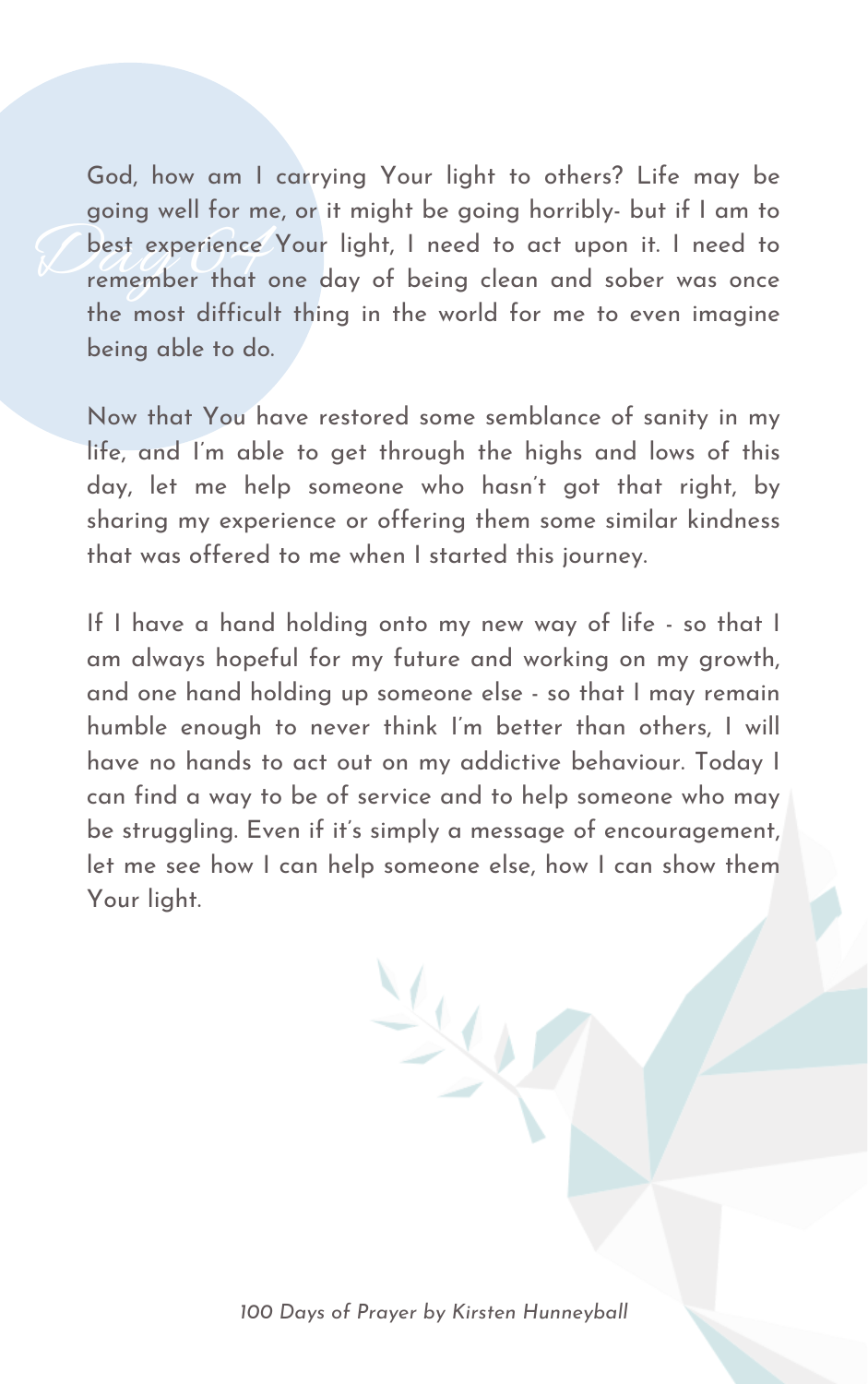different level. God, I have phases of my life where I feel so spiritually connected. It' s as if my life is operating on an entirely different level. I feel eager to meditate, to tell others how magnificent You are, I feel elated. No matter what bad is going on in my life, I feel peaceful inside. Other times - NOTHING external could have changed, yet I feel disconnected. Prayer feels like empty words, when good

things happen I still feel sour, and fear sinks in.

Am I doing " enough?" And if I' m not- shall I now face " punishment" because I' m not getting it right? Am I bad? All this negativity creates further fear that reinforces a false belief - if I'm not perfect then I'm nothing. And the feeling of nothingness is something I cannot handle, and when I can 't handle things- surely, the only answer is to go back to my addictive behaviour?

WOW look at that negative projection already!! So, let me backtrack a bit-

If I can 't handle things, it doesn 't mean I WILL engage in my eating disorder or use substances. I never have to do those things again if I am looking to You for my solutions to difficult situations.

... continue to next page.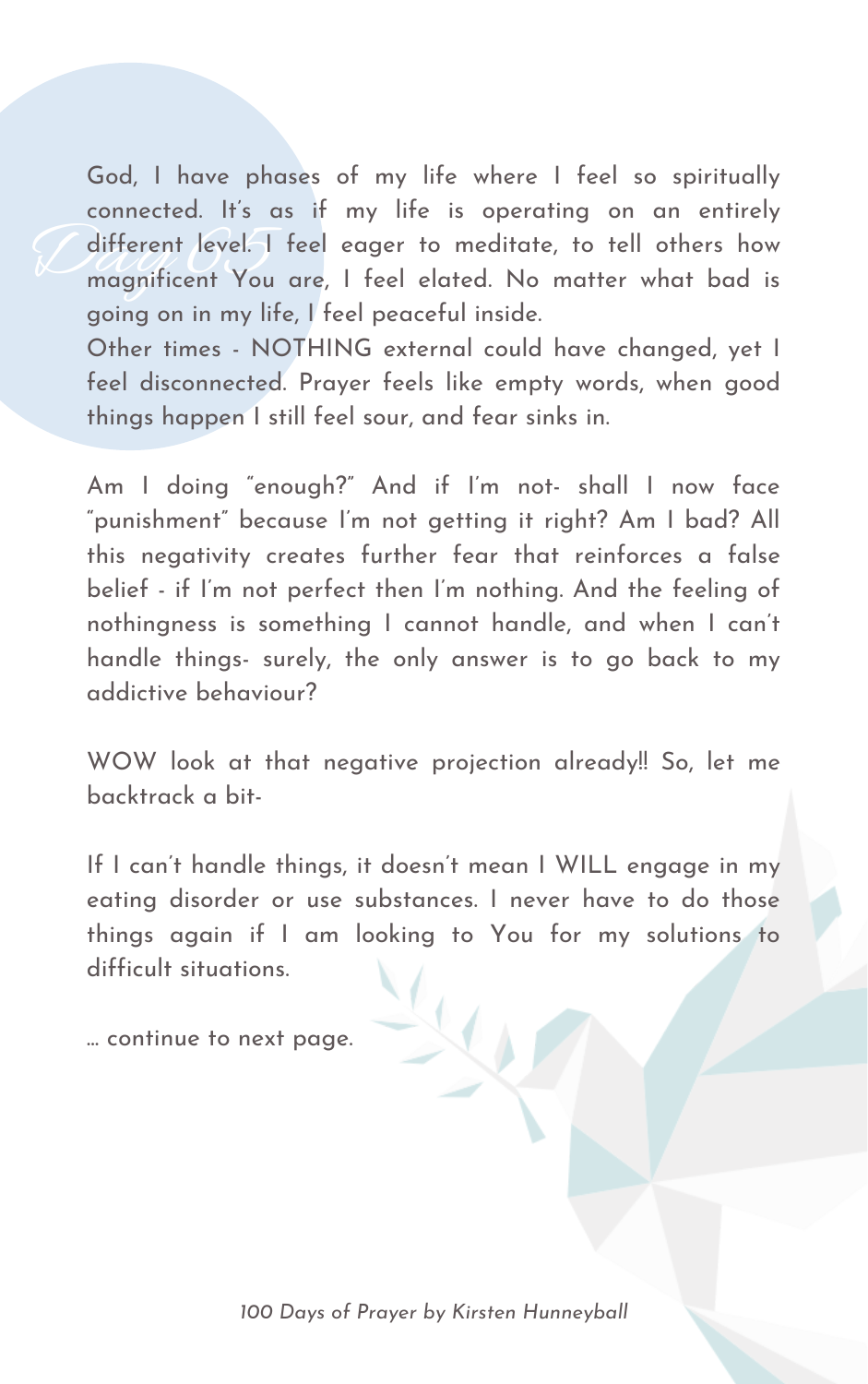Caloesn't mean I'm broken or bad. My feelings don't have to<br>Calefine the way I act in my life. If I feel nothingness, it doesn 't mean I can 't handle things. It define the way I act in my life.

If I am not perfect it doesn 't mean I am nothing. I am human and I will never be perfect. I need to accept and love my imperfections knowing that I try the best I can each day to live spiritually. Beating myself up whilst being clean is no different from how I beat myself up in active addiction. I do not deserve to be punished, but rather I am loved enough by You to be forgiven.

So, if I feel I have not been doing " enough" , I can be grateful that today I have awareness of my feelings. I also have a solution that comes at no cost to me – the simple act of reminding myself of how You think of me. I can stop

overthinking, analyzing the why ' s and how ' s, should be ' s, or regrets. I can look at this moment right now, put one foot in front of the other, and do the best I can, knowing that I AM ENOUGH because You say I am.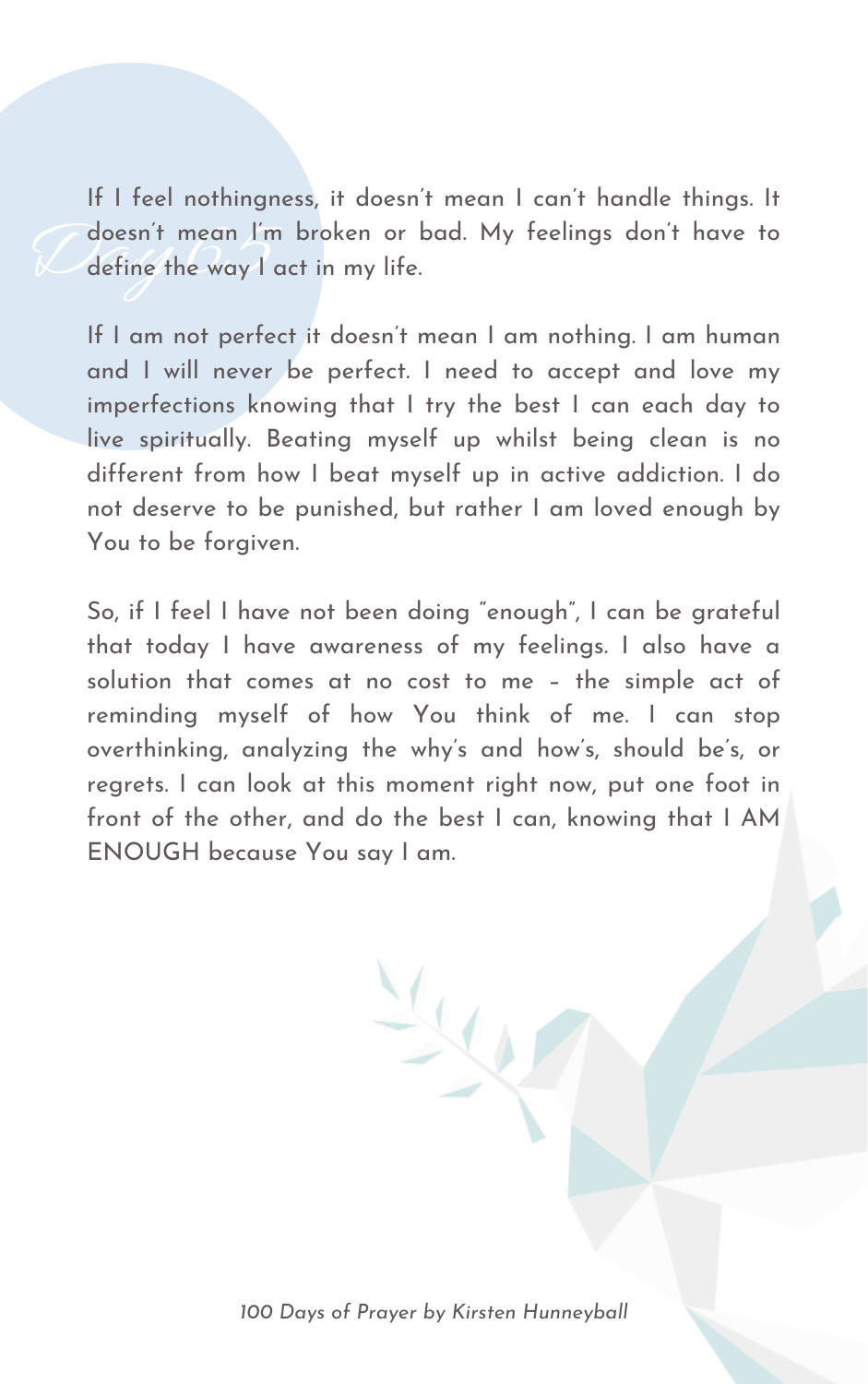Something most p<br>million things at God, recovery has brought me a sense of awareness. The ability to step back, observe myself, others, or a situation is something most people never learn to do. I may be feeling a million things at once- but I am aware of what I am feeling, and therefore I can make a decision to respond rather than to react.

I may not always get it right at the moment, but I am then blessed with the ability to reflect on my thoughts and actions and change things if needs be.

Today, help me remain aware and if at any time I am unable to respond sanely- I know that I can physically take a step back, breathe, and re-enter once I have brought a greater sense of awareness to the situation. I can then approach the situation with a fresh mind, and try my best to respond under Your love and Grace.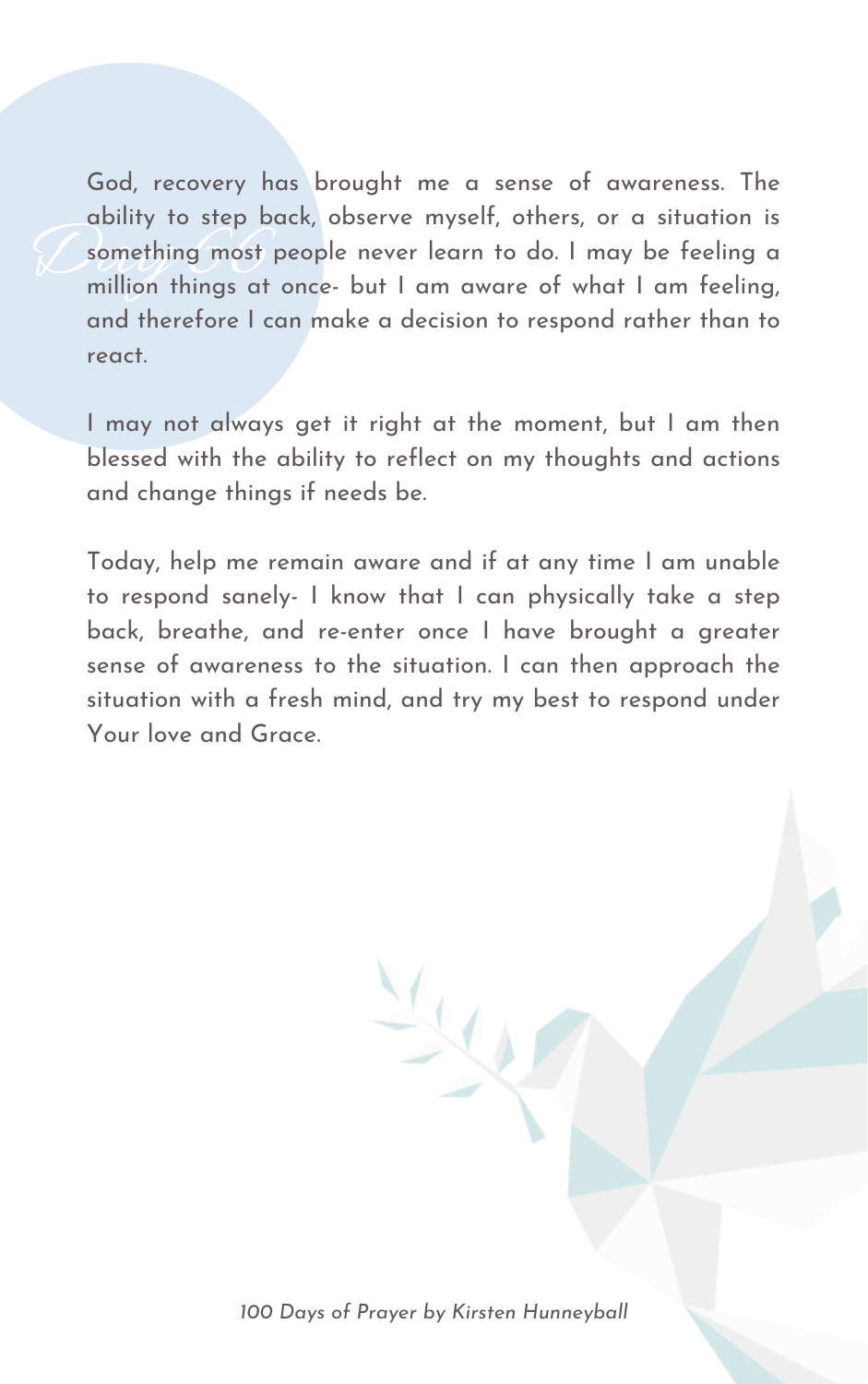Day 67

God, patience is a virtue. I can choose to quieten the rushing demand of needing to know things NOW, of needing to change my circumstances NOW, or to talk to that person NOW!!!

If I have to wait a few hours, days, weeks, or even months to find some resolve in an area of my life, let me do so with peaceful patience. If I know that I have done as best I can to put in action in this area of my life, that is enough. I cannot control others; I cannot control Your timing of things.

For today, instead of getting frustrated by something I am waiting for I will try to focus my attention elsewhere, to be accepting and appreciative of where I' m at. I can be sure that I matter, and I am enough. Nothing outside of myself can affect how I view and react to my reality. I am grounded in Your love. Because of that, I can put my impatience aside just for today, and use my assets to make someone else ' s day a bit brighter.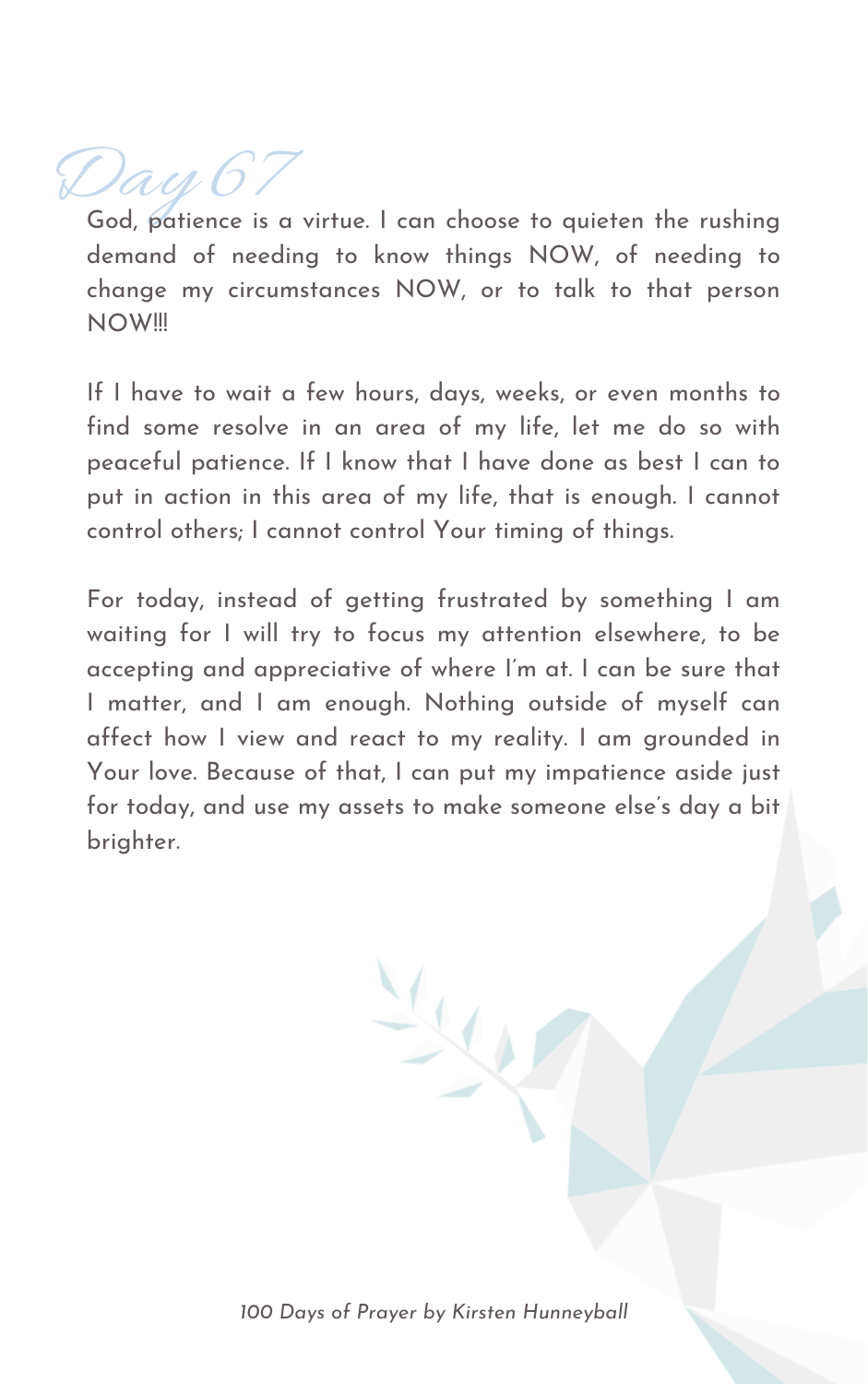God, I' ve spent my entire life over-analyzing everything that I, or others, think, feel, say or do. I' ve needed answers and reasons, conclusions, and clear understandings.

reasons, conclusions, and clear understandings.<br>I never realized how simple my thinking could be until I began living a spiritual experience. I never realized that today is as simple as the moment I am in. It doesn 't have to go deeper than that all the time. I am drinking my coffee, driving to work, or watching a TV show, and that' s it. Moments are all that I have.

Yes, I have concerns about my future, relationships, career, and all that jazz, but all of these things are only built up of moments. Just as I could not be a physical functioning body without each tiny atom that makes up my whole- I cannot be in this experience of life without each moment I experience in its entirety.

I am certain that each atom of my being is important to my existence- surely each moment should be too? Today- allow me to see each moment as a vital component of the greater whole that is my life. Allow me to treasure it and see it as a miracle. Allow me to feel serenity in each moment as I trust it is in your hands.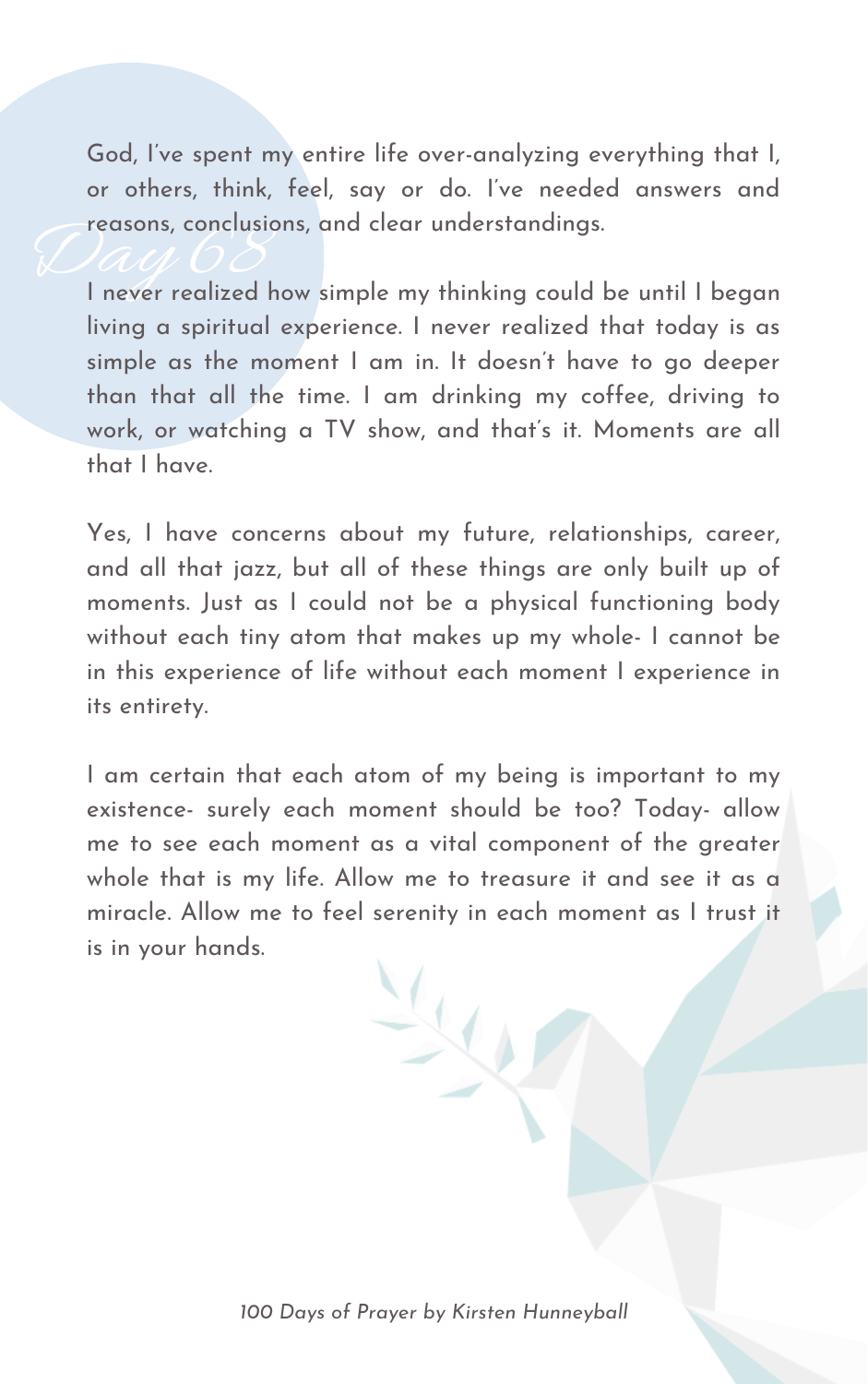God, I believe that there is more to life than my selfish obsessions.

*C*here's more to There ' s more to life than whether I look good enough or whether I have a certain amount of money.

There is more to life than worrying what others think about me or getting angered by others.

There is more to life than rigid routines and trying to be perfect.

The thing is- this " more to life " that I' m seeking is found in what I perceive as "less ". One would not think that by simplifying life, and letting go, one would be filled with a greater sense of satisfaction and peacefulness in all areasthe paradoxical cliche runs true "Less is more ".

Today, let me keep things simple. As I let go, I grow. As I love, I grow. As I listen, I grow. Today I can grow.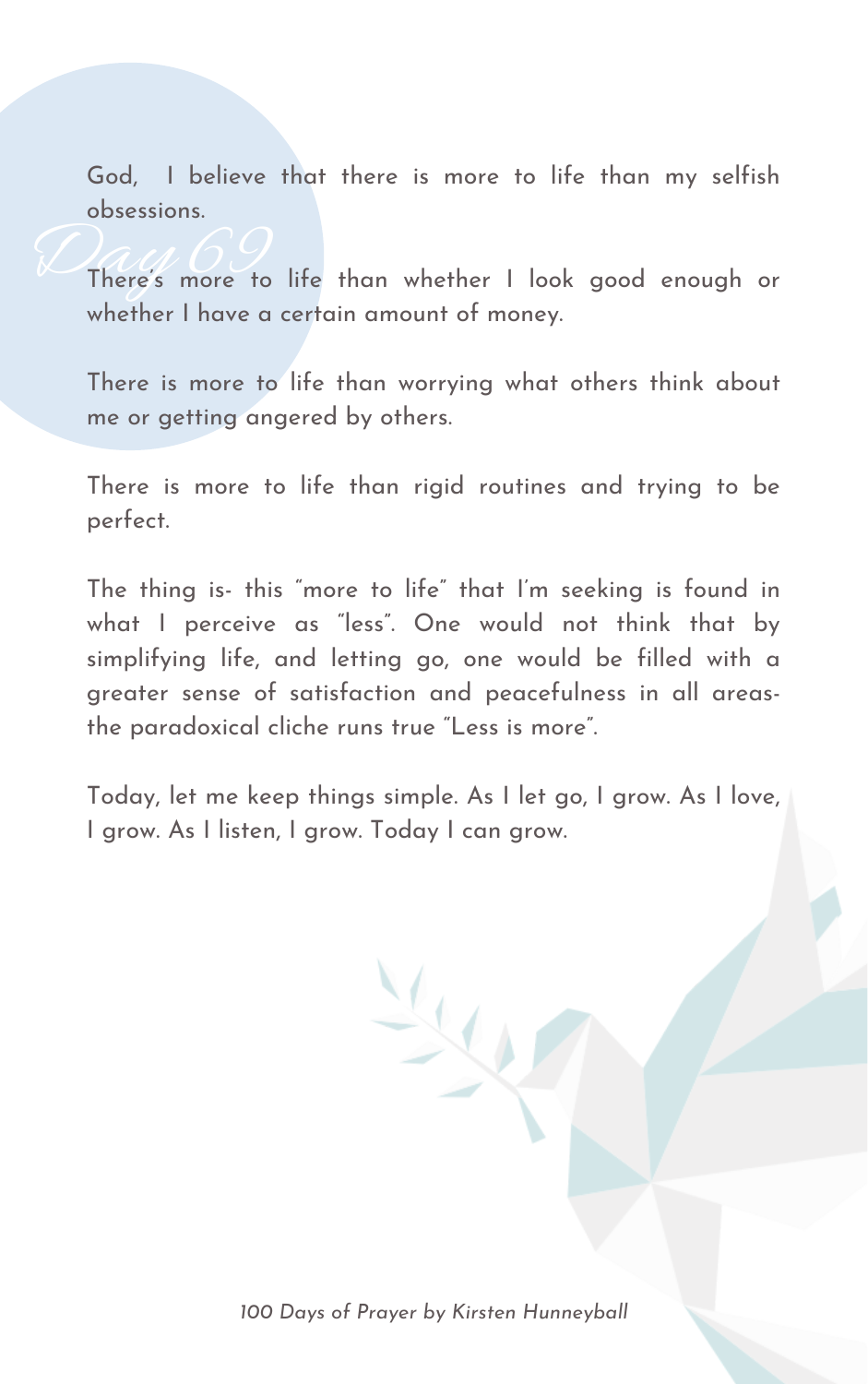The most effortless experience. If I bring my attention to my<br>breath, becoming aware of the ease at which I carry out God, the most vital action I take to remain alive, every single moment of every single day, is to breathe. Ironically, it is also the most effortless experience. If I bring my attention to my something so important to my existence- I can learn from it.

As I live, I breathe.

Inhaling, I bring into my body the most important thing- air. If I try to hold onto this air, holding my breath, I will eventually suffocate. So, just as much as I need to bring air in, I also need to let it go. This letting go comes naturally with ease. I don 't question letting this air go, my body trusts that there will be another breath that follows.

In my life, I must let things go with this ease as well, knowing that I will be taken care of. This letting go doesn 't mean

letting go of thoughts, feelings, or emotions so that we don 't have them anymore- it means letting go of the resistance to our experiences as we have them, or letting go of an attempt to manipulate or hold onto our experiences, or to try and change how we or others feel.

Today I can be an observer- noticing when I am trying to manipulate or resist my experience. I can remember my breath, and with an easy exhale, I can let go of my fear and my resistance. It can be as effortless as breathing.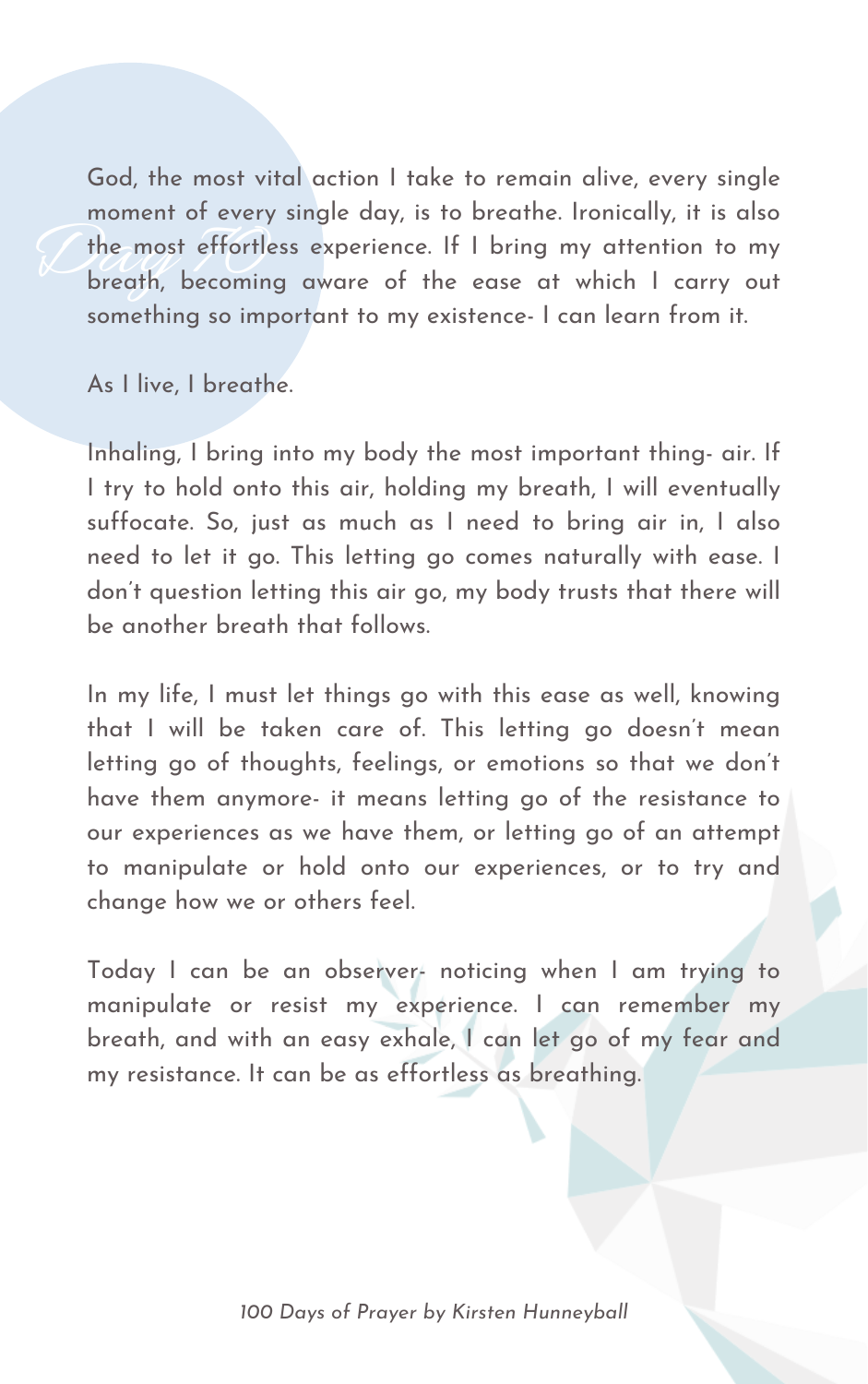The Kids what is<br>When to act on s God, how do I tell the difference between intuitive guidance and the desire to control the outcomes of a situation? How do I know what is God-driven or fear-driven? How do I know when to act on something I feel – how can I trust that feeling?

"Don't turn that corner", "Take that phone call", "Go for that interview " , "Don 't get into that car ". All these little guiding thoughts that come from a deep part of myself - my God voice - I can often confuse with fear or impulsivity.

One way to discern between the two is to practice. I can practice by listening. Listening in quiet time and meditation, listen to people with greater wisdom than me. I can also play with it- I can go for a drive one day and try to listen for the voice that says "turn left! Go down that road!" And see where I end up. Allow me to be open to hearing my God voice. If I am feeling anxious, tense, insecure, or worried, my ego is likely driving me. If I feel uplifted and as if the thought or emotion is coming from a place of love, I can be certain that it is You.

Today let me listen for my God voice even in the smallest of tasks or actions. Let me pay attention to the feeling behind the thought and where it is coming from. Let me practice what it is to follow my inner guidance.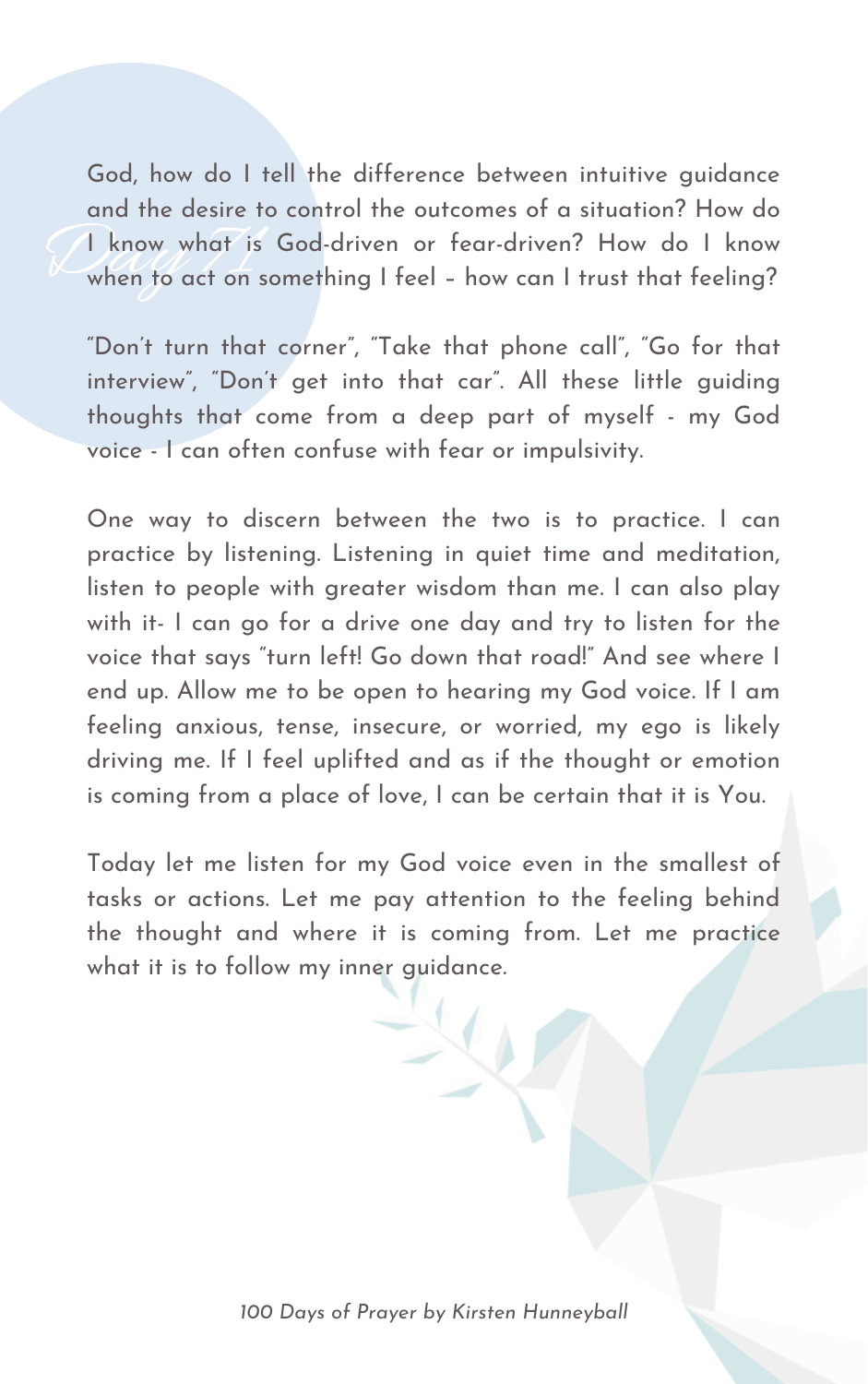Day 72<br>God, as I am learning to live in this world without my addictions, I am too, learning that portraying an honest version of myself to others is not nearly as scary as I built it up to be.

When I find myself interacting with other people, I no longer need to twist my words to what I think they may want to hear just so that I can be " accepted". This is because I am becoming more comfortable with who I am. Assets and defects are all a part of who I am, and I am ok with that.

Today I can say that through Your love, I have grown to a gentle place of self-acceptance. The gentler I am with who I am, the more kindness and forgiveness I practice inwardly. With this, I can be more comfortable in social settings or

within my personal relationships.

Today, I no longer have to hide who I am to feel protected. I am perfectly safe in Your loving care, and every moment of my life I have entrusted unto You. I am safe. I am worthy. I am loved. I am who you say I am.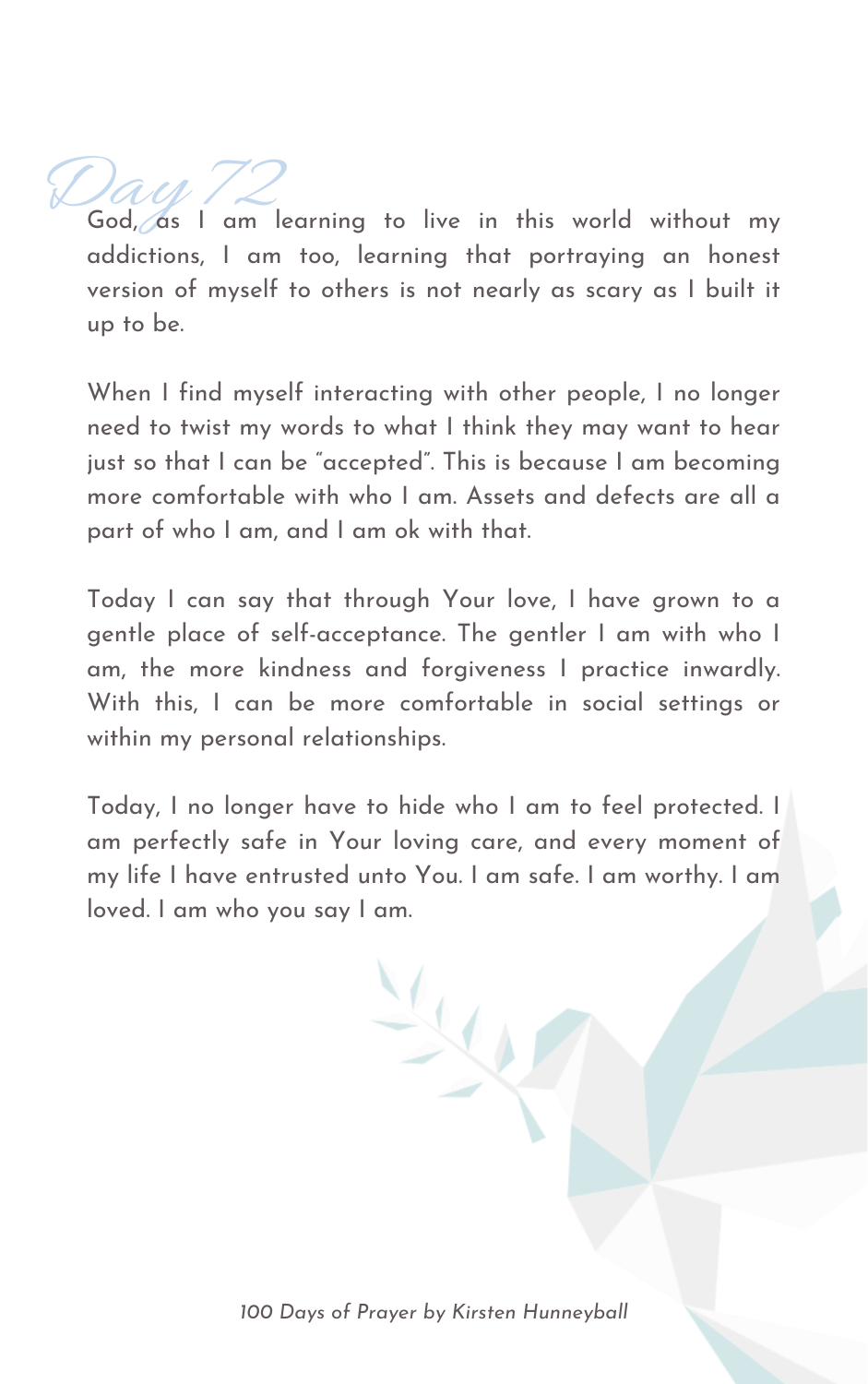Diesied by tire in its process of becoming a giamorous piece of<br>integral fire in its process of becoming a giamorous piece of<br>had to endure difficult and sometimes incredibly painful God, a new way of life has been given to me through recovery. I am filled with living hope. Even the strongest gold must be tested by fire in its process of becoming a glamorous piece of jewellery. So too, have I been tested by spiritual fire- I have challenges to grow into the person I am today.

May I hold onto the fact that faith in goodness and love has pulled me through my darkest hours, and will continue to do so, should I trust and endure.

Today I can get through ANYTHING with strength afforded to me by your grace. Never again, never alone. I am safe and I am home.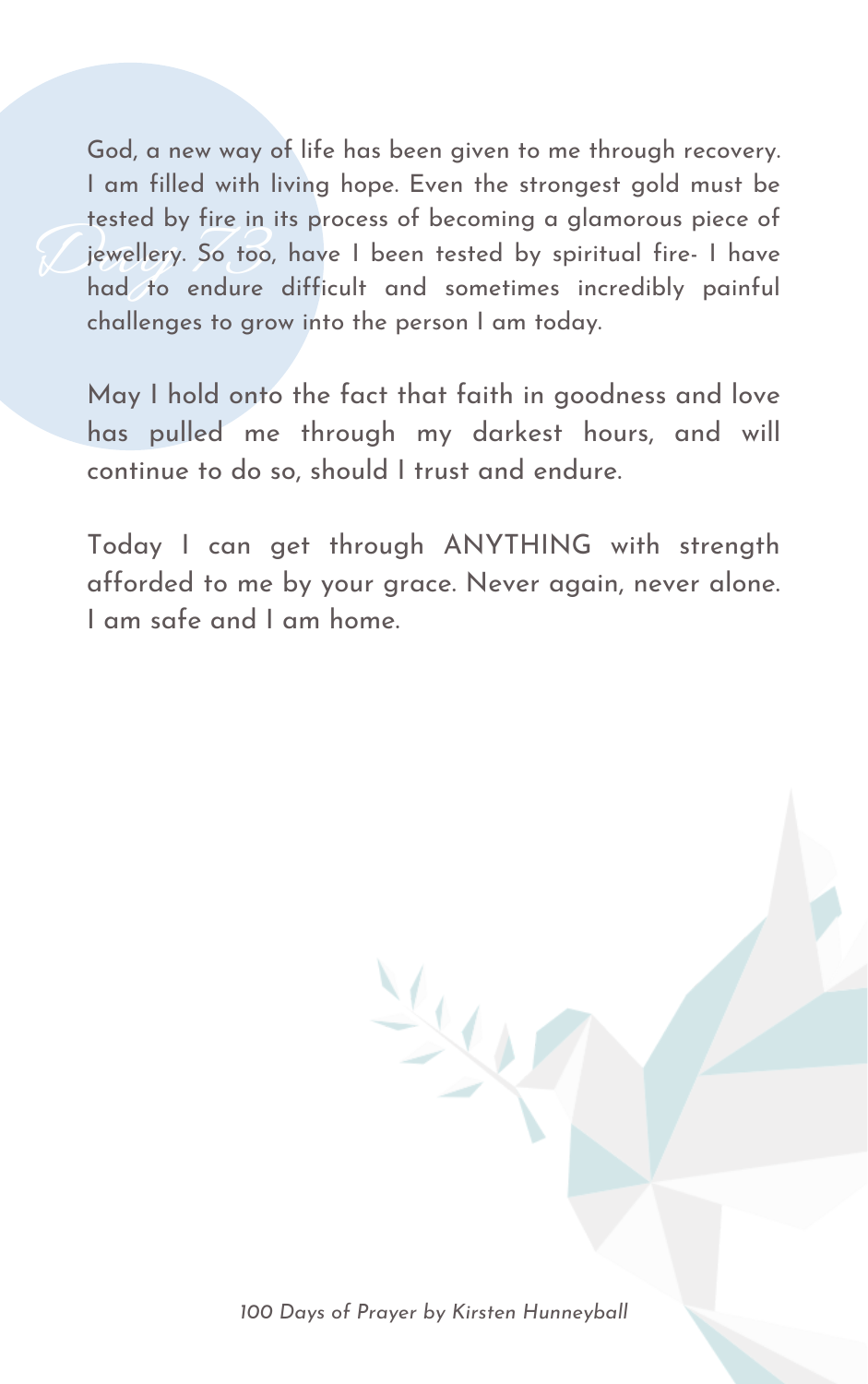people, mere is<br>gather myself and God, often my responses come from a place of heightened emotion. Let me be reminded that if I am dealing with other people, there is no rush. I can step away, take my time to gather myself and my thoughts.

As I live through each day, it may take time to process or to progress. Just as some tasks may need to be dealt with in bitesized pieces, so my thoughts and feelings can be approached with care.

I may be struggling to get my head around something, some relationship, some feeling. When I bring these troubles to you in prayer and then reflect on them through journaling or talking to someone, I can see what is rational and what is not.

I can see where selfish motives are, where there is self-pity or resentment. I can see my part. Once I sift through the mess of my emotions in a safe place, I can bring clear thoughts to the person involved.

Today let me act from a place of thoughtfulness, reminded that it is my goal to understand rather than to be understood, to love rather than to be loved, and to forgive rather than to be forgiven.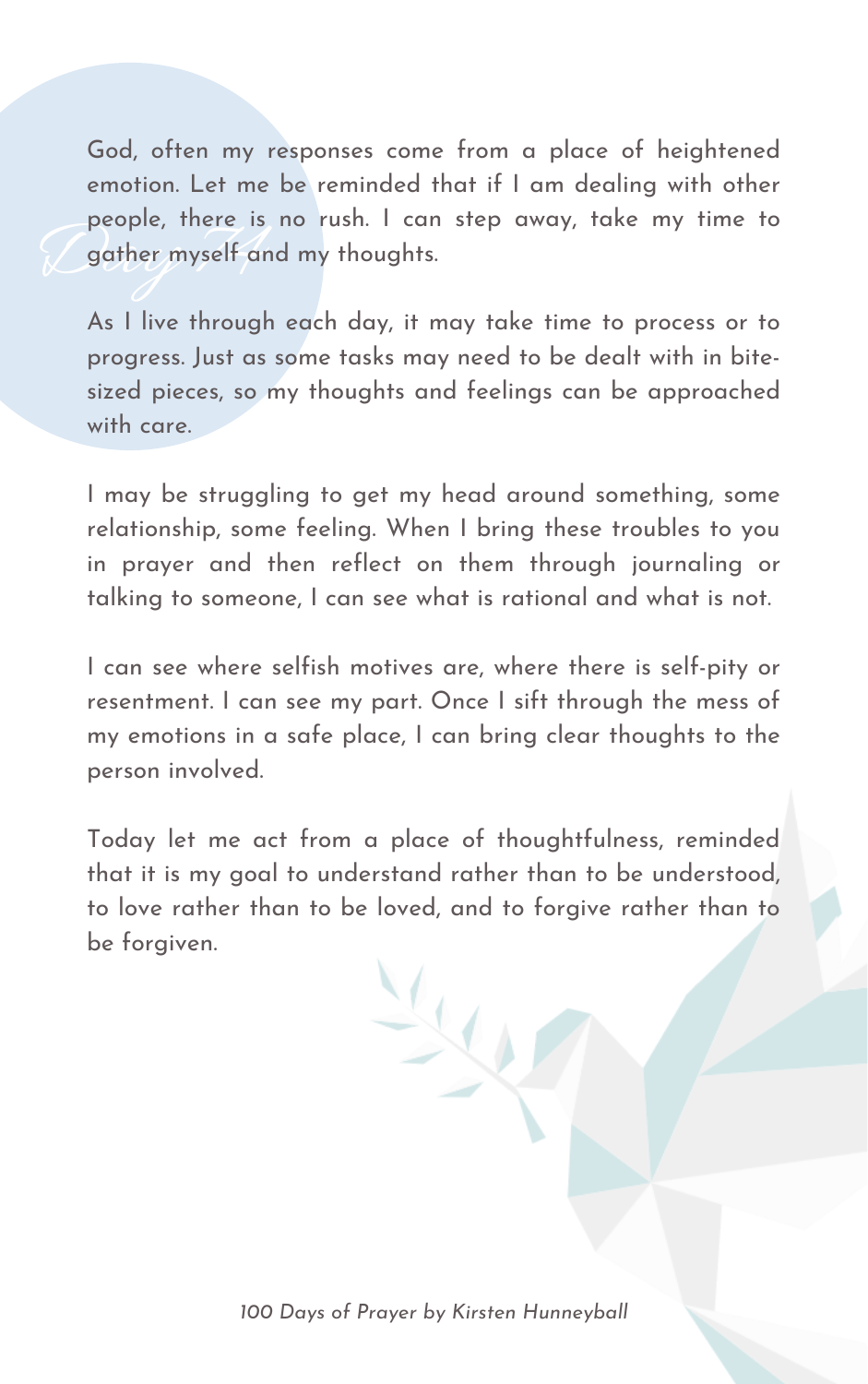Open mysell up to hew experiences in which I can grow. I<br>Excitedly seek to know myself on deeper and deeper levels.<br>Through challenging my old ways, curiosity wells up inside and God, deciding to behave in positive ways I never have before and going against all that I' ve known up until this point, I open myself up to new experiences in which I can grow. I excitedly seek to know myself on deeper and deeper levels. I want to know more! So, I become more willing! And when I find things uncomfortable, I no longer have to run or try to cover things up. I use my quiet time to reflect on who this human being inside me is.

I ask for the courage to address these uncomfortable feelings within myself and with another person without fear of rejection. When I open myself up to learning the intricate ways of my personality, without fear of what I may find, I open an entire universe of possibility.

I find that those things I feared the most and held within me for so long can be resolved or dealt with in a five-minute conversation. I make myself vulnerable no matter what. I leave no stone unturned. And because of this, I can learn not only to love and laugh at myself but also to love others despite their shortcomings.

I have a greater sense of empathy for those around me. I carry the spirit of forgiveness toward myself and others. All this is possible, should I decide to become completely vulnerable.

Today let me seek guidance from someone I trust spiritually and use them as a resource for growth, rather than viewing them as an authoritative figure dictating my life. Let me see them as a mirror of who I am, rather than a voice of judgement. Let me view them in as gentle a light I can and let me open myself up to their guidance without fear.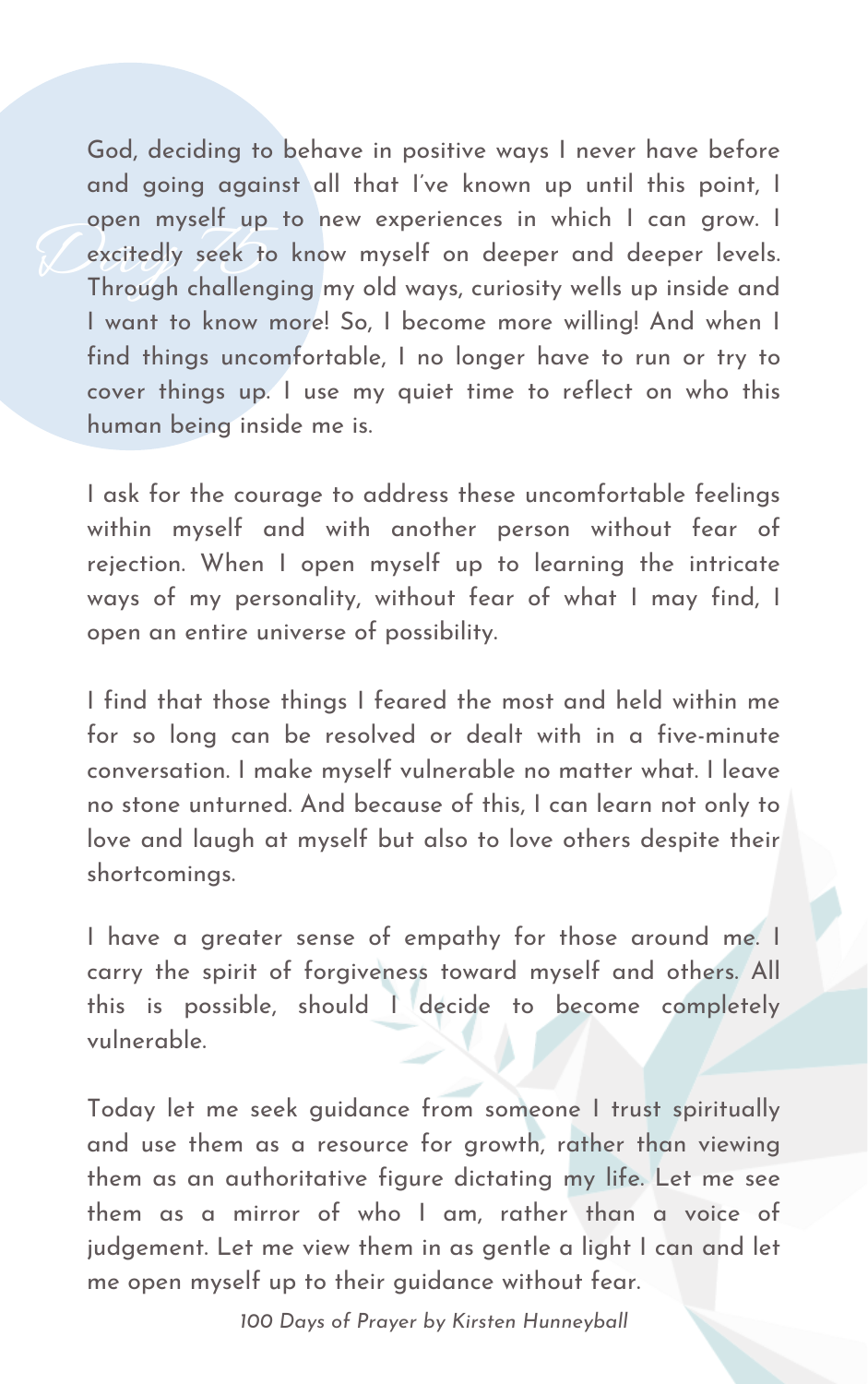Decome unmanaged<br>in front of the device to the case<br>spoken to me case God, - as I find myself stuck in obsessive thinking, my thoughts become unmanageable, and I can 't focus on putting one foot in front of the other. Once I' m in it, no amount of sanity spoken to me can stop the snowball effect. I find myself at war in my head. I need a solution immediately, and I need it to be perfect. I need a result that I can control, that pleases everyone, that leaves me with no "bad feelings " and gets me exactly what I want.

But often there is no " solution " or answer to this obsession. Often, I am trying to control the things I have no power over, or I' m being deeply dishonest with myself about what my God voice is telling me. Often, I give the thing I' m obsessing over far too much power.

Let me try to think back to what my biggest obsession this time last year was. Or even last week! Surely those things have been resolved, let go of, or ended up being far less important than I had thought? Can I even remember these obsessions? Probably not!

To be relieved of my current obsessions, let me take some time today to sit quietly on my own and breathe- let me release the obsession with each exhale, visualizing it physically leaving my body. Let me still my mind and allow myself to sit in a peaceful state.

.. continue to next page.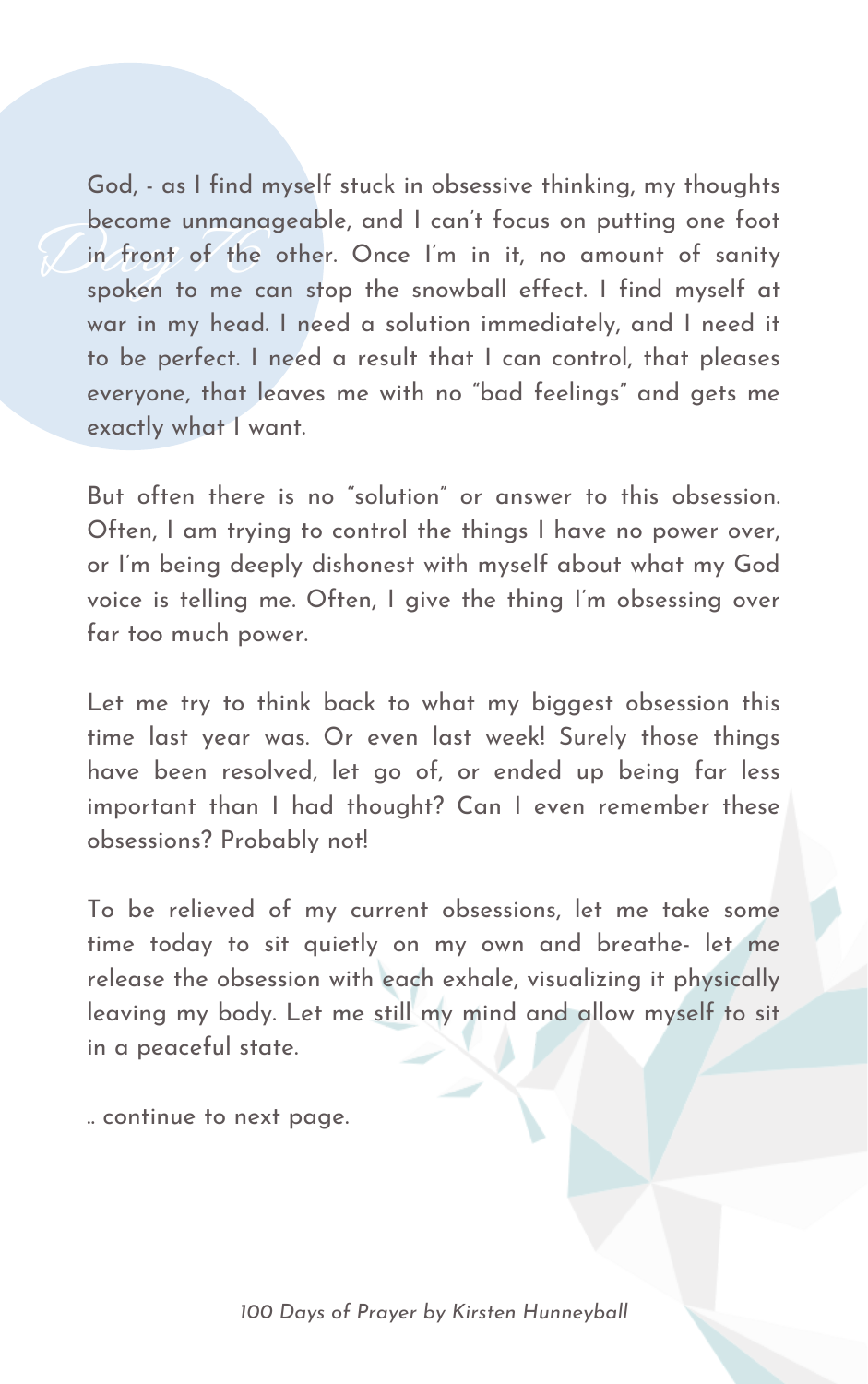Then let me listen- to what's<br>this either through journal s going on inside, and let me share this either through journaling, talking to someone I trust, or through prayer.

I have a choice today- whether I will continue to allow obsession to rule my thoughts or not. I can choose to find stillness and to let go. Even if I have to find this quiet place 100 times today, I know that it is available to me and that I can hand over my fears and my obsessions.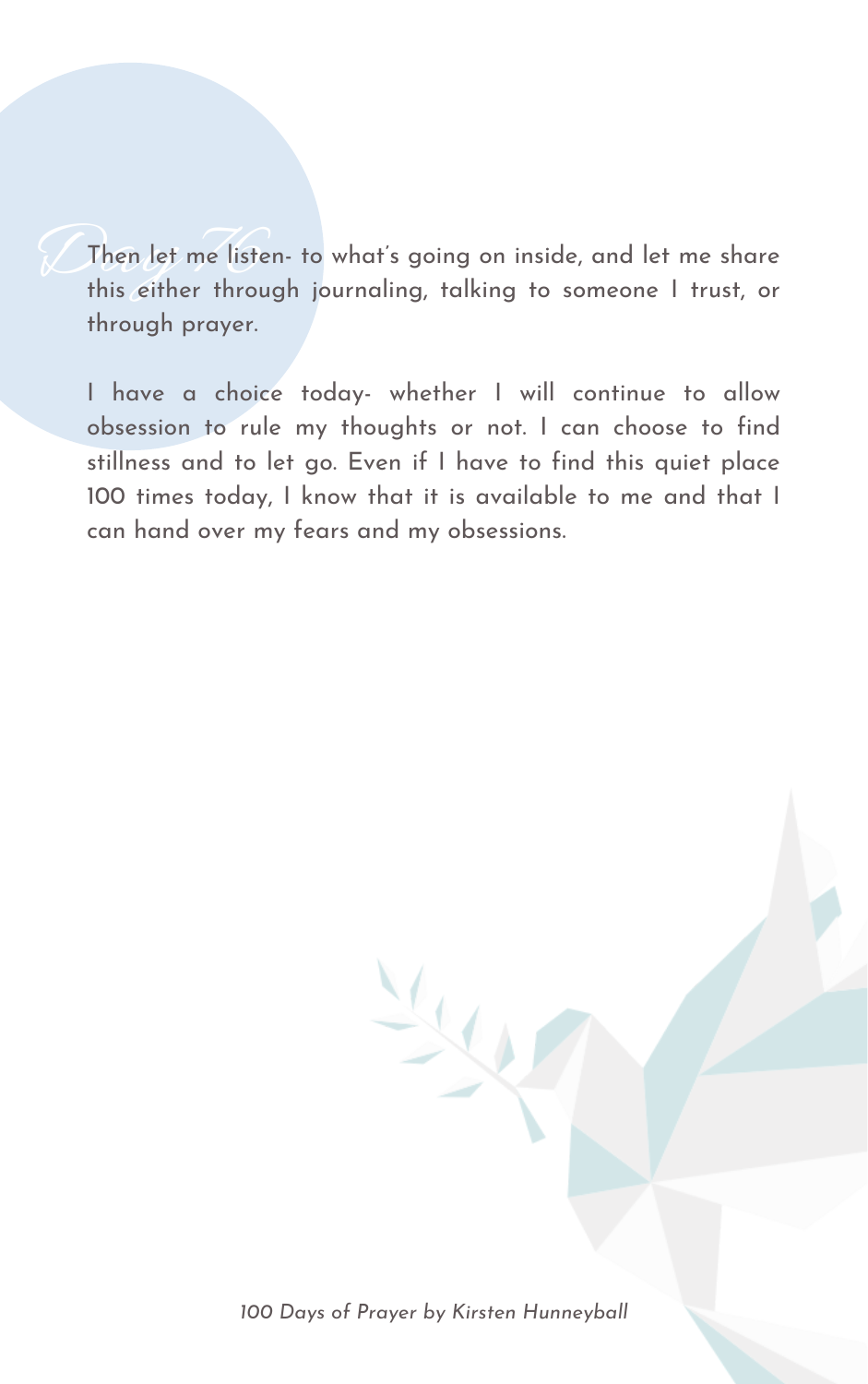this beautiful new way of life in recovery and are helping to<br>Completely turn me inside out for the better, but you have<br>also blossed me with a multitude of aifts God, today I give thanks. You have not only brought me to completely turn me inside out for the better, but you have also blessed me with a multitude of gifts.

The gift of being able to get through the pain and not act out to try to control it is one of the greatest miracles I have ever witnessed.

The gift of self-awareness.

The gift of serenity through change.

Let me be reminded that the work I put in is what I will get out. I give thanks that hard work pays off. I give thanks for the people in my life and that I have my basic needs met. Today let me find some way to show thanks and appreciation for how much joy and abundance You have brought me and let me give this thanks in Your name.

These, and many other gifts have flowed into my life as I have continued to work myself.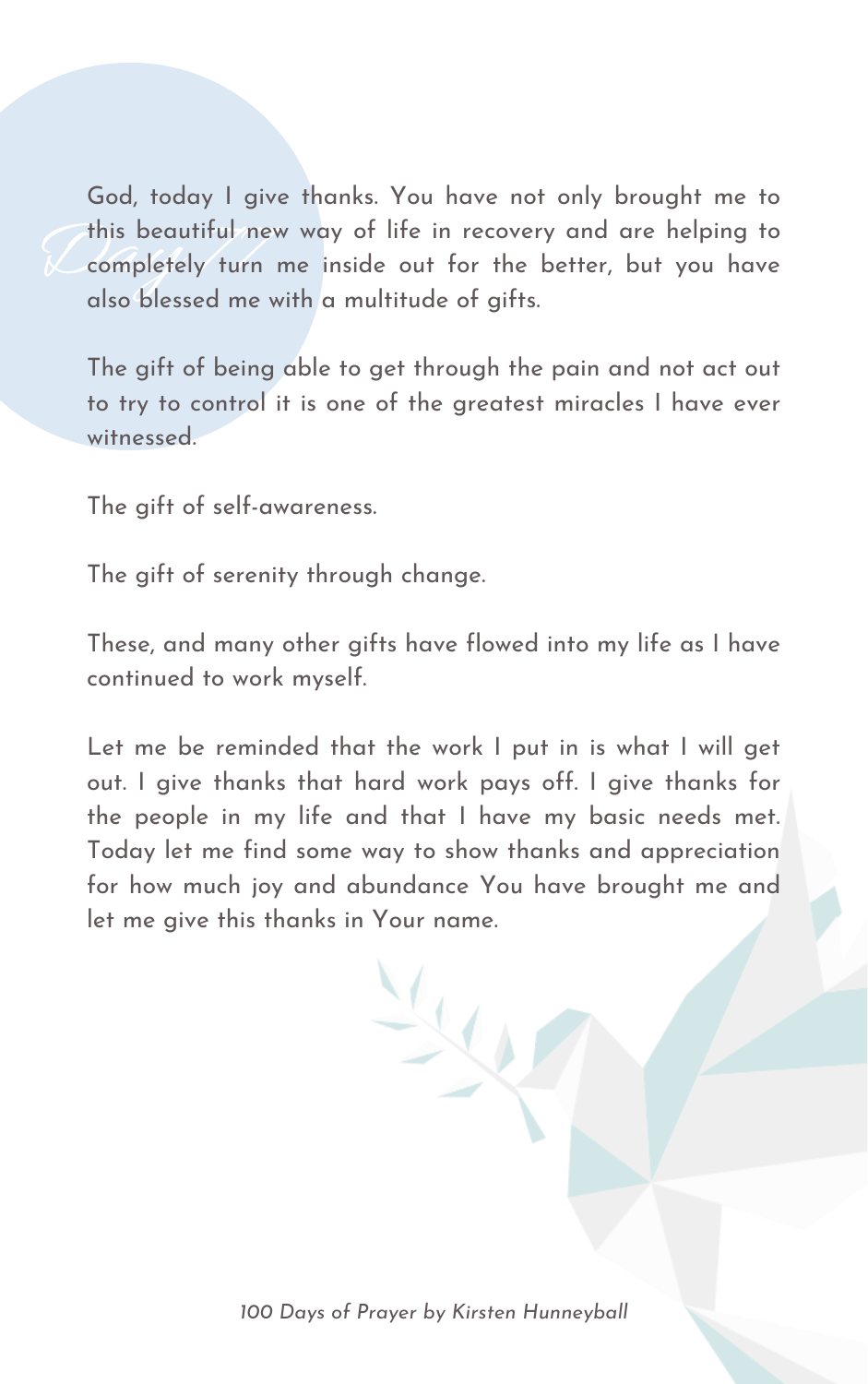God, the only way I can reach true serenity and peace in my day, is when I thoroughly and completely hand over the outcomes of my decisions to you.

Courcomes of my decisions to you.<br>Letting go is often the hardest thing to do, as it comes with frustration and uncertainty. It doesn 't happen overnight, and some things are a lot harder to release. My illusion of control is a strong one but You are stronger.

On this day, help me to do as best I can with what I have in each moment. Help me let go of control. Help me hand over my outcomes to you.

God, the worst thing I can do is deny, avoid or be unforgiving toward myself and my humanness. If I try to be perfect, I will fail miserably. Perfection is unattainable. Let me rejoice and have joy for my humanness, knowing that it further reminds me of the fact that I am not God. I am not the one who runs the show of life.

I have failings and for that very reason, it becomes necessary for me to seek Your will for me so that I can attempt to become a more spiritual person in my everyday life.

When I face my humanness today- let me see this as an opportunity to bring myself to You and to see where I can improve, rather than as a chance to criticize myself or selfsabotage my recovery.

Day 79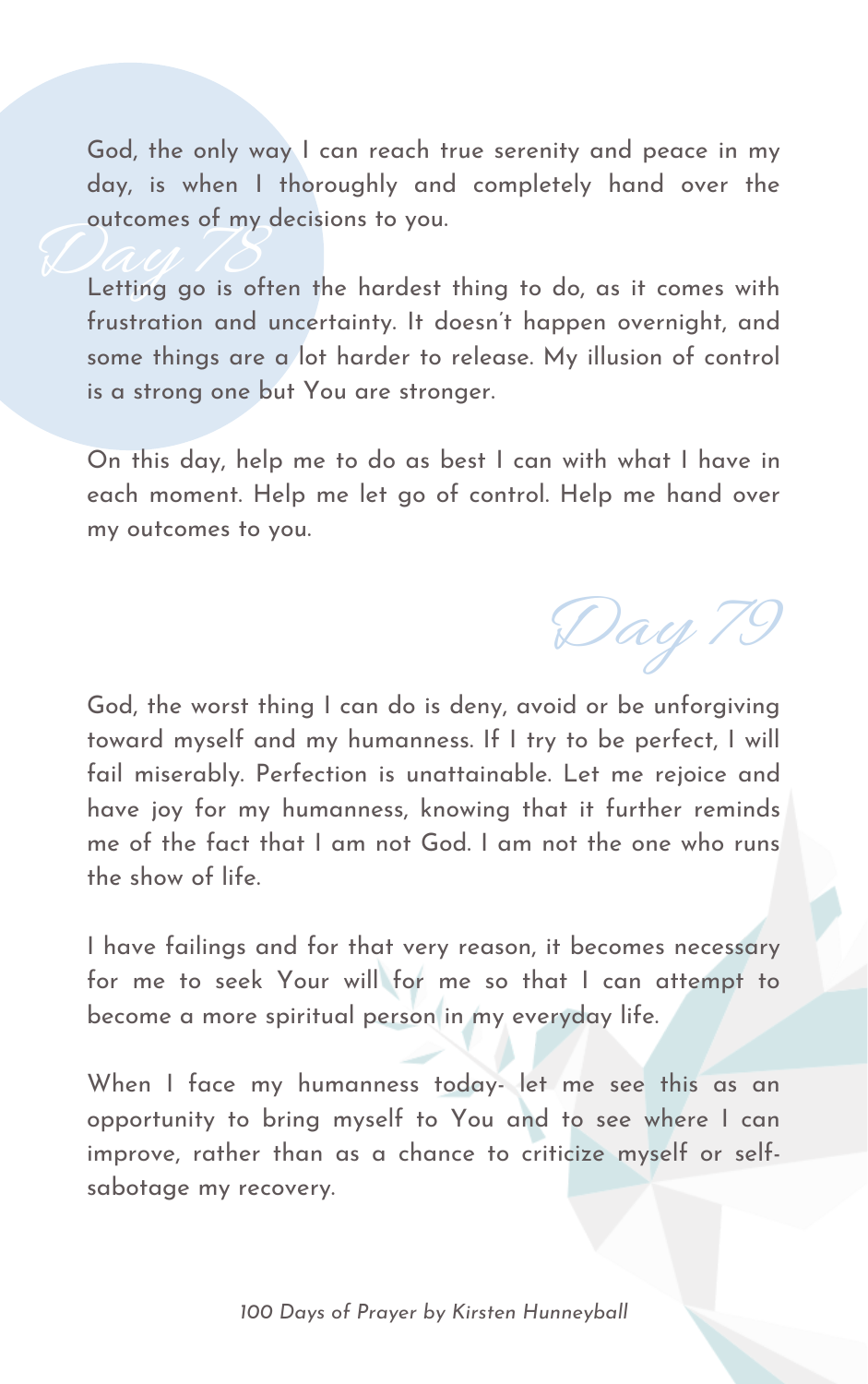Journey! Thank your<br>to build in recover<br>whenever there God, THANK YOU for the people in my life that support my journey! Thank you for the close and loving connections I get to build in recovery. I trust that whenever I am feeling stuck, whenever there is chaos around me, whenever I am sad, whenever I need to make an important decision, whenever I need guidance- I needn 't look far.

There is more guidance available to me than I could have ever imagined if I simply turn to the right people – people who know what a life of recovery entails, and who know You!

There is an incredible amount of wisdom and life experience available to me through the people you have placed in positions of mentorship and guidance in my life, even if that guidance comes from books or blog posts!

I am reminded that I am never alone unless I choose to be. Thank you for working through others, thank you for these incredible resources of information on recovery, free to me should I simply open myself up ask, and then listen. Today, whatever is on my mind, let me find someone with experience in this area and see how their experience can help me, and how I can apply tips, tools, and techniques to my own life.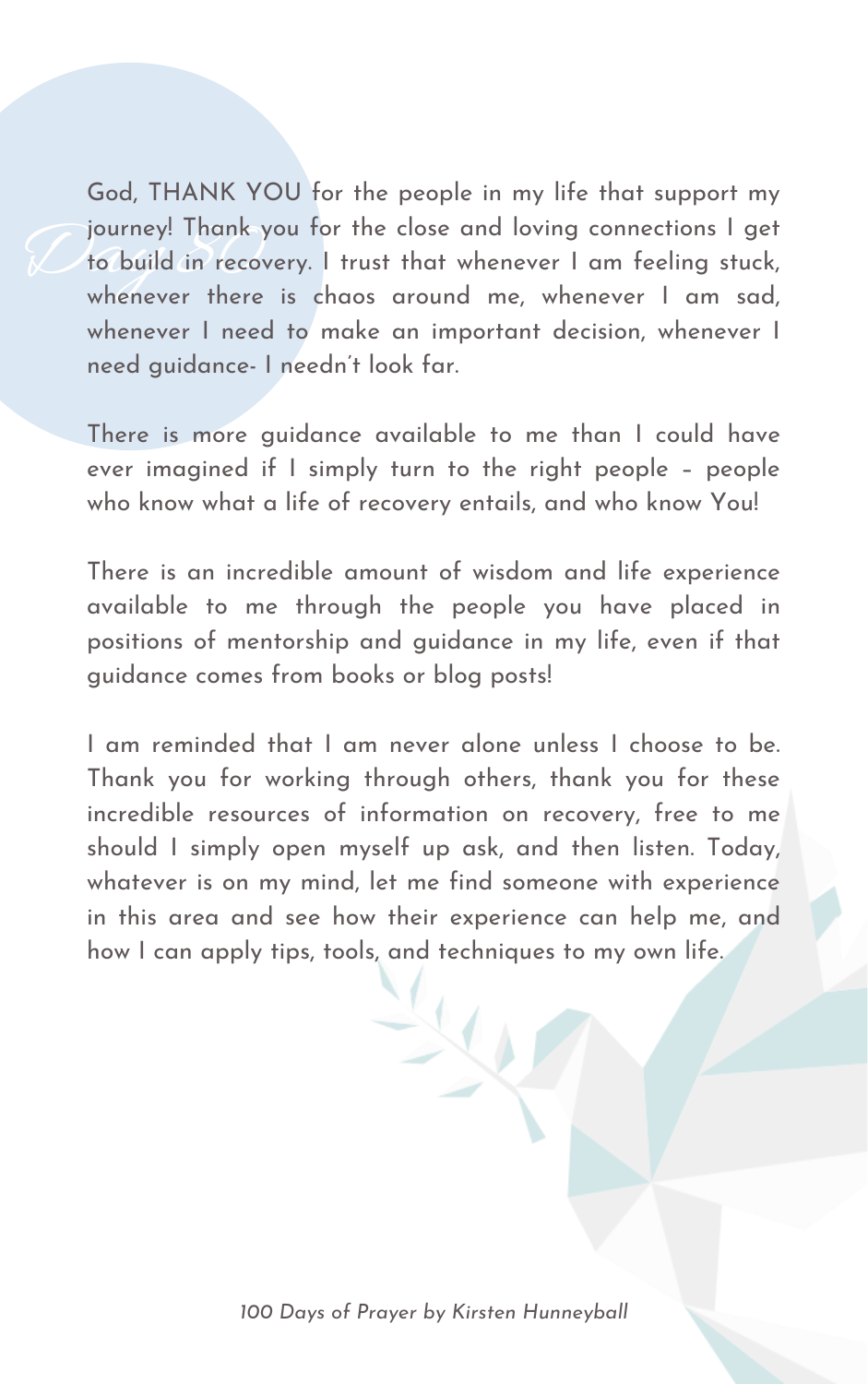goals by merely imitally doout them: I have always sought<br>instant gratification. Hard work and baby steps are not only<br>foreign to me, but they can be outright annoying! Why can't l God, I have dreams and desires. I have goals I would love to achieve. How much closer do I get to accomplishing these goals by merely thinking about them? I have always sought instant gratification. Hard work and baby steps are not only have all that I want right now!?

Well- because that' s not how it works.

My achievements come through consistency and diligence. Whether it' s reaching a goal, finishing studies, learning an instrument, reading a book, working on a relationship, or simply cleaning my bedroom- I need to start where I can start and go from there.

Wishful thinking will get me nowhere. Fear of the magnitude of the task will keep me stuck, from ever trying. If I start to learn a language today- then in a year, I will know how to speak that language much better than if I only start learning in a year.

Now is what I have.

I am WORTHY of achieving my dreams.

I can accomplish difficult tasks.

All I need to do is put one foot in front of the other from this moment. Here. Now.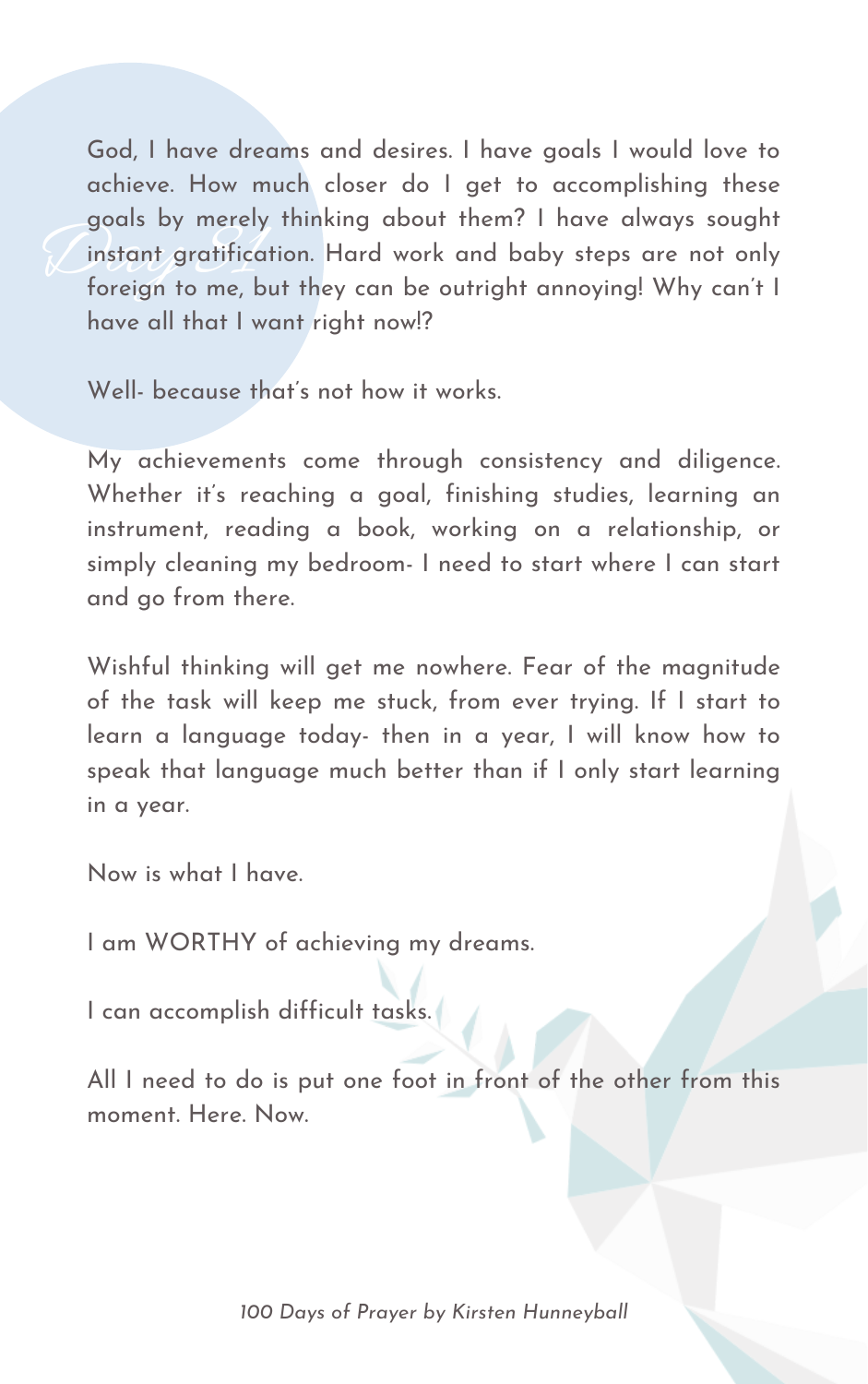God, I used to feel too much or nothing at all. Sadness, anger, joy, fear, any emotion would overwhelm me and drive me to act out so I could expel the feeling I was experiencing.

Today through recovery I can feel my feelings to the end rather than dwell in them or let them dictate my behaviour. Feelings are not good or bad, fact or fiction. They are just feelings! Let me be open to allowing my feelings in, listening to them, sharing them, and then letting them go to get on with my day. It is not healthy for me to sit and wallow in what I feel, neither is it healthy for me to completely switch off by distracting myself. I must find the balance.

God, in any given moment, it is my choice to do the following:

Clean House, Trust God, Help others.

It sounds like a simple task yet the moment I am stuck in selfobsession, depression, worry, anger, or fear, I forget these simple steps. How beautiful is it though, that I am learning how to start doing this sooner than later?

This is because every time I apply these three action steps, I see results. So, my trust in these simple steps working for me increases.

Let me be reminded that when things feel shaky within my spirit, it is usually because I have not done one or more of these steps. Let me be reminded that they do not work in isolation either. I will only see and feel the true change when I combine all three in all areas of my life.

Day 83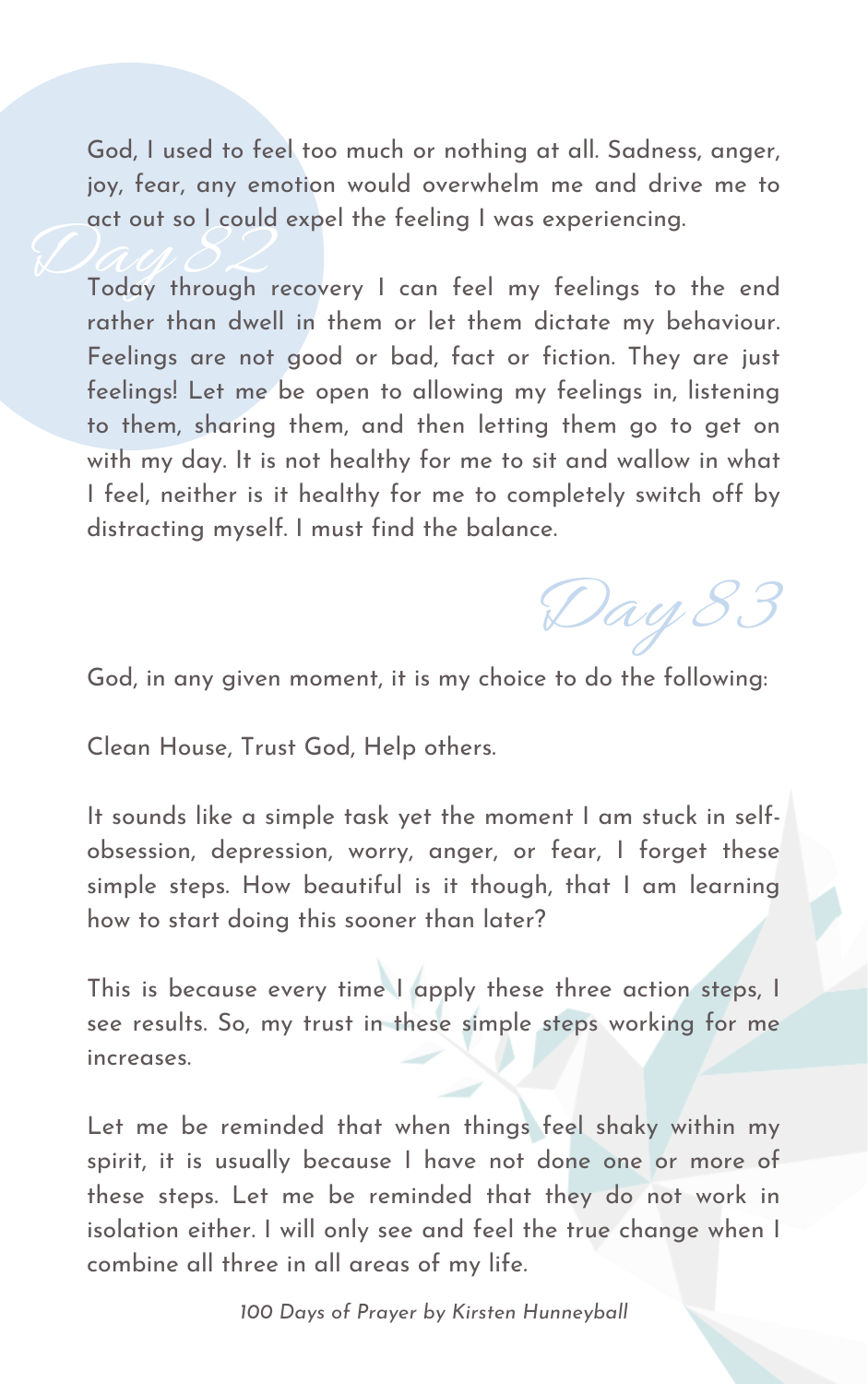and filling their God, I see others go about their daily routines, coasting along and filling their time up with business. I see the value in forming routines and keeping busy, but I underestimate how much I need the power that daily meditation, prayer, and reflection bring.

I must sit down at some point in my day, to quiet my mind, evaluate where I' m at emotionally, mentally, spiritually, and physically, and then ask for your guidance - prepared to listen.

When I' m not allowing myself this simple moment in my day, I am easily lost to my obsession or detachment. I am easily swayed into bad habits and uncomfortable defects of character. Help me today, to remember that my connection with You, is not only the thing that keeps me from acting out, but more importantly, it is the thing that restores me to sanity.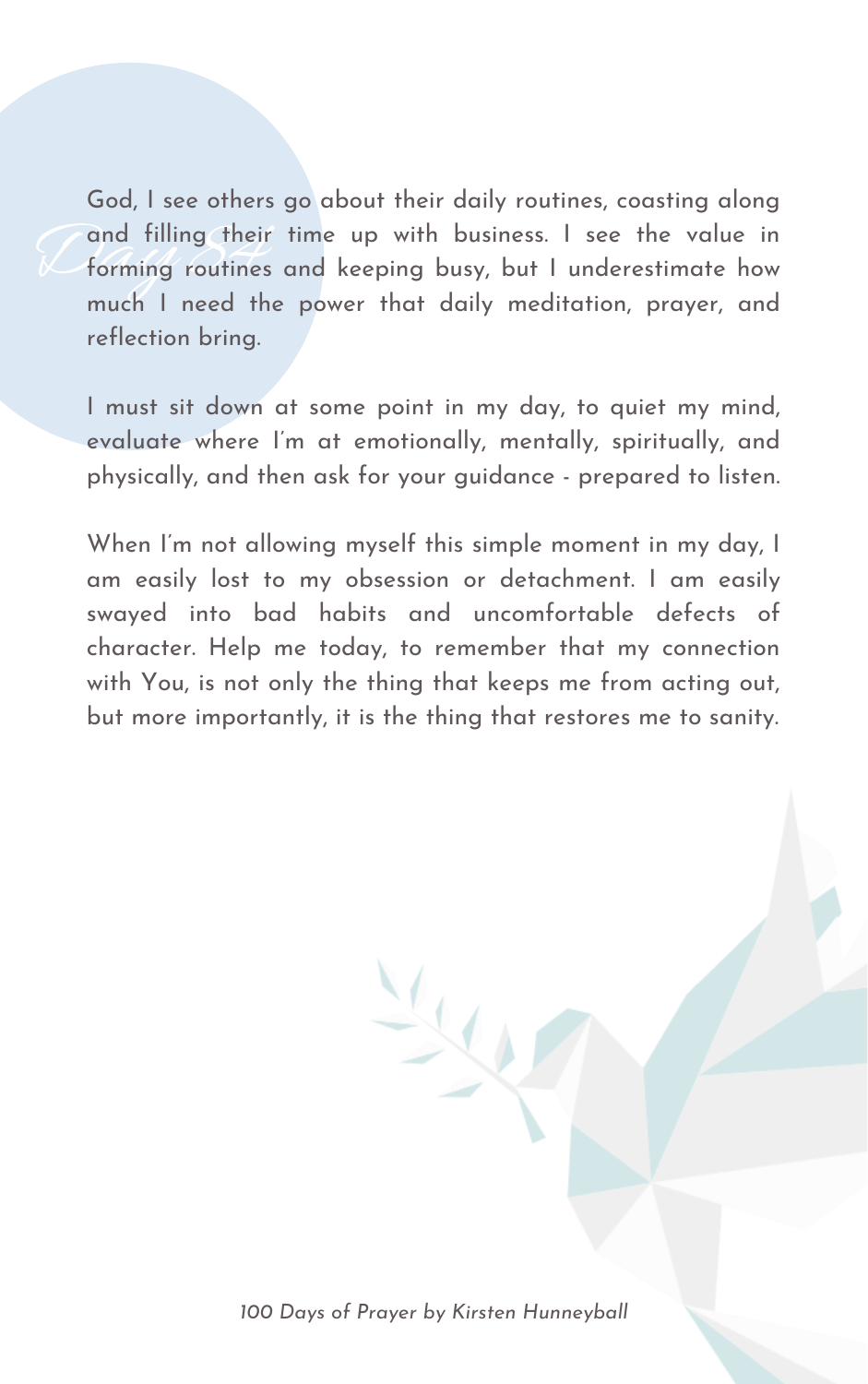present (whether I'm physically, emotionally, mentally, or spiritually uncomfortable) is to try to escape this feeling. God, all I' ve ever known when an uncomfortable feeling is spiritually uncomfortable) is to try to escape this feeling.

This pattern has repeated itself over and over. I feel something I don 't like, and my reaction is to try to escape it or to try and forcefully change it. In recovery, I am learning that these feelings don 't have to mean that I have to act out. There is no scientific formula that states the following " uncomfortable feeling + me = act out".

If I am not happy with my body, or am physically ill, I can allow my body to rest and nourish it with wholesome food and balanced, loving movement.

If I am stuck in a mental obsession, I can go out and help someone else. If I am feeling lost and empty inside, I can fill the void with You.

In recovery, I can sit through my uncomfortable feelings, knowing that they are not my forever place. If there is a relationship I am struggling with, I can approach it peacefully and realize that I can 't control others, but I can control my reactions.

Today I have the tools to overcome any obstacle. Best of all today through You, I can have faith that I never have to use the eating disorder or any addictive behaviour ever again to escape my feelings.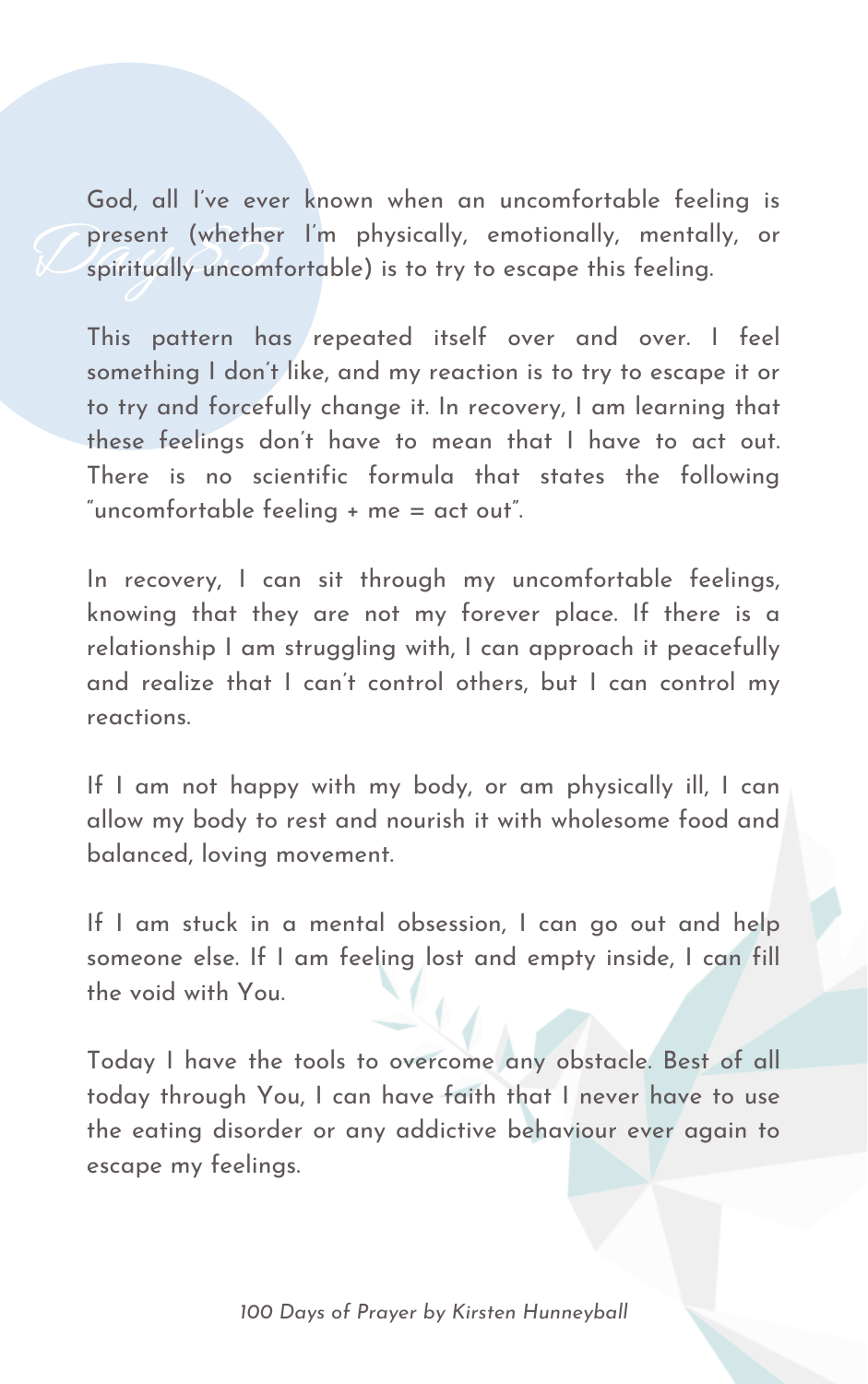Day 86

God, when life is hard and I face challenges, I do not doubt that turning to You will bring me a greater sense of peace in that area. Whether you do for me that which I cannot do for myself, or You change a situation or bless me with greater levels of acceptance (which I FEEL).

Amazingly, You answer my prayers every single time I reach out to you for help.

So now that things are looking a bit brighter than they used to be, and life is running more smoothly, I should focus my prayer and attention on you even MORE!!! I often forget to include you in my life when things are good!

I easily pray "God! This person is causing me pain! Help!" Or "God, this area of my life is difficult- Help!"

But do I ever pray, "God, this person brings me joy, THANK you so much!!!" Or "God, this area of my life feels so natural and comes with ease, THANK you so much!"

Let me remember that you are a part of my life during the good and the bad. Let me include you like I would a lover, a best friend, or a family member- rejoicing during times of light and love that you afford me in my recovery.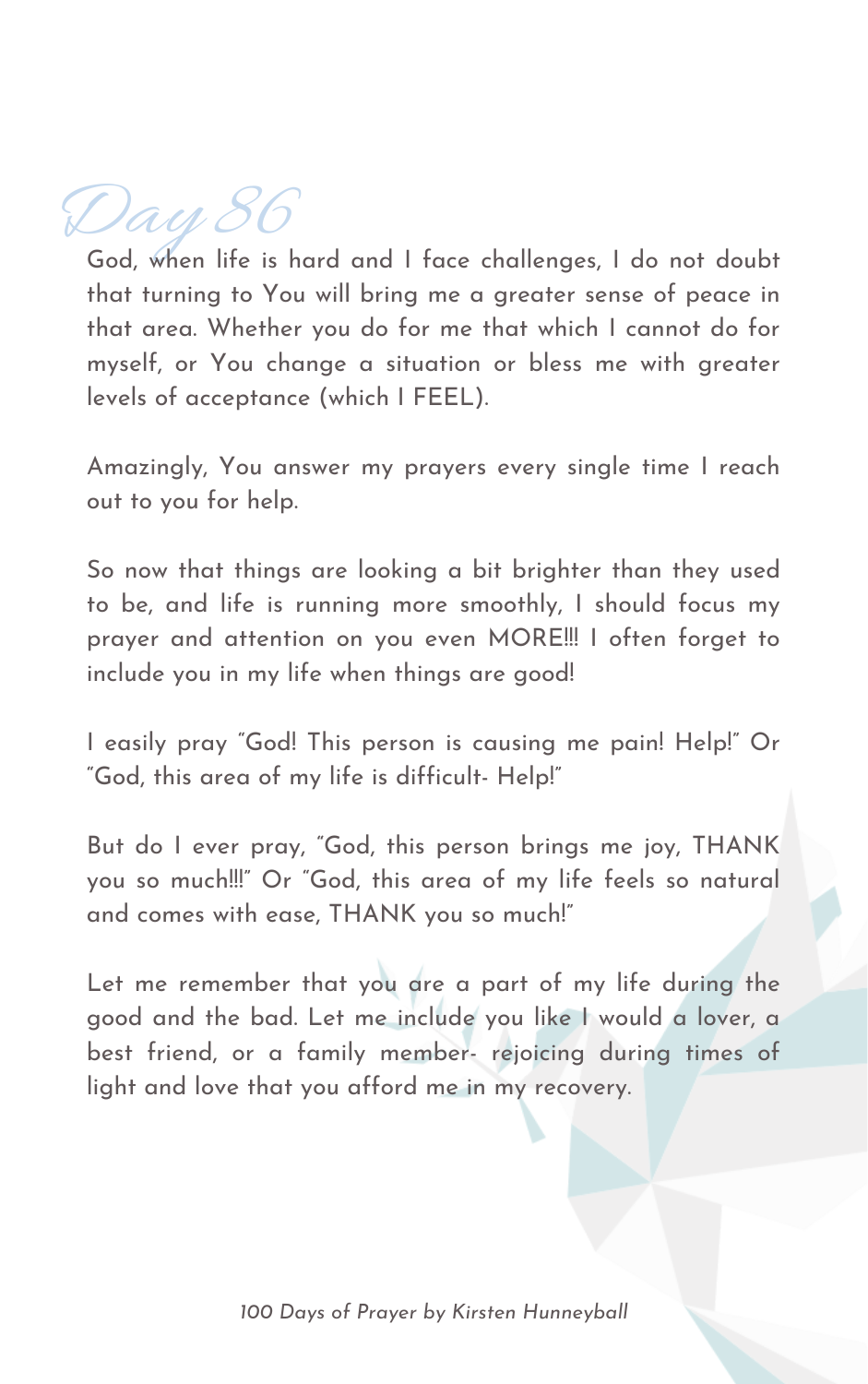Day 88

God, there is one simple action I can take when I am finding an area of my life or a situation frustrating, difficult, or even depressing – and that is saying a small prayer.

Joud. In these times<br>Clearly, yet I desire Even if all I can muster up is whispering the word "God" out loud. In these times you hear me- you know I' m unable to see clearly, yet I desire Your guidance and grace.

A simple prayer sets a ripple effect in motion. Even if it just shifts me back into the right mind frame for five minutes, I find relief in prayer. Most of the time I get more than I bargained for and am often even able to enjoy where I' m at by changing my perspective.

Today, let me not forget that everything in my life, no matter how strange, mundane, humorous, depressing, big or small, can be brought before you. And I will find relief.

God, let me measure my success from the inside. Real and lasting growth happens over time. I'll catch myself in a situation that used to baffle me, yet today I' m taking it in my stride.

I often don 't value these areas of growth as much as my material " success " because people can 't see the transformation that has happened within me – they only see the things I do outwardly. I' m always comparing someone else ' s external life to mine but when I snap back into reality, I look inside myself, I see a change I never thought possible. I feel a calmness in my heart that was not there before my recovery. It might not be perfect, but it' s definitely different. I have definitely grown spiritually, internally, with You.

This is the true measure of how successful my life is.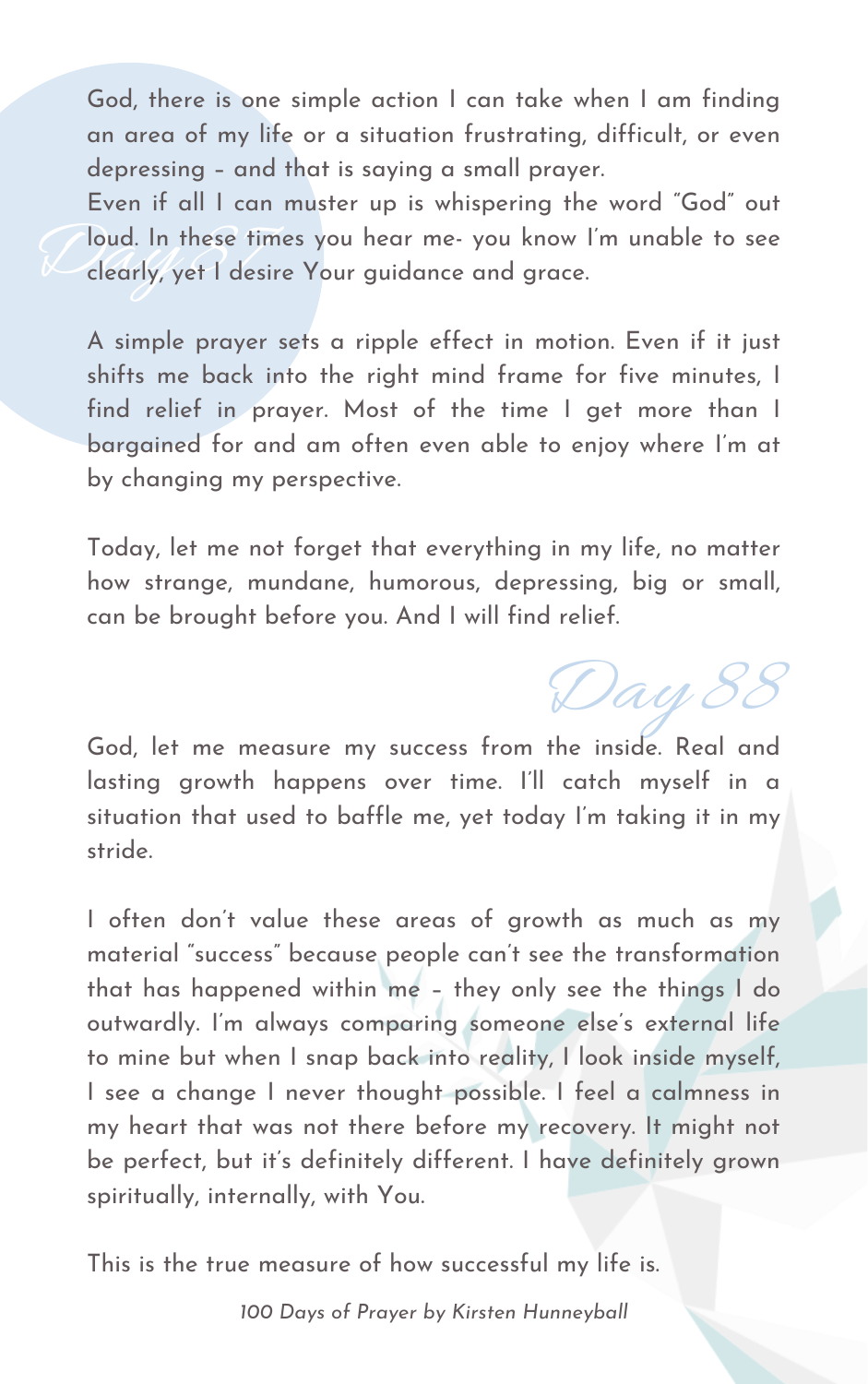Lay by getting on my knees- making my bed, opening my curtains, and breathing in the beauty of a clean life. God, there is so much joy to be had today. Let me start this curtains, and breathing in the beauty of a clean life.

No matter how far down I' ve gone, there is love to be shared, experience to be had, laughter to be heard, sun to bath in, people to meet, and passion for life to be felt. These are nonmaterial gifts you bestow upon me when I choose Recovery. When I choose life. Don 't let me waste this beautiful day in self-pity, regret, fear, or anger.

Let me actively seek the abundance of energy and light this day has to offer.

 $\bigtriangledown$ ay  $9$ 

God, one of the greatest challenges I face each day is the need for patience. Not only patience with others but patience with myself.

All my life I have restlessly rushed and worried. And I have had complications because I make things complicated. Today in recovery I can practice patience and keep things simple. I can cease looking back on what I " could have " or " should have " done, had I "known more back then " , and rather use what I have learned to beautifully experience what you put in my path today.

Today I pray to have patience for myself. Patience in this process. Patience in my heart.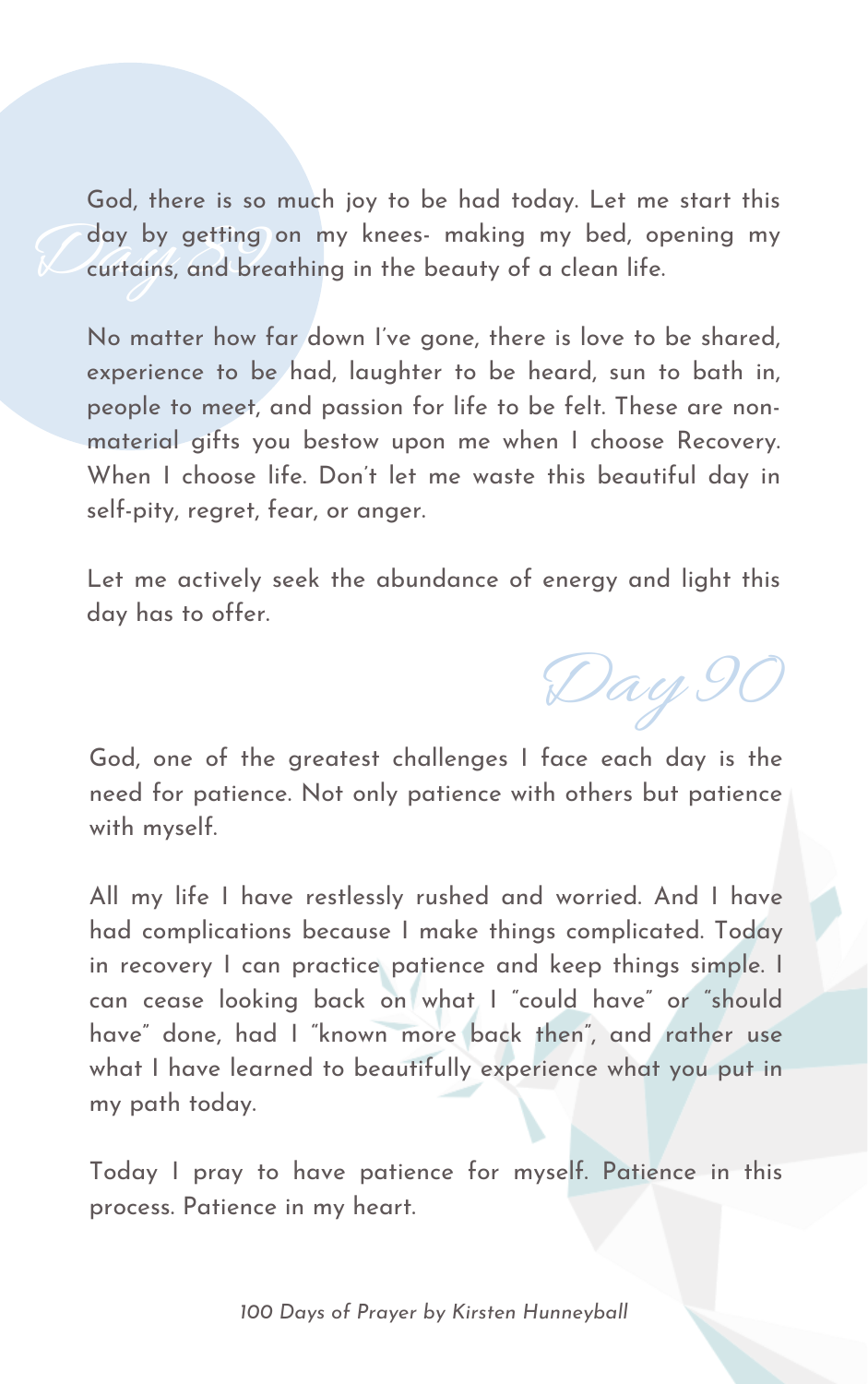arrogance. Some<br>
the two. The lon God, there is a fine line between healthy self-esteem and arrogance. Sometimes I have trouble distinguishing between the two. The longer I am in recovery, the more I feel a real change coming from within. Previously, I could only despise myself- an extreme form of negative arrogance.

Negative arrogance was rooted in self-obsession – just as an arrogant person only thinks of themselves, a person full of self-hatred does the same.

Today I have self-esteem- which involves being proud of myself and confident in who I am, without having to prove it to others. Self-esteem happens in the small, daily changes I' ve been making, that only you see. Believing in myself and staying true to who I am, is a way of developing healthy selfesteem without it turning into arrogance.

Today let me afford myself a smile of healthy pride – one which says "Hey, I' m doing well" , and not fear that my celebration of self is going to turn into arrogance.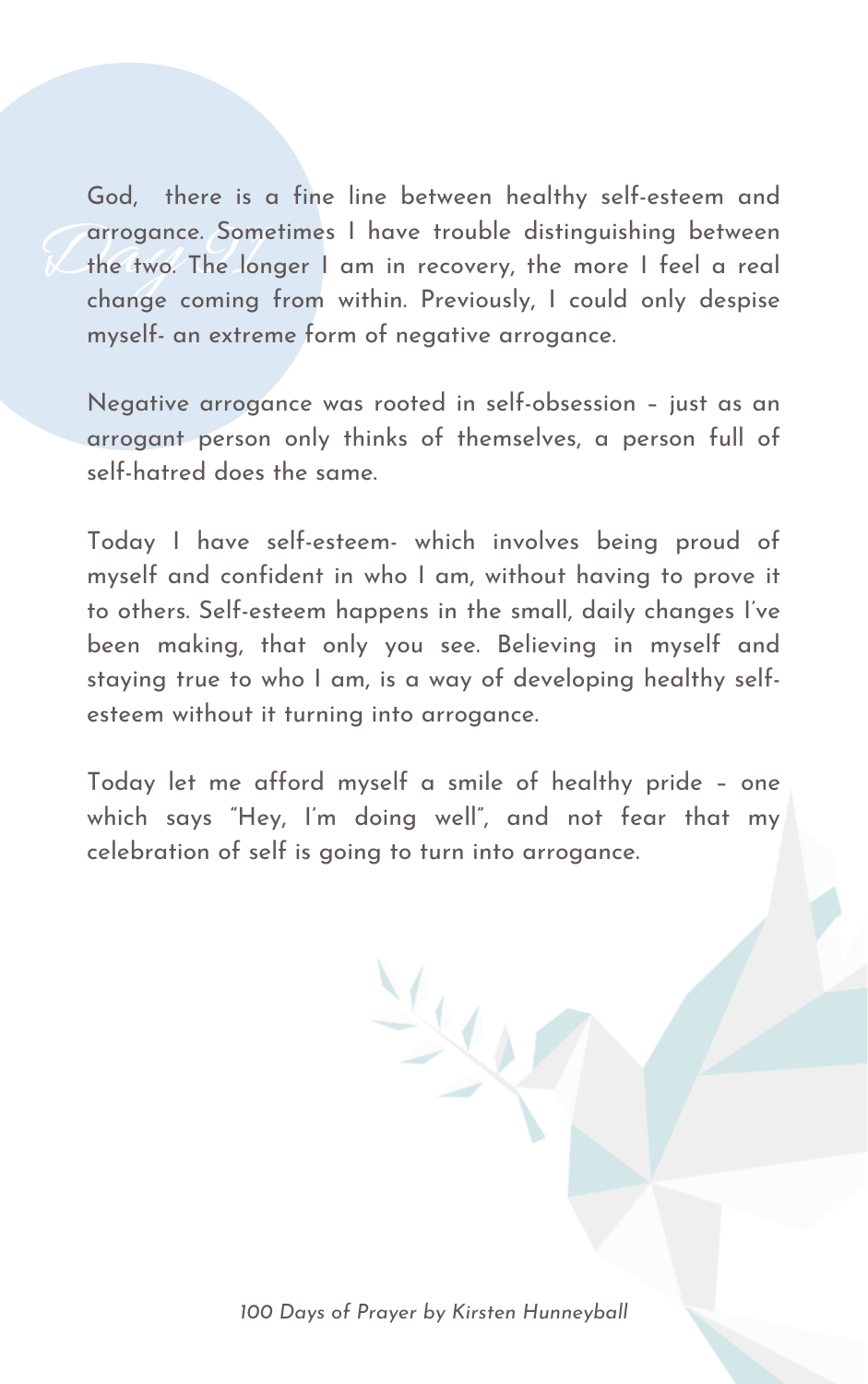Contentment, peac God, I know that when I am in line with Your will, I find contentment, peace, and joy. These are peculiar things for me to feel and I often don 't know how to be in this place.

In early recovery, I had no conscience. No concept of right and wrong. I had to learn this.

Today I have an internal compass that guides me, but I sometimes still need to run it by someone else I trust spiritually so that I can be sure I am heading in the right direction.

Please help me be attentive when I hear You speak, and give me a heart willing and courageous enough to follow your voice, even if it is heard through others.

I know for certain, that when I don 't listen to my "inner God voice " , I land up in chaos- externally or internally. When I do follow You, a richness fills my life.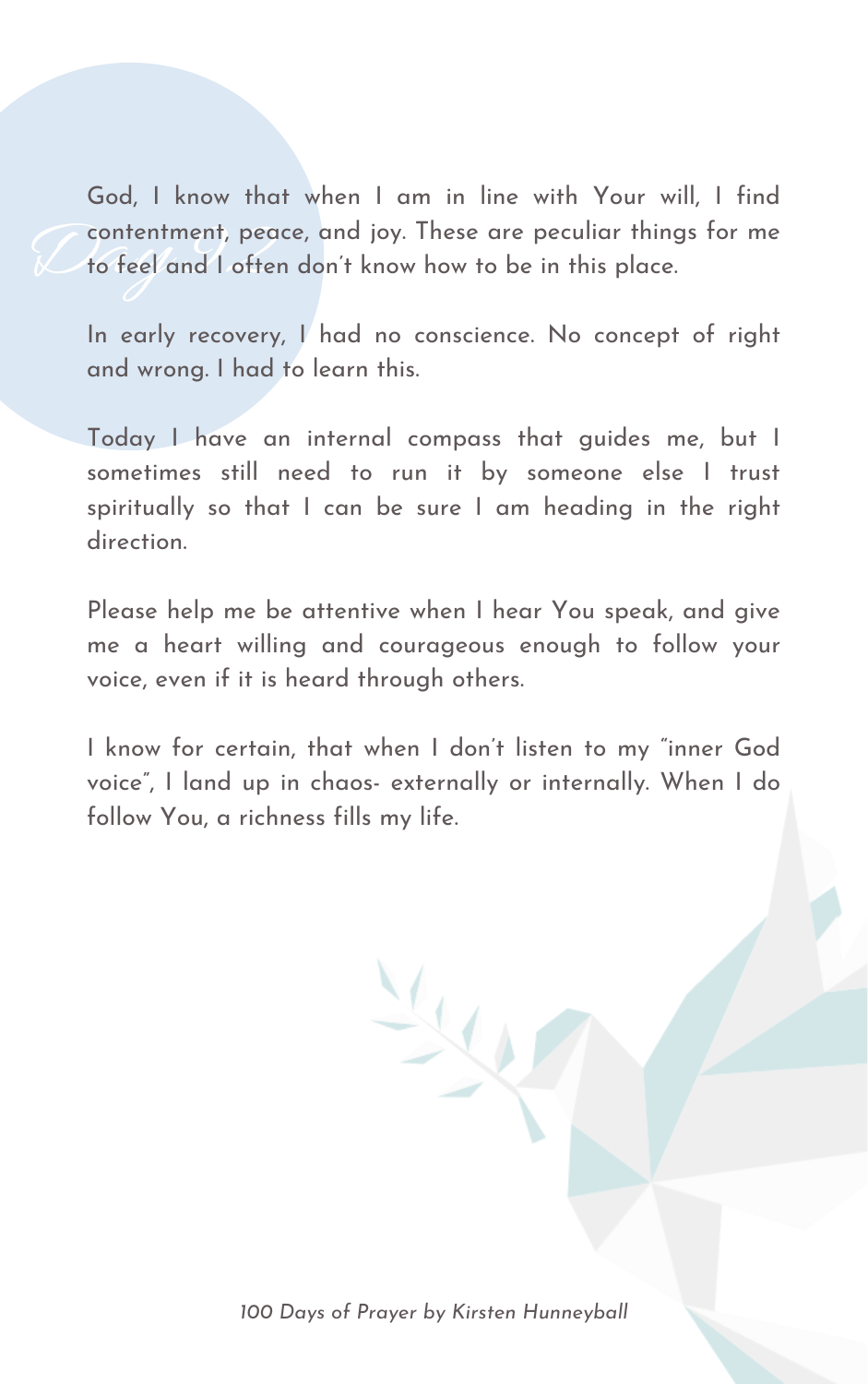God, rorgiveness<br>mow that I have<br>means. I tend not God, forgiveness towards others comes far more easily to me, now that I have had some time to learn what forgiveness means. I tend not to hold grudges, because I can see people as beautifully and imperfectly human.

When wrong is done to me, I can let it go after doing some reflecting and practising spiritual principles around the situation. So, I' ve been under the illusion that I am a forgiving person in all areas of my life.

Please help me to see myself as I would see a friend or another person I love. Please help me extend myself the same grace I would another. Only then will I truly be practising the spiritual principle of forgiveness.

However, when it comes to self-forgiveness, I struggle to muster up an ounce of compassion for myself. I' ve got to do things perfectly. Whether it' s to do with relationships, my job, my physical body, even my thoughts! I cannot seem to forgive myself for being imperfect and am always beating myself up for the slightest " wrong " thought or action. And when I beat myself up, it' s horrible. I can take one hell of a beating, and it never seems enough.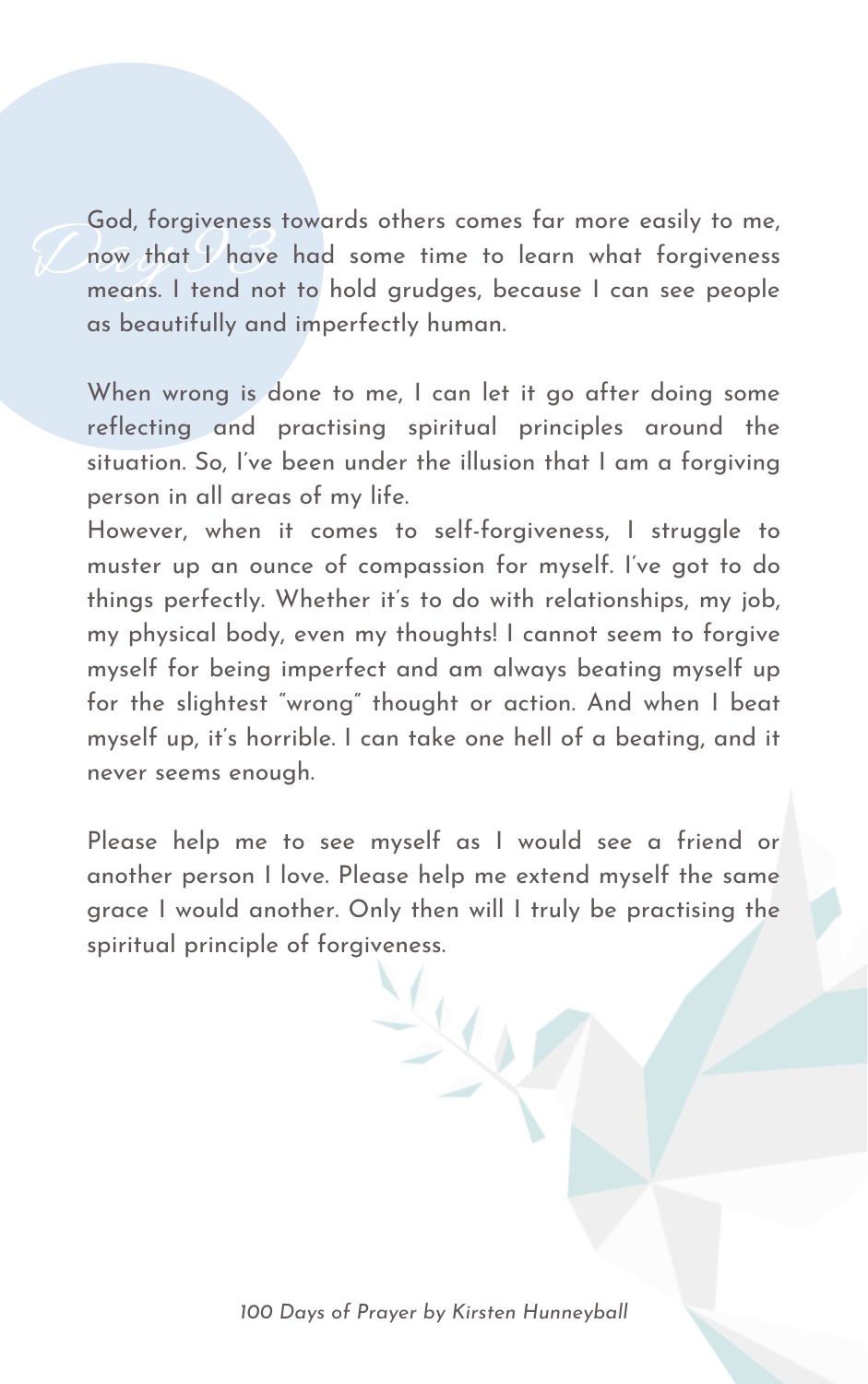Even doing "normal" life each day, requires your guidance and<br>Life help. God, in the next 24 hours, quite literally, ANYTHING could happen. Chances are, it' s going to be another normal day, where I follow a normal routine and do my normal stuff- but help.

So, whether I' m dealing with the same old drab at work, or whether something disastrous or incredible happens to me today- I ask you to come into my day fully. Giving me power where I am powerless, wisdom where I am foolish, courage where I am a coward, and serenity where I am anxious or depressed.

God, let me learn from the youngest of us. Just as innocently as they do, let me trust you. Just as joyous as they are, let me be entertained by the simplest elements of life. Just as fearfully as they express themselves, let me be myself, let me be honest. Just as curious as they are, let me be open to learning.

God, let me also be more like the oldest of us. Just as humbly as they do, let me realize life isn 't all about me. Just as cheerfully, let me appreciate others. Just as patiently, let me allow others a chance to speak. Just as bravely, let me let go of all that I once thought was "the stuff I needed in life ".

God, I know my view of what is important in life can be clouded. I am no longer young enough to be ignorant or experienced enough to be serene. Help me to let go of all those things that I think will bring me happiness. The job, the car, the spouse, the money... and see that a happy, joyous and free life, is one where I am simply present in this moment and where I practice closer connection to you each day.

Day 95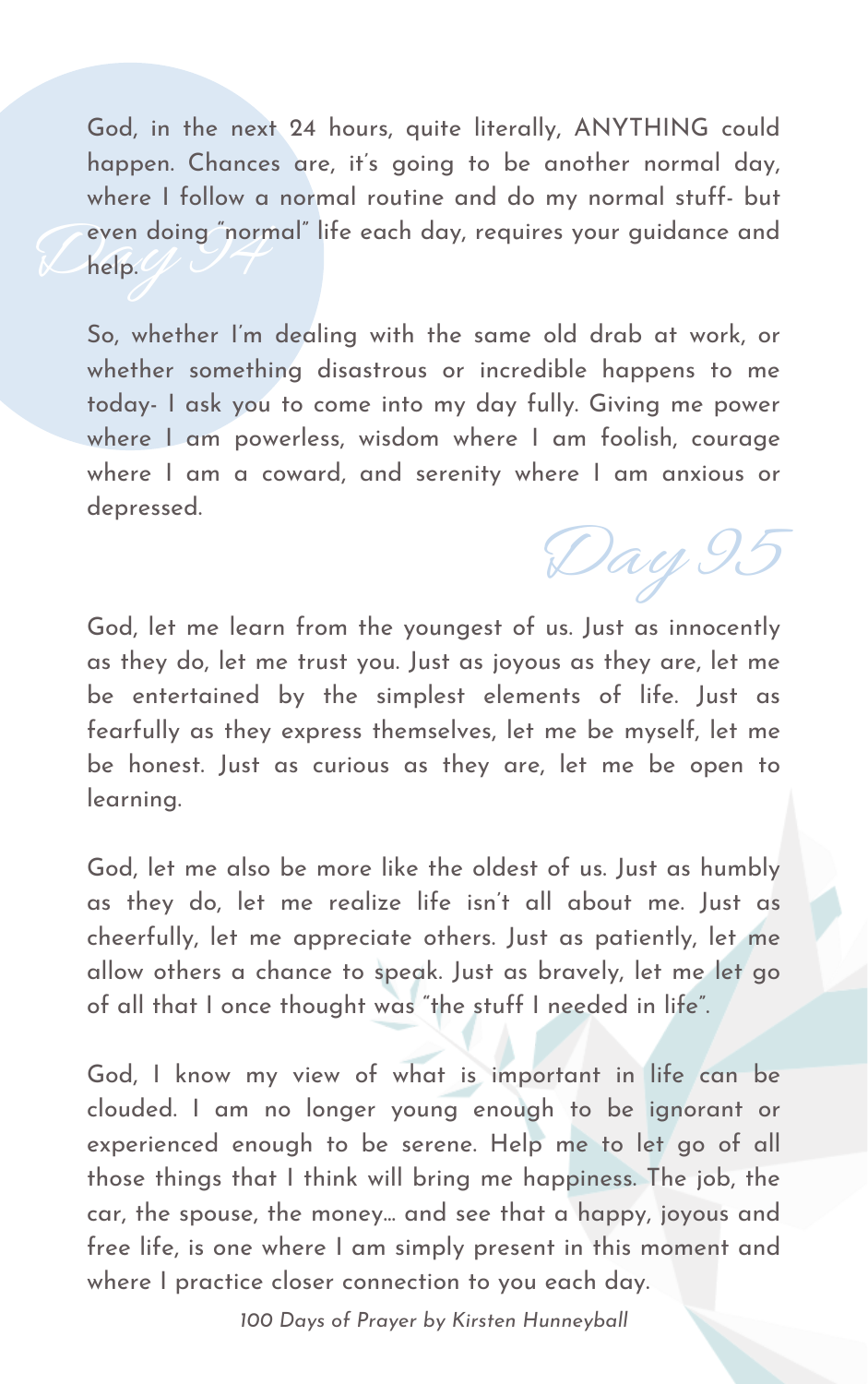of my self-obsess<br>my insane thinkin<br>keeps me sane La God, when I act on selfless service, it allows me to step outside of my self-obsessed fears. Drawing the attention away from my insane thinking, and toward helping someone else helps keeps me sane. I can notice a direct relationship between how ok I' m doing mentally, emotionally, and spiritually, with how willing I am to be of service and to help someone else.

Even when I am initially filled with resentment toward having to help others- because I' ve become trapped in selfishness and self-pity- once I have been of service, something shifts. Because the opposite of an isolated, self-centred addict mindset, is an attitude of selflessness and connection. Please help me get out of my stubborn head today, and to be reminded that helping others truly is the answer.

au.

God, sometimes I think I know it all. That my way is the only way. But, sometimes the things that make THE most sense to me in my head, still need to be changed or thought of differently, for me to learn the lessons I need to learn.

That means I need to be willing to change my behaviour or mindset even if it doesn 't make sense at the time. I need to try to see how the smallest change in behaviour now, could have majorly positive ripple effects for my future.

God, today help me to not only have the willingness and openmindedness to try new ways of doing things but to have the courage to carry those things out - even if it' s just to learn a lesson.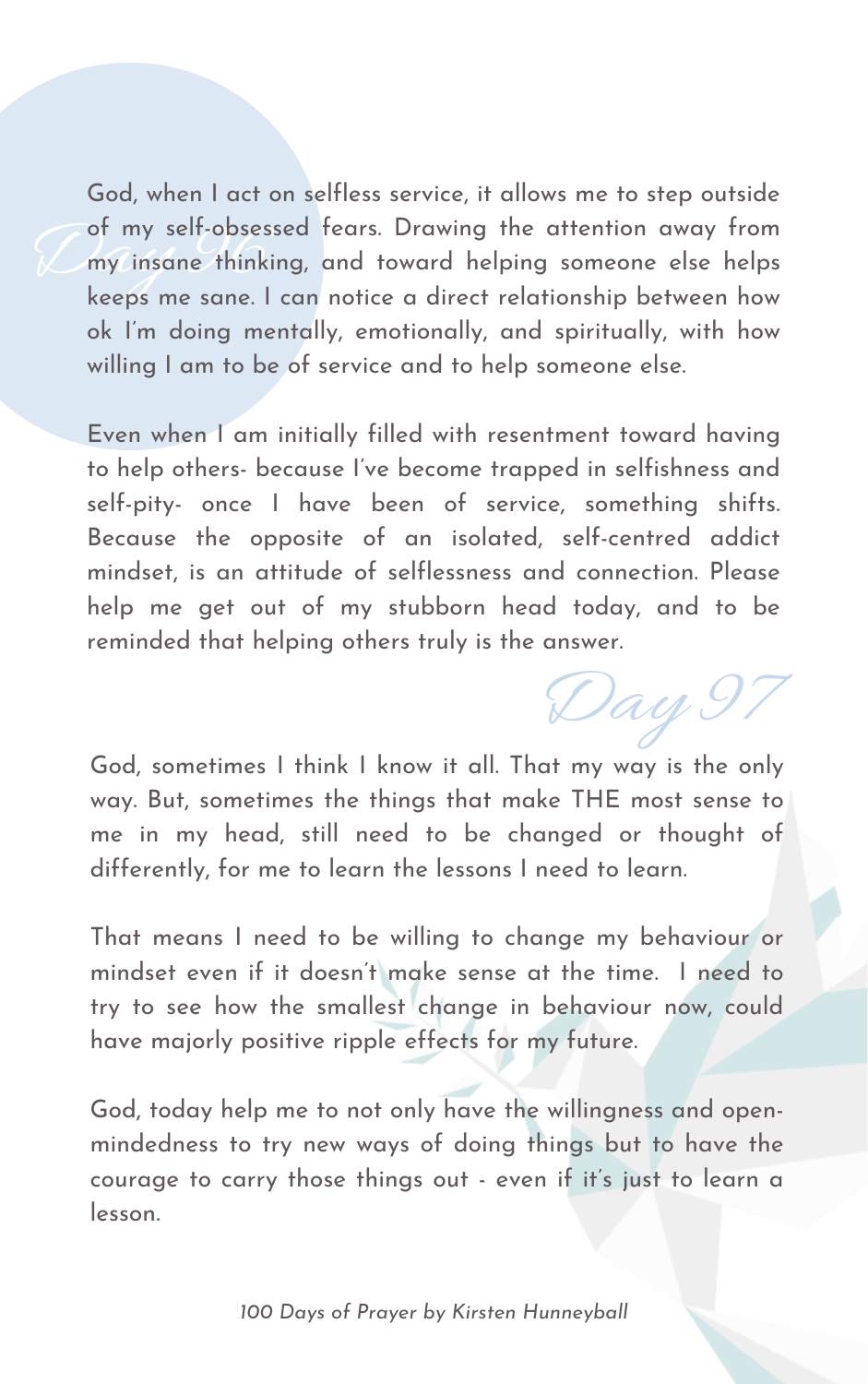God, I am frustratingly forgetful.

De forget that being I forget that being honest relieves me of guilt and shame. I forget that being vulnerable relieves me of arrogance. I forget that patience relieves me from impulsive wilfulness. I forget that acceptance relieves me from obsession.

I forget that action relieves me from self-pity and procrastination.

I forget that service relieves me from the ego-self.

And worst of all sometimes I forget that sobriety is the first step that relieves me from insanity.

I forget. Over and over and over. Sometimes it takes me 1000 times of messing up, to finally learn the lesson. And even then, I have to work at keeping it fresh in my mind.

I know to not forget, I need to be looking at myself daily and continuing to practice the spiritual principles in all areas of my life. Without this, I fall too easily back into the abyss of my diseased mind.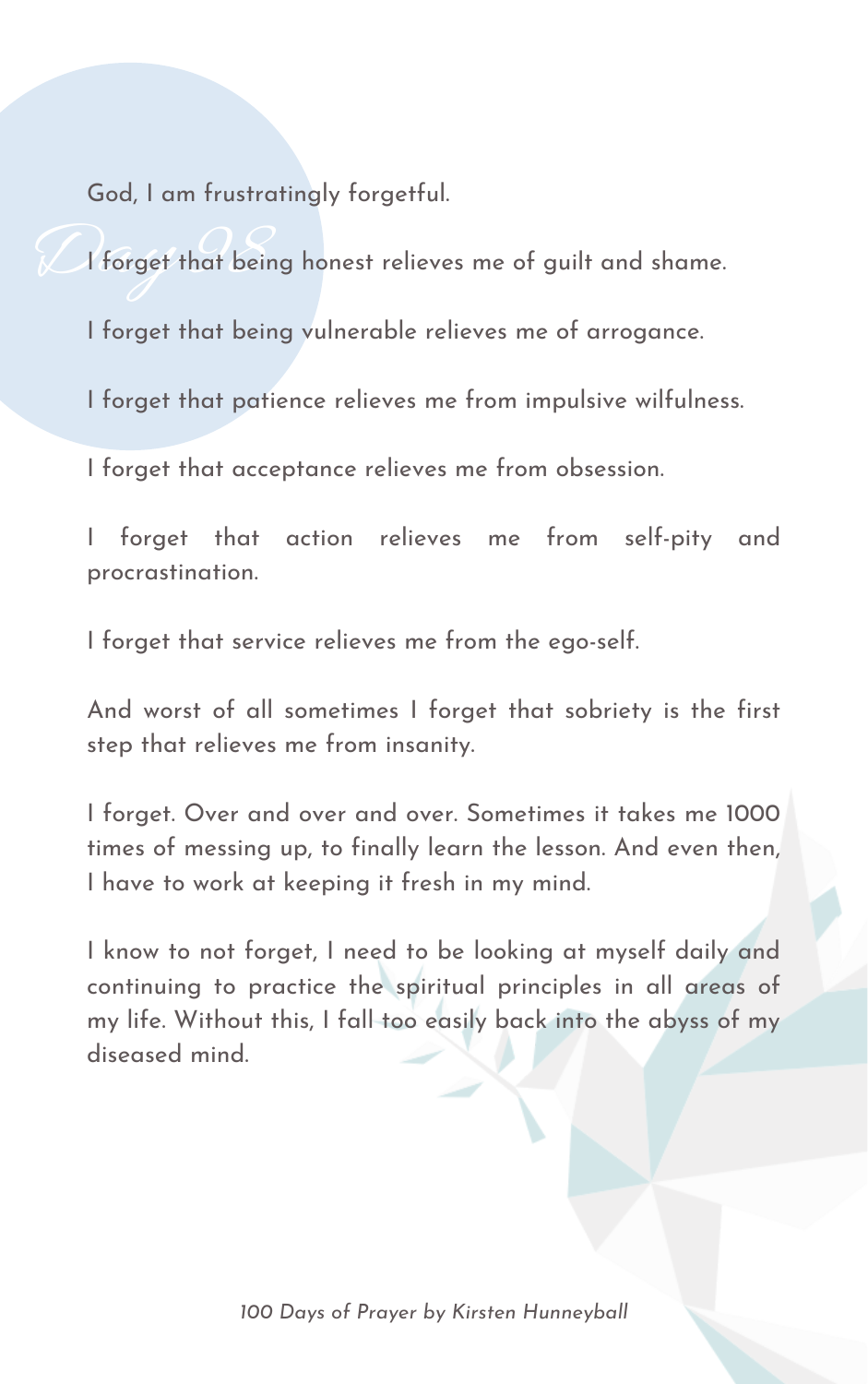deal with others the state of the state of the state of the state of the state of the state of the state of the state of the state of the state of the state of the state of the state of the state of the state of the state God, please put the right words in my mouth, so that I can deal with others today. But first, please put sane thoughts in my mind, so that I can deal with myself.

I cannot forget that the way I react to the external forces in my life, is directly related to how much I' m dealing with my internal stuff.

Today I am passionate about building a relationship with You, and this requires me to build a relationship with myself too. I know that through these relationships, I will be able to handle others with more grace and serenity.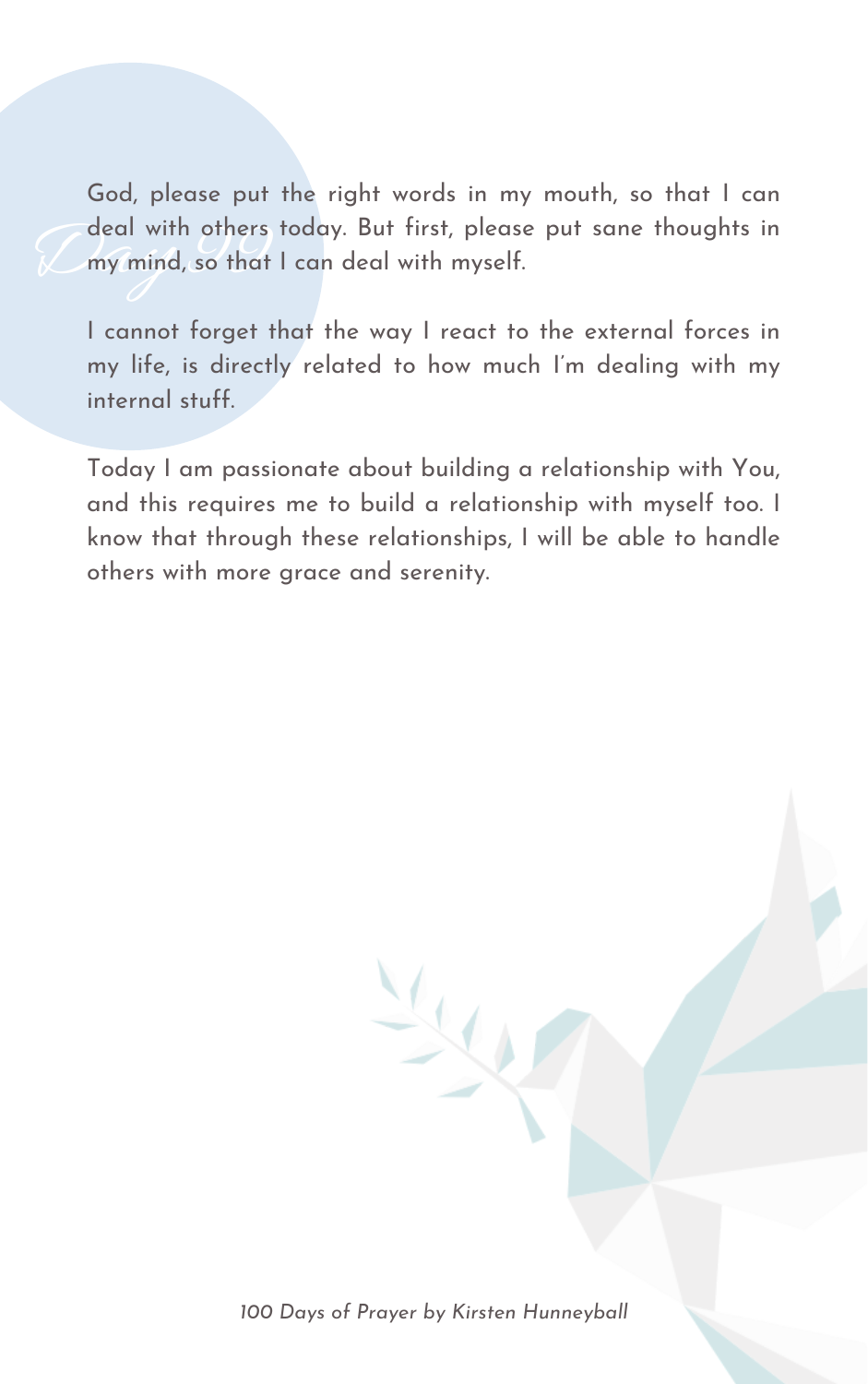you'll never force m<br>for knowledge of<br>power to carry it ou God, you desire that I seek and live out your will, but I know you 'll never force me to do it. That' s why each morning I pray for knowledge of your will coupled with the courage and power to carry it out. Sometimes I get it right, sometimes I get it wrong.

One thing I' m grateful for is that over the past 100 days, I have had the time to contemplate my relationship with You. How it looks, who You are, who I am, and who I want to be. I have been taught some necessary tools that help me to deal with both my successes and my failures, without resorting to old behaviours of the eating disorder and I know that life in continued relationship to you, will mean that that will stay my truth. That is a miracle I cannot ignore.

You've laid unique paths before each of us. Help me not to envy your plans for others or compare my circumstances to my fellows. I am neither superior nor inferior to anyone. Let me complete my own life ' s work and journey with joy.

Today, through my imperfections, let me remember the miracle of each step taken toward the healing of my spiritual self.

Today, let me choose love and joy in all that I do, and hope that by following You, I will inspire others to do the same.